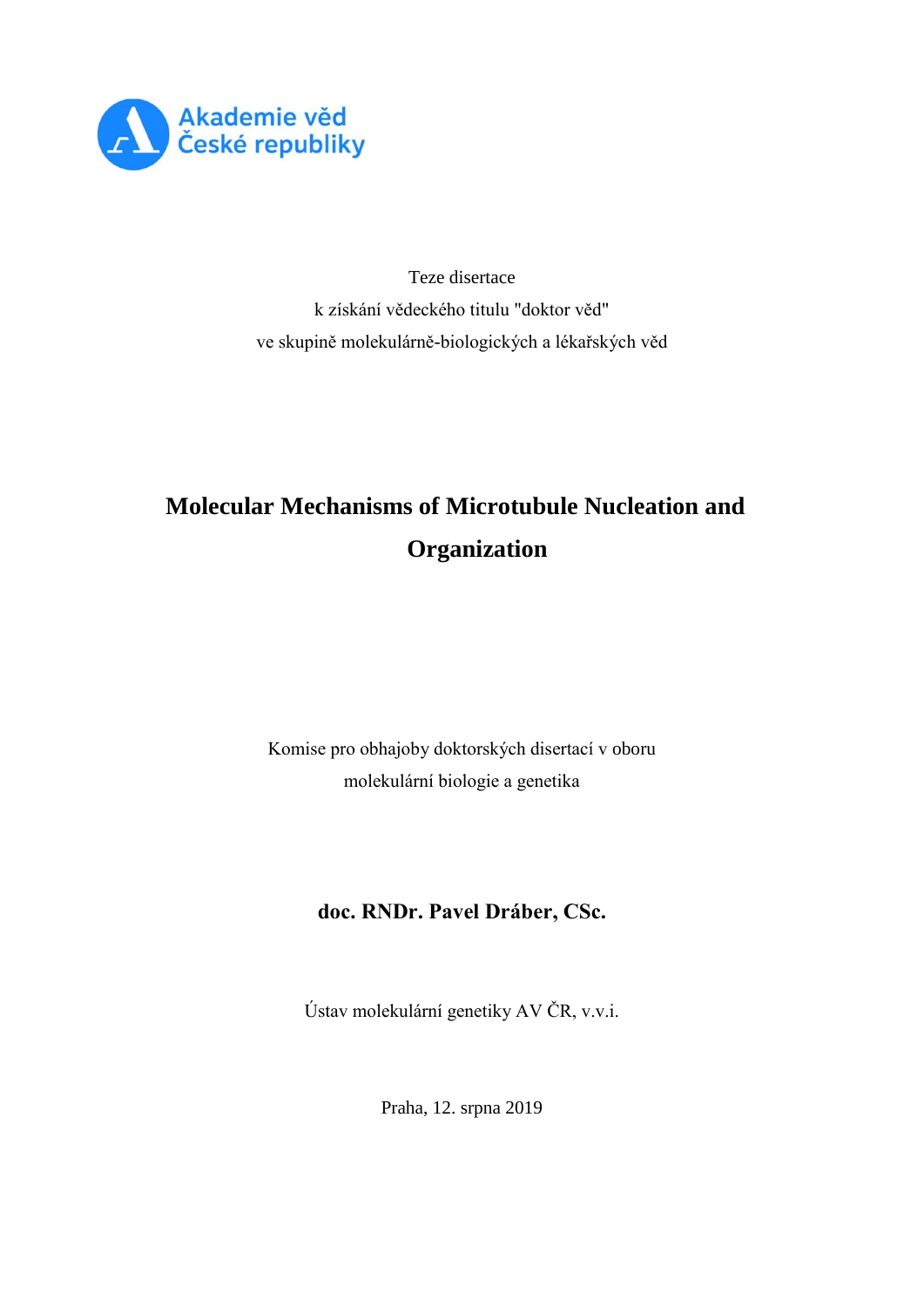# **Contents**

|      | <b>Summary</b>                                                                                | $\mathbf{1}$   |
|------|-----------------------------------------------------------------------------------------------|----------------|
|      | Abbreviations                                                                                 | $\mathfrak{2}$ |
| 1.   | <b>Introduction</b>                                                                           | 3              |
| 1.1. | Microtubule structure and dynamics                                                            | $\mathfrak{Z}$ |
| 1.2. | Tubulin isotypes and post-translational modifications                                         | 5              |
| 1.3. | Regulators of microtubule ends                                                                | 6              |
| 1.4. | $\gamma$ -Tubulin complexes and microtubule nucleation                                        | $\overline{7}$ |
| 1.5. | γ-Tubulin functions beyond microtubule nucleation                                             | 9              |
| 2.   | <b>Aims</b>                                                                                   | 10             |
| 3.   | <b>Methods</b>                                                                                | 10             |
| 3.1. | Experimental models                                                                           | 10             |
| 3.2. | Monoclonal antibodies                                                                         | 10             |
| 3.3. | Immunochemical methods                                                                        | 11             |
| 3.4. | Microtubule proteins                                                                          | 12             |
| 3.5. | Electrophoretic methods, and methods for evaluation of microtubule<br>nucleation and dynamics | 12             |
| 4.   | <b>Results</b>                                                                                | 13             |
| 4.1. | $\gamma$ -Tubulin and its complexes                                                           | 13             |
| 4.2. | Regulation of microtubule nucleation and organization                                         | 17             |
| 4.3. | Dysregulation of microtubule proteins in cancer cells                                         | 21             |
| 5.   | <b>Conclusions</b>                                                                            | 26             |
| 6.   | <b>Practical applications of results</b>                                                      | 28             |
| 7.   | <b>Future perspectives</b>                                                                    | 29             |
| 8.   | <b>References</b>                                                                             | 31             |
| 9.   | List of publications that form the basis of the dissertation                                  | 37             |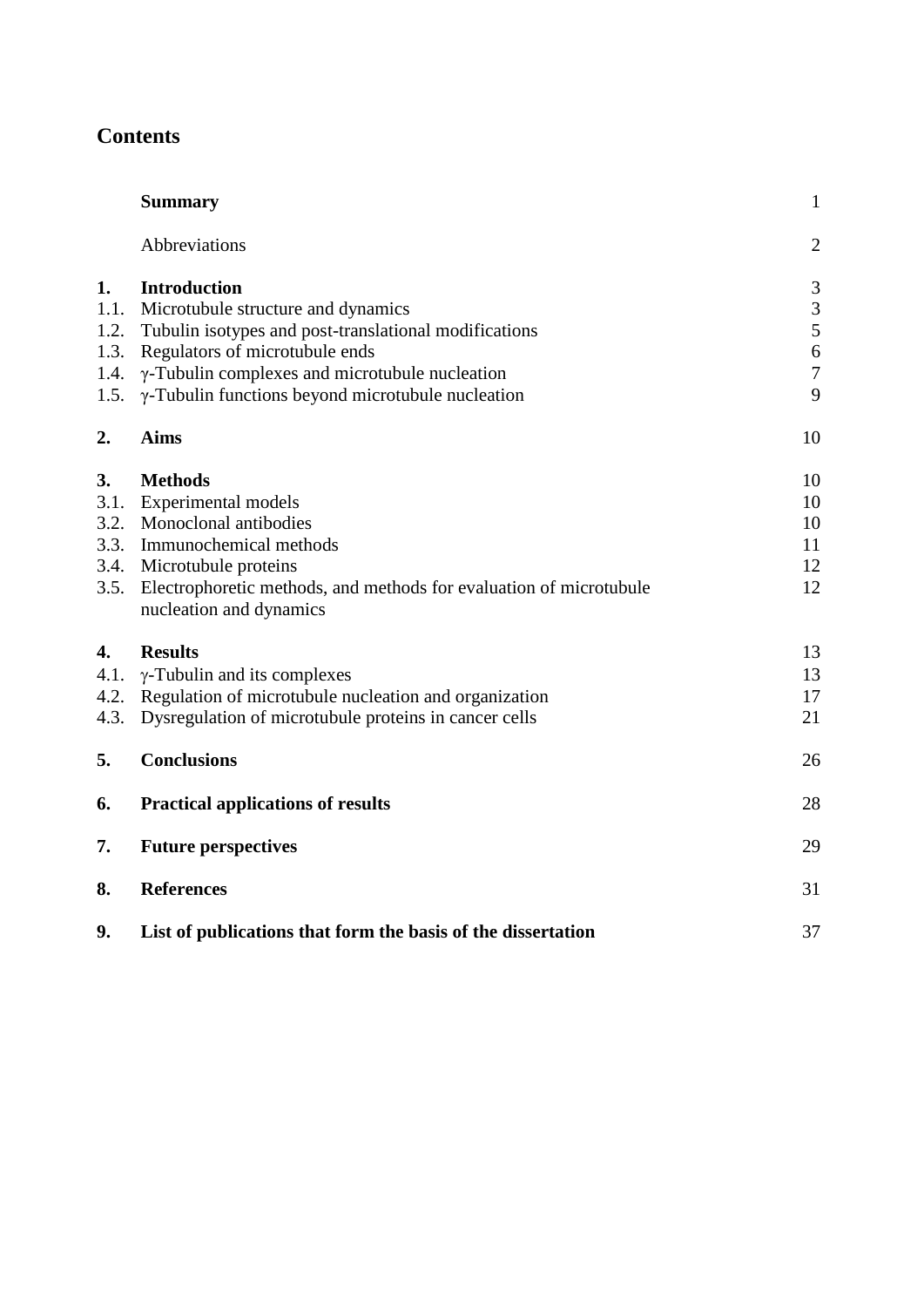## **Summary**

Microtubules (MTs) formed by  $\alpha\beta$ -tubulin dimers are highly dynamic structures essential for the spatio-temporal intracellular organization and transport, signal propagation, cell differentiation, motility and division. To perform these roles, MTs create arrangements capable of fast and precise adaptation to various signals. MTs are under the control of many factors regulating their nucleation, stability and dynamics. In this thesis I summarized more than 20 years of my work in the field of MT regulation. The thesis provides a brief overview of our current understanding of MT structure, dynamics and MT regulators. Then it traces our efforts to contribute to a better understanding of the complexity and function of regulatory proteins, mainly γ-tubulins, affecting MT nucleation and organization.

We have proved on various models that  $\gamma$ -tubulin is located not only on centrosomes but also on the other cellular structures, and its distribution changes during differentiation events and cell division. Moreover we have shown, that γ-tubulin is not a universal nucleator of MTs. Although two mammalian γ-tubulin isotypes are highly conserved, we were capable to discriminate them in various cell types. Accumulation of γ-tubulin-2 in mature neurons and neuroblastoma during oxidative stress may signify its prosurvival function, whereas the main function of the dominant γtubulin-1 appears to be centered on MT nucleation. Investigation of human *TUBG1* missense mutations revealed that disease-related *TUBG1* variants exert their pathogenicity by affecting MT dynamics. We have shown that  $\gamma$ -tubulin is capable to generate oligomers, forms complexes with  $\alpha\beta$ III-tubulin dimers, and its binding properties change during the differentiation processes. These findings indicate that, apart from large ( $\gamma \text{TuRC}$ ) and small ( $\gamma \text{TuSC}$ ) complexes, other molecular forms of γ-tubulin exist. γ-Tubulin is post-translationally modified, and these modifications might regulate interactions of γ-tubulin with the other proteins associated with γ-tubulin.

We have found that γ-tubulin can be in complexes with protein tyrosine kinases of Src and Syk families, protein tyrosine phosphatase SHP-1 and phosphatidylinositol-3-kinase (PI3K), which are involved in signal transduction. We proved phosphorylation of γ-tubulin and verified that selective inhibition of Src family kinases reduce the amount of phosphorylated γ-tubulin. Tyrosine kinases and phosphatases therefore could play important role in the regulation of  $\gamma$ -tubulin interactions. We have discovered intrinsic association of  $\gamma$ -tubulin with membranes, and revealed that membranebound γ-tubulin complexes promote MT nucleation that is dependent on the activity of Src-family kinases and PI3K.

We have shown that activation of mast cells results in rapid and transient generation of protrusion containing MTs. The formation of protrusions is dependent on the influx of extracellular  $Ca^{2+}$  that also affects MT nucleation and  $\gamma$ -tubulin properties. Inhibition of  $Ca^{2+}$ -dependent PKC kinases blocks generation of the protrusions. MT nucleation both in mast cells and other cell types is regulated by GIT1/βPIX signaling proteins and PAK1 kinase, which are generally considered to be microfilament regulators. We have found that profilin, controlling actin nucleation, dynamically associates with MTs via formins. This contributes to balancing actin assembly during the cell growth and affects the MT dynamics. Such regulatory role of profilin suggests a close actinmicrotubule interrelationship.

Finally, we have found enhanced expression of γ-tubulin in gliomas and medulloblastomas. Moreover, increased levels of βIII-tubulin, γ-tubulin complex proteins (GCP2/GCP3) and microtubule-severing ATPase spastin were characteristic features of highly motile glioblastoma cells. Spastin depletion resulted in inhibition of cellular motility. Both γ-tubulin and GCP2/GCP3 were identified in the nucleus/nucleolus of glioblastoma cells, and overexpression of γ-tubulin or GCP2 antagonized the inhibitory effect of tumor suppressor CDK5RAP3 on the DNA damage G2/M checkpoint activity. These findings suggest that γTuSC dysregulation might be linked to altered transcriptional checkpoint activity or interaction with signaling pathways associated with a malignant phenotype.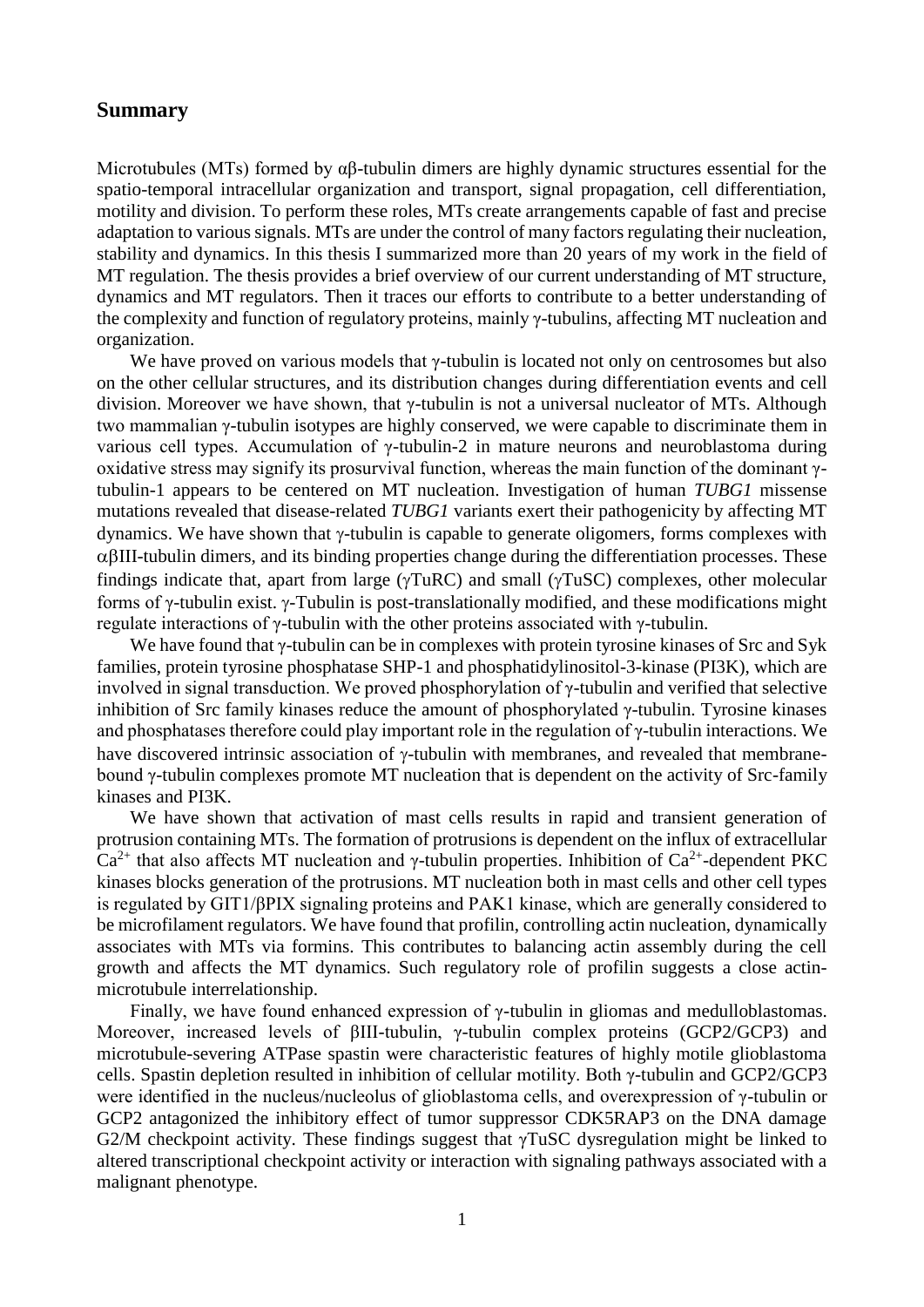# **Abbreviations**

| <b>BMMC</b>                                                       | Bone marrow-derived mast cell                               |  |
|-------------------------------------------------------------------|-------------------------------------------------------------|--|
| <b>CAMSAP</b><br>Calmodulin-regulated spectrin-associated protein |                                                             |  |
| CDK5RAP3                                                          | CDK5 regulatory subunit-associated protein 3 (C53)          |  |
| CSF                                                               | Cerebrospinal fluid                                         |  |
| FcεRI                                                             | High-affinity IgE receptor                                  |  |
| EB                                                                | End-binding protein                                         |  |
| <b>GBM</b>                                                        | Glioblastoma multiforme                                     |  |
| <b>GCP</b>                                                        | γ-Tubulin complex protein                                   |  |
| GIT <sub>1</sub>                                                  | G protein-coupled receptor kinase-interactin g protein 1    |  |
| <b>MAP</b>                                                        | Microtubule-associated protein                              |  |
| <b>MCD</b>                                                        | Malformation of brain cortical development                  |  |
| <b>MTOC</b>                                                       | Microtubule organizing center                               |  |
| Nano-iPCR                                                         | Gold-nanoparticle-based immuno-PCR                          |  |
| PAK1                                                              | p21 protein [Cdc42/Rac]-activated kinase 1                  |  |
| PI3K                                                              | Phosphatidylinositol-3-kinase                               |  |
| $\beta$ PIX                                                       | $p21$ -activated kinase interacting exchange factor $\beta$ |  |
| <b>PTM</b>                                                        | Post-translational modification                             |  |
| SH <sub>2</sub>                                                   | Src homology 2                                              |  |
| STIM1                                                             | Stromal interacting molecule 1                              |  |
| <b>TBA</b>                                                        | Tubulin binding agent                                       |  |
| $+TIP$                                                            | Microtubule plus-end tracking protein                       |  |
| $\gamma T u C$                                                    | $\gamma$ -Tubulin complex                                   |  |
| $\gamma$ TuRC                                                     | $\gamma$ -Tubulin ring complex                              |  |
| $\gamma$ TuSC                                                     | $\gamma$ -Tubulin small complex                             |  |
|                                                                   |                                                             |  |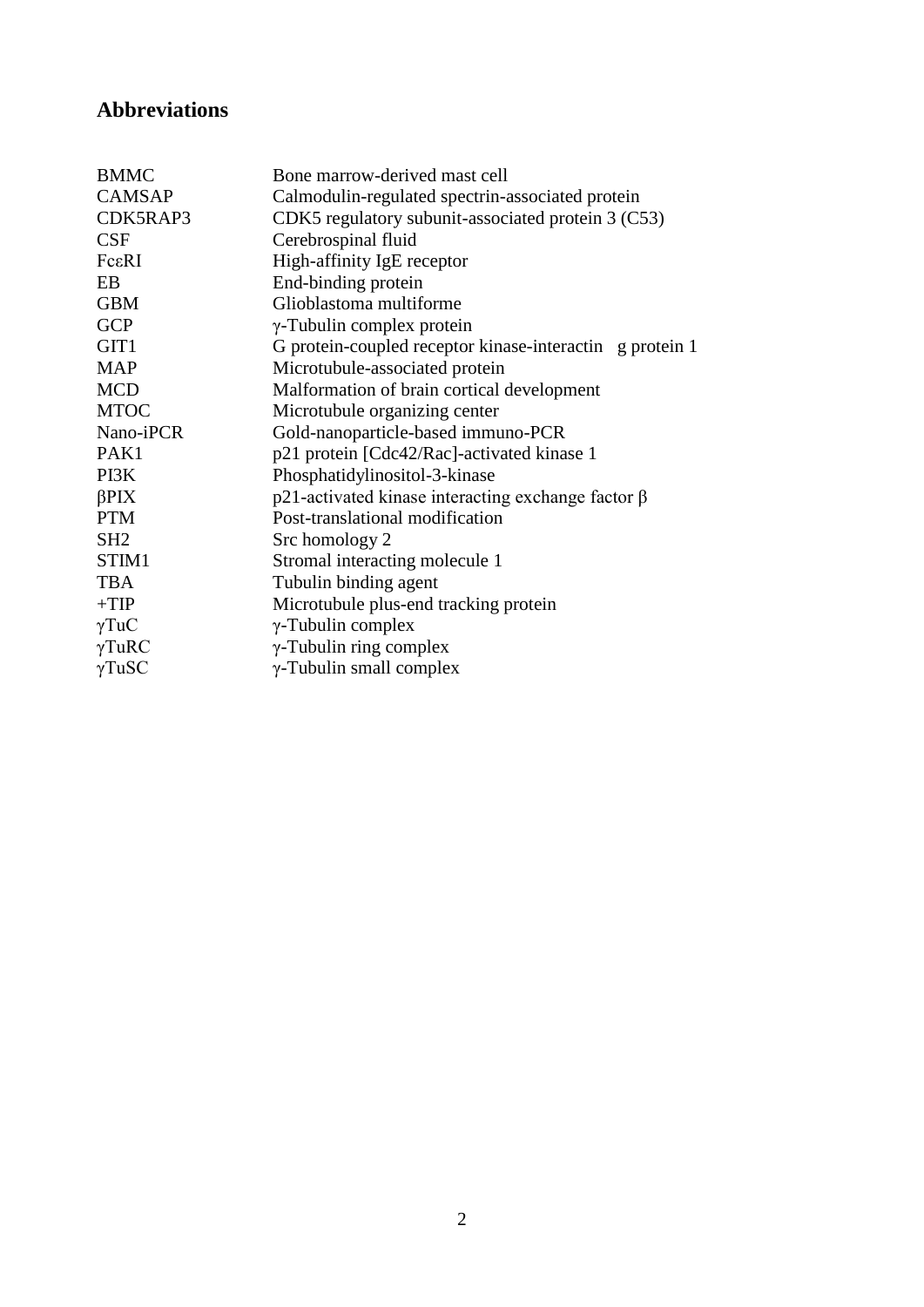# **1. Introduction**

Microtubules, together with microfilaments and intermediate filaments, participate in generation of the cytoskeletal filament system. Microtubules are 25 nm cylindrical polymers indispensable for many vital cellular activities such as maintenance of cell shape, division, migration and ordered vesicle transport powered by motor proteins. They are also essential in organizing the spatial distribution of organelles in interphase cells. Microtubules fulfill many of their functions by forming specific assemblies, such as the radial cytoplasmic network, axonemes, centrioles, mitotic/meiotic spindles, and midbodies during cytokinesis (1). The basic building blocks of microtubules are heterodimers of globular  $\alpha$ - and  $\beta$ -tubulin subunits, which are non-covalently arranged in a head-to-tail fashion to 13 protofilaments that form a microtubule.

#### **1.1. Microtubule structure and dynamics**

In mammals, tubulin heterodimers represent 3-4% of the total protein content in cells, and reach up to 20% in the brain. The secondary and tertiary structures of the α- and β-monomers are essentially identical, as expected from their identity of >40% over the entire sequence of above 445 amino acids of the sequence (2). Each tubulin monomer binds one molecule of GTP, nonexchangeably in the α-subunit (N-site) and exchangeably in the β-subunit (E-site). *In vivo*, the cylindrical and left-handed helical microtubule wall typically comprises 13 parallel protofilaments. Microtubules are thus inherently polar, and contain two structurally distinct ends: a slow-growing minus (-) end, exposing α-tubulin subunits, and a fast-growing plus (+) end, exposing β-tubulin subunits (3). Docking the high-resolution structure of  $\alpha\beta$ -tubulin dimers (4) into lower-resolution structure of microtubule (5) revealed that tubulin dimers form a B lattice, where the main lateral contacts across protofilaments are between subunits of the same type (i.e., α-α, β-β). However, in microtubule seam lateral contacts are reversed (i.e., α-β, β-α) (6) (**Figure 1**). High resolution of microtubule structures (4.7-5.6 Å) revealed structural transitions in the  $\alpha\beta$ -tubulin dimer upon GTP hydrolysis (7). The microtubular surface displays a surprisingly large number of binding sites, with numerous proteins binding to the outside surface and a multitude of small ligands binding to the inside of microtubules (8). An important group of ligands that bind to tubulin and change the stability of microtubules are tubulin-binding agents (TBA; tubulin drugs), which have been successfully used in anticancer therapy (9).

Typically in mammalian cells, dynamic microtubules are attached by their (-) ends to microtubule-organizing centers (MTOC), whereas their (+) ends are dynamic and switch between phases of growth and shrinkage. Assembly and disassembly of microtubules is driven by the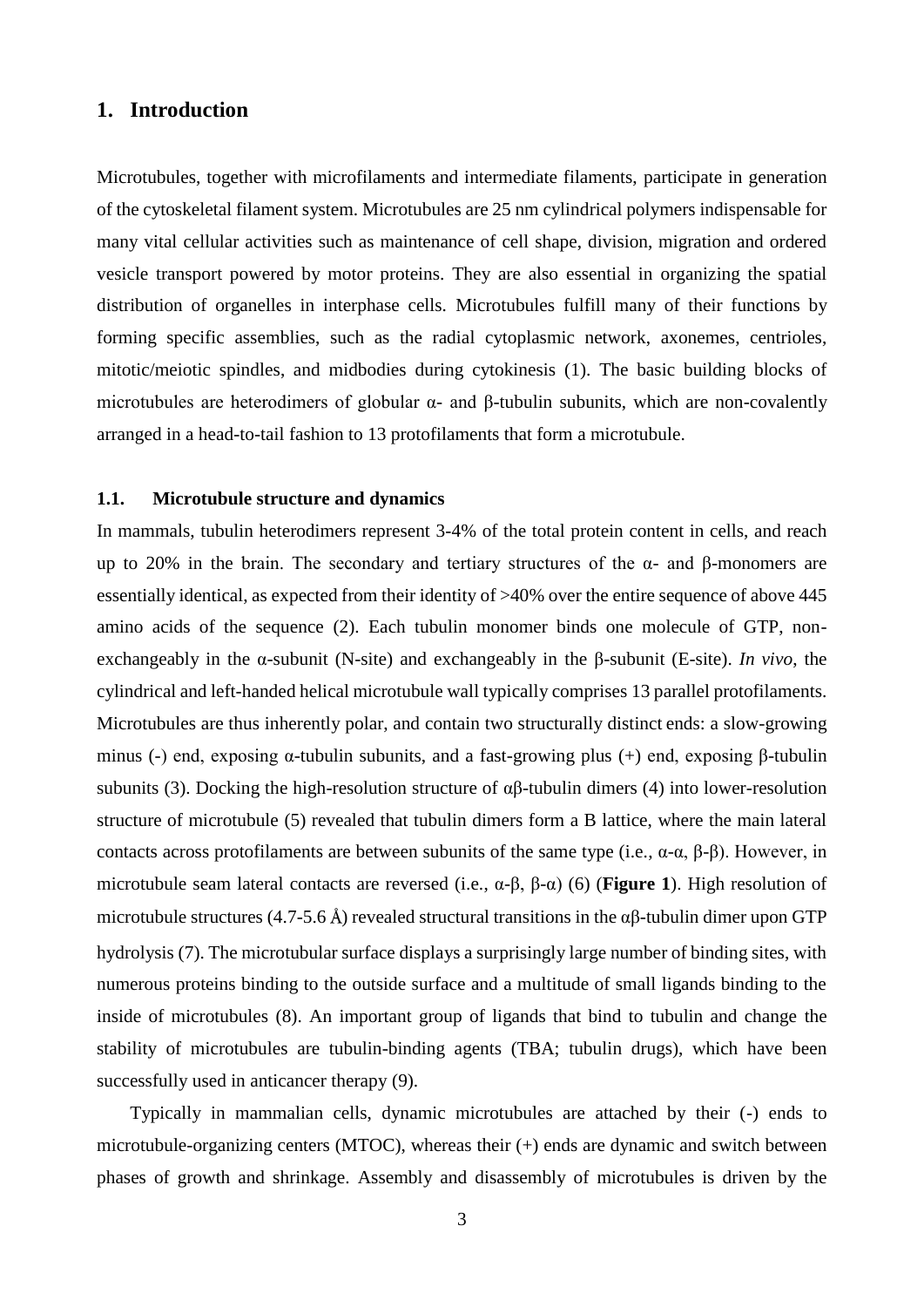binding, hydrolysis and exchange of GTP on the β‑tubulin monomer. It is generally accepted that the tip of newly formed microtubule contains a cap of GTP-tubulin (denoted the GTP cap), which has stabilizing properties, whereas the microtubule shaft is composed of GDP-tubulin and is intrinsically unstable. The GTP-cap model explains the dynamic instability of microtubules: in the presence of the cap, a microtubule continues growing, and loss of the cap leads to rapid microtubule shrinkage. This phenomenon is called "dynamic instability of microtubules", an essential feature of microtubules that allows them to search through the cell for targets, such as chromosomal kinetochores, the cell cortex and actin cytoskeleton  $(10)$ . The growing  $(+)$  end often exhibits



Figure 1. Dynamic instability of microtubules. The cycle of tubulin assembly and disassembly is driven by hydrolysis of GTP bound to β-tubulin. The GTP-bound tubulin dimers are incorporated into the growing microtubule (sheet-like structure at the  $(+)$  end). Because the GTP hydrolysis occurs with a delay, the generated GTP cap stabilizes the microtubule tip. The loss of GTP cap leads to a catastrophe and rapid disassembly, resulting in shrinkage of the microtubule. The rescue might be induced by GTP islands in the microtubule lattice or by rescue factors. α-Tubulin is in blue, β-tubulin with GTP is purple and β-tubulin with GDP is in cyan  $(11)$ .

curved, flattened and tapered sheet-like structures. The shrinking (+) end is denoted by peeling heavily curved protofilaments. The curved protofilament structure of depolymerizing microtubule ends is an intrinsic feature of unpolymerized tubulin, in both the GDP- and the GTP-bound form. Transitions between the curved and the straight conformation of tubulin are important for controlling microtubule dynamics. The mechanisms underlying the transitions between growth and shrinkage (that is, microtubule rescues and catastrophes, respectively; **Figure 1**) are complex and not fully understood (11).

Microtubules that have been growing for a longer time ("older" microtubules) have a higher chance of undergoing a catastrophe. The nature of the catastrophe-promoting events is unknown,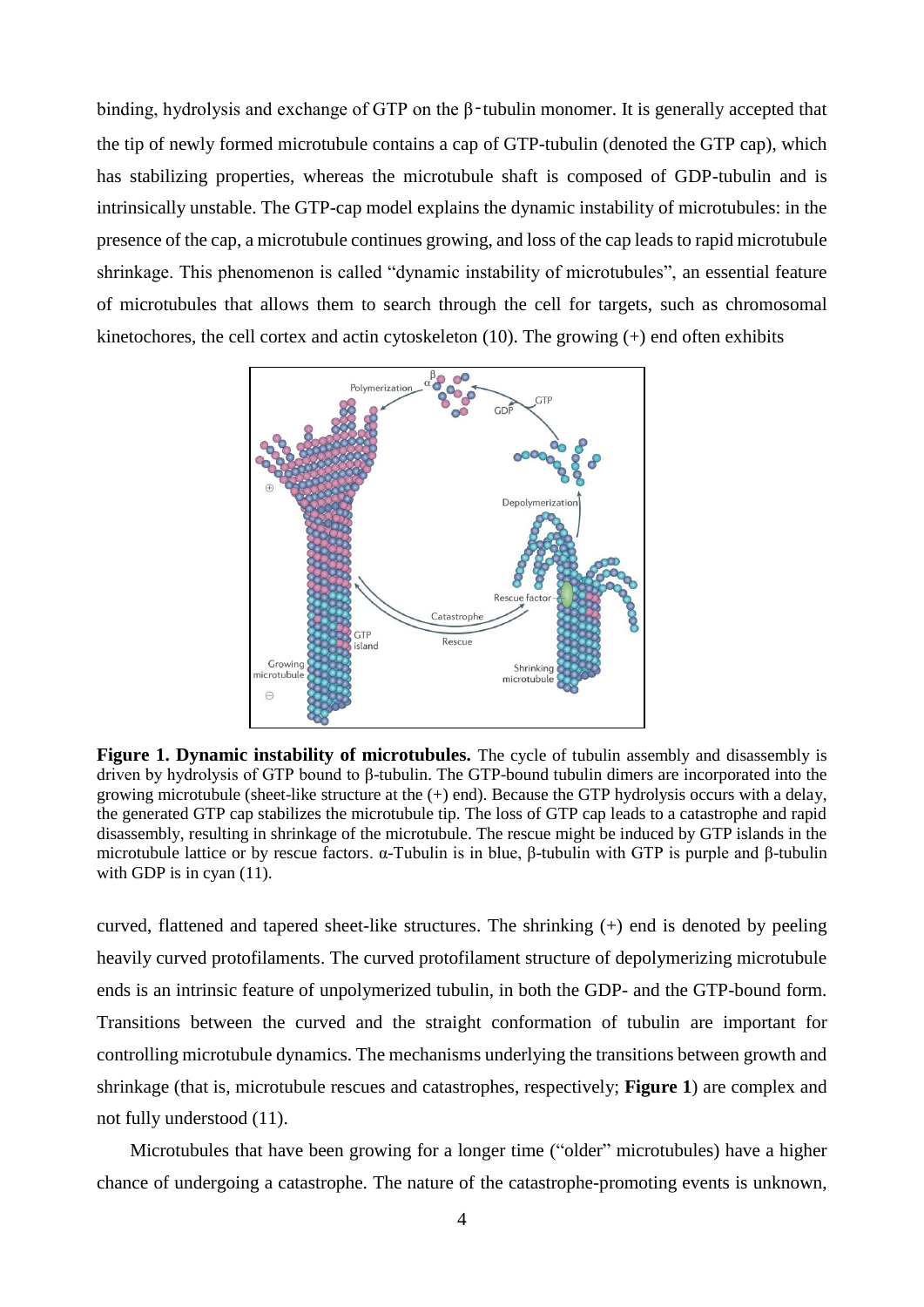but they might involve accumulation of microtubule-lattice defects or increased tapering of the growing microtubule end (12). Microtubule rescues are understood even less well than catastrophes. Rescues might be induced by local lattice features that can halt microtubule disassembly, such as "GTP islands" of GTP-tubulin that mimic the stabilizing GTP cap (13). It was shown that the lattice defects promote rapid subunit exchange leading to the incorporation of fresh GTP-tubulin and propensity to rescue episodes of shrinkage (14).

#### **1.2. Tubulin isotypes and post-translational modifications**

Both α- and β-tubulin consist of isotypes encoded by different genes, and differing in amino acid sequences. Alignment of amino acid sequences of the  $\alpha$ - and  $\beta$ -tubulin isotypes revealed that most of the divergence is contained in the last 20 amino acids in unstructured C-terminal tail (15), which lies on the exterior of the microtubule and is the putative binding site for microtubule-associated proteins (MAPs) (16). Differences among isotypes are often highly conserved in evolution, suggesting that they have functional significance. In humans, eight  $\alpha$ -tubulin and nine β-tubulin genes were identified (17). Besides, other very different forms of tubulin have been discovered, designated as  $\gamma$ ,  $\delta$ ,  $\varepsilon$ ,  $\zeta$ ,  $\eta$ ,  $\theta$ ,  $\iota$  and  $\kappa$  (18). Interestingly, all have been found either in the centrosome, or in the very similar basal body. Some of these tubulins play a significant role in the assembly of these organelles (19). Together with  $\alpha$ - and β-subunits, these tubulins constitute the tubulin superfamily. Several of them are widespread among eukaryotes  $(\alpha, \beta, \gamma, \delta)$ , while others are more restricted (18, 20).

Various α- and β-tubulin isotypes often differ in their cellular and tissue distribution. Besides, purified isotypes display differing properties including microtubule assembly, conformation, GTPase, dynamics, ability to interact with TBA and MAPs (21). Vertebrate β-tubulin isotypes have fairly distinct tissue distributions (22). Compared to other β-tubulin isotypes, βIII-tubulin possesses certain peculiar properties, which may account for its unique function(s). Unlike the other β-tubulin isotypes,  $\beta$ III-tubulin lacks oxidation-sensitive residue Cys239, and this permits  $\alpha\beta$ III-tubulin dimers to assemble in the presence of free radicals (23). Moreover, the presence of Thr429 in βIIItubulin strongly favors microtubule assembly (24). Finally, despite its restricted and predominantly neuronal cell-type distribution in normal organs and tissues, the βIII isotype is widely expressed in a broad range of human tumors of neuronal and non-neuronal origin (25).

Microtubule specialization is regulated by the "tubulin code", which is generated by expression of different tubulin isotypes and by post-translational modifications (PTMs) of both tubulin subunits. Most tubulin PTMs are generated on the microtubule polymer, and modified tubulins are non-uniformly distributed along microtubules. Strongly modified stable microtubules are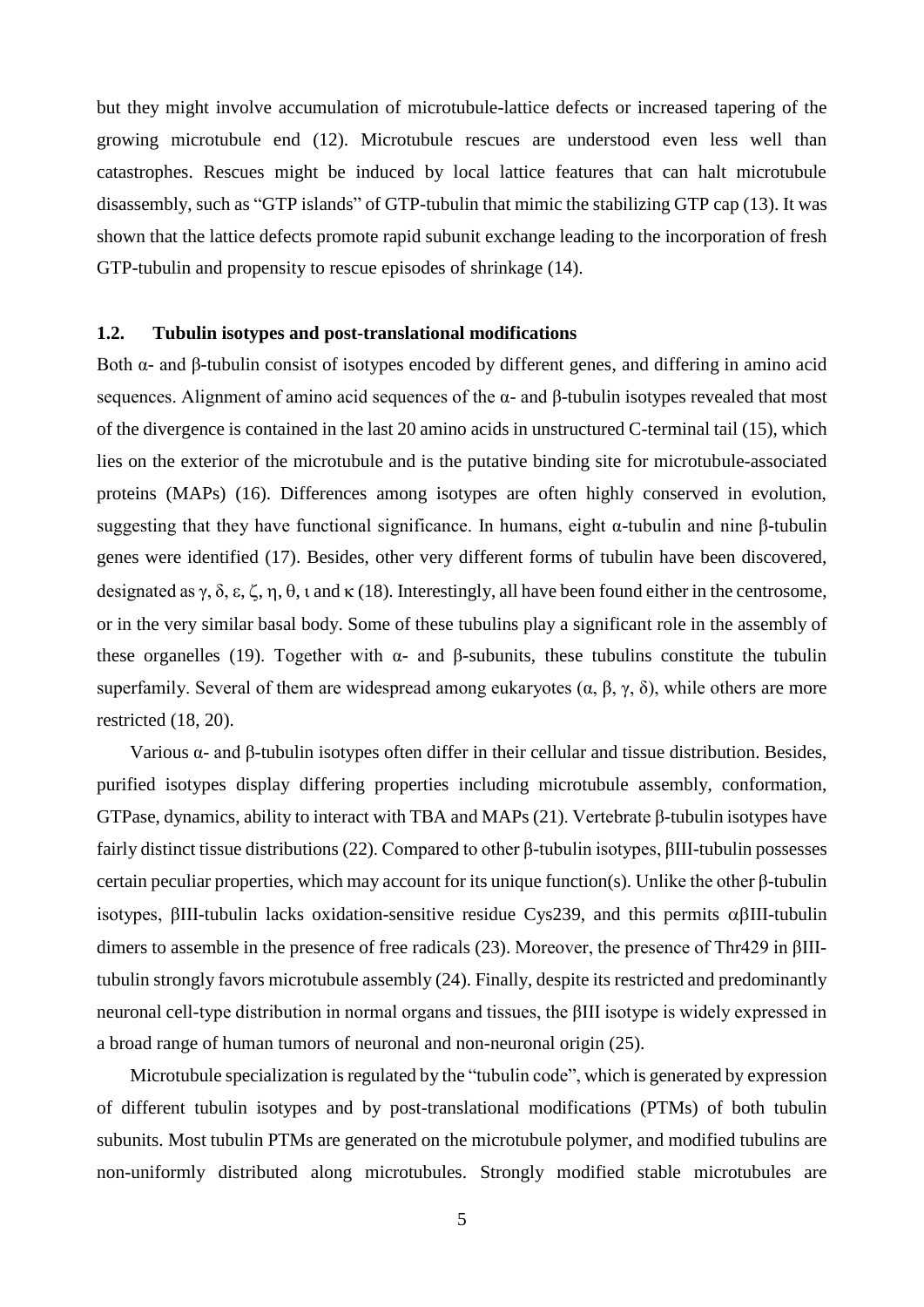concentrated in specialized organelles, such as centrioles and cilia, or axons of neurons. Wellcharacterized PTMs include acetylation, detyrosination and tyrosination,  $\Delta 2$ - and  $\Delta 3$ -tubulin, (poly)glutamylation and (poly)glycylation. Except acetylation, these PTMs are found within the Cterminal tails of tubulin subunits. Besides the above-described PTMs, there are other PTMs such as phosphorylation, methylation, polyamination, palmitoylation, arginylation, glycosylation, nitration, ubiquitylation, and sumoylation (26). Such a large number of tubulin PTMs, together with their combinations, points to the possibility of the occurrence of specific microtubule regions that can influence interactions between microtubules and MAPs.

#### **1.3. Regulators of microtubule ends**

The dynamic instability of microtubules and the connections between microtubules and cellular structures are spatially and temporally controlled by numerous proteins, which can be broadly grouped into MAPs and molecular motors, the mechanochemical ATPases kinesins and dyneins (microtubule motor proteins), that use microtubules as pathways for intracellular transport. MAPs can be found all along the MT lattice or interact with  $(+)$  or  $(-)$  ends of microtubules. They can be divided into microtubule-stabilizing MAPs, microtubule-severing proteins, microtubule crosslinking proteins, and microtubule-assembly and disassembly promoters. Microtubule (+) end-tracking proteins (+TIPs), which include structurally and functionally diverse microtubule regulators, are distinguished by their ability to concentrate at growing microtubule ends (27).

End-binding proteins (EBs) are master regulators of +TIP networks, as they recognize growing microtubule ends, and then recruit a range of different factors to these important locations. The EBs localize to growing microtubule ends to form comet-like accumulations (11). The binding of EB1 promotes microtubule maturation by accelerating the transition of GTP- to GDP-tubulin and by promoting lateral protofilament interactions (28). The coordinated recruitment of multiple proteins with distinct activities to microtubule ends allows cells to couple the control of microtubule dynamics to specific cellular sites or signaling events. +TIP networks can guide microtubule growth, control the attachment of microtubule tips to cellular structures, and concentrate molecules for signaling and transport purposes (11).

Proteins associated with free microtubule (-) ends are less understood. The main factor that specifically binds to this microtubule site is  $\gamma$ -tubulin ring complex ( $\gamma \text{TuRC}$ ) (see next Section 1.4.). Recently, members of the calmodulin-regulated spectrin-associated protein family (CAMSAPs) have emerged as regulators of free microtubule (-) ends that function independently of  $\gamma$ -tubulin (29). Their end specificity is mediated by C-terminal CKK domains, which are necessary and sufficient for microtubule (-) end binding and recognize specific tubulin conformations (30).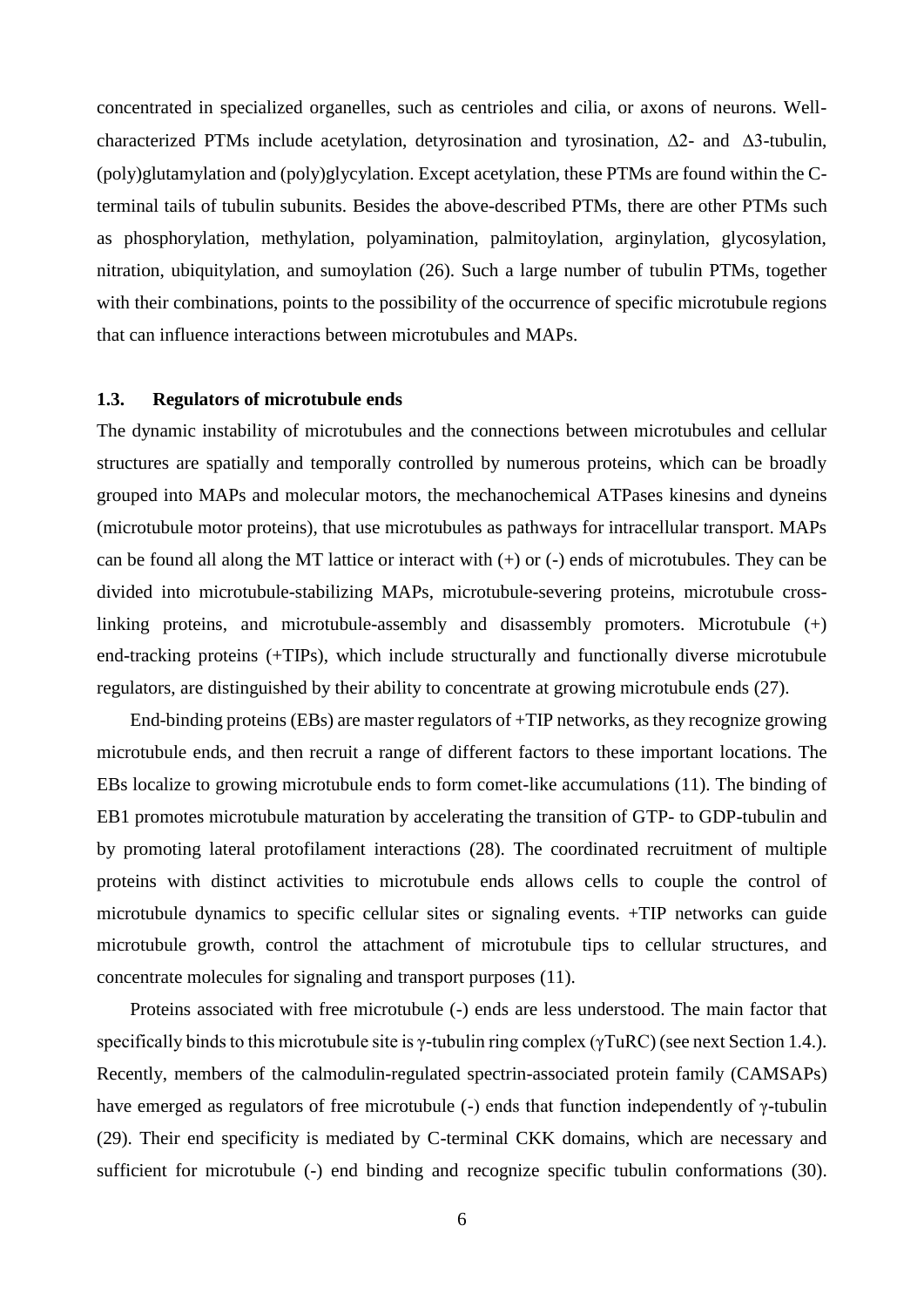CAMSAPs stabilizing the (-) ends of non-centrosomal microtubules are important for cell polarity, regulation of neuronal differentiation and definition of spindle organization.

#### **1.4. γ-Tubulin complexes and microtubule nucleation**

One of the key components required for microtubule nucleation and stabilization is  $\gamma$ -tubulin (31), a highly conserved and minor member of the tubulin superfamily. There is about 30% identity between γ-tubulin and αβ-tubulin dimers. Whereas multiple gene families encode the  $\alpha$ - and  $\beta$ tubulins, only two functional genes exist in mammalian cells (in humans denoted *TUBG1, TUBG2)*. They are located on the same chromosome in tandem, and their coding sequences exhibit high sequence similarity (94% in humans). At the protein level, γ-tubulin-1 and γ-tubulin-2 differ, both in the mouse and human, only by ten amino acids. Whereas γ-tubulin-1 is expressed ubiquitously, γ-tubulin-2 is primarily expressed in the brain (32, 33). γ-Tubulin is post-translationally modified, and phosphorylation at multiple sites and ubiquitylation were reported. In γ-tubulin immunocomplexes, kinases were repeatedly identified, which suggests that kinases might be involved in the regulation of γ-tubulin interactions (34).

The  $\gamma$ -tubulin, together with other proteins, named  $\gamma$ -tubulin complex proteins (GCPs) in humans, assembles into γ-tubulin complexes (γTuCs). The γ-tubulin small complex (γTuSC) is composed of two molecules of γ-tubulin and one copy each of GCP2 and GCP3 (35). It has a form of V-shaped structure with γ-tubulins located on the tips of two arms. The complex is flexible, with a hinge-like motion near the center of the GCP3 arm. The movement about this hinge alters position of γ-tubulin molecules (36). The large oligomeric γ-tubulin-ring complex (γTuRC) comprises γTuSCs and additional GCPs, GCP4-6. In the current γTuRC model, GCP2-6 each bind directly to γ-tubulin and assemble into the conical structure that contains 13 γ-tubulin molecules and effectively nucleates microtubules. Both TuSCs and γTuSC-like assemblies are used for generation of γTuRCs. Hybrid γTuSCs are created by replacement of one of the GCP2-3 with one of GCP4- 6. Novel γTuSCs have both GCP2 and GCP3 changed for any combination from GCP4-6 proteins, and half γTuSCs can be composed of a single γ-tubulin and one molecule of GCP4-6 (**Figure 2**). The flexibility of the GCP3 hinge is essential for closing γTuRC in a conformation compatible with the geometry of the microtubule. In this template-based nucleation model, γTuRC provides the platform for the assembly of  $\alpha\beta$ -tubulin heterodimers. As GCPs are phosphorylated (37), their phosphorylation can regulate conformational changes that might be required for γTuRC activation (38). Organization of proteins in γ-tubulin complexes is depicted in **Figure 2**. Nucleation from templates is in itself a kinetically unfavorable process that is limited by the formation of a (+) end capable of persistent growth. Factors that actively support formation of an actively growing (+) end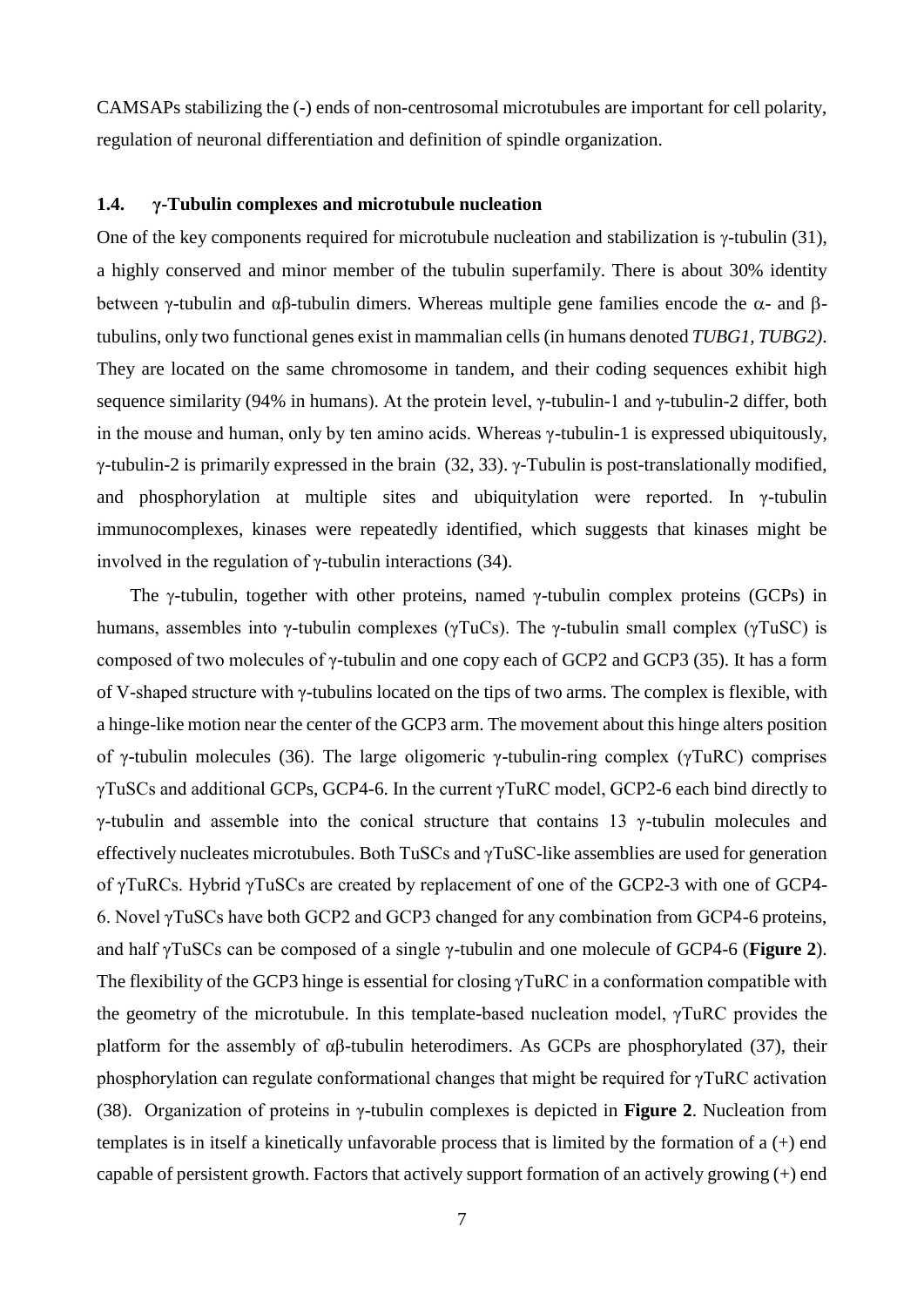such as anti-catastrophe protein TPX2 or microtubule polymerase XMAP215 (+TIP) stimulate the template nucleation. On the other hand, GTP hydrolysis inhibits microtubule nucleation by destabilizing the nascent  $(+)$  ends  $(39)$ .



**Figure 2. γ-Tubulin complexes and model of γTuRC assembly.** γTuSC is composed of GCP2 and GCP3 and two molecules of γ-tubulin. γTuSC-like structures can be formed by replacement of GCP2 or GCP3 with GCP4, GCP5 or GCP6. γTuRC is generated by association of γTuSCs and γTuSCs-like complexes. In the template nucleation model, γ-tubulins in the γTuRC serve as a platform for binding of αβtubulin heterodimers (34).

While soluble γ-tubulin complexes are highly abundant in the cytoplasm, their nucleating activity is limited to specific cellular locations. Various associated proteins are involved in the regulation of γ-tubulin complexes. These proteins target γTuCs to specific sites or activate their nucleation activity. Anchoring proteins play an important role in microtubule nucleation because they affect recruitment of complexes to specific sites. Finally, modulating proteins can also affect nucleation, but their role is less obvious. Microtubule nucleation in mammalian cells can occur from microtubule organizing centers (MTOCs) as centrosomes or from non-centrosomal MTOCs as Golgi apparatus, nuclear envelope, chromatin and kinetochores, surface of other microtubules and plasma membrane-associated sites (34).

Centrosomes are composed of two barrel-shaped orthogonally arranged centrioles wrapped in highly structured multicomponent pericentriolar matrix (PCM) responsible for microtubule nucleation (40). Many proteins participate in targeting  $\gamma$ TuCs to the centrosomes; the best characterized of them are CDK5RAP2, NEDD1, Mozart1, and Mozart2. Anchoring proteins such as AKAP450, pericentrin, ninein, and Cep192 are important for localization of γTuRC to the centrosomes, as they are incorporated in PCM (41). After recruitment to the centrosome, γTuRC is activated by switching from the open to the closed form of  $\gamma \text{T} \text{uRC}$  (42). In this process, CDK5RAP2 participates by activating  $\gamma$ TuRC-mediated nucleation  $\sim$  7-fold, while another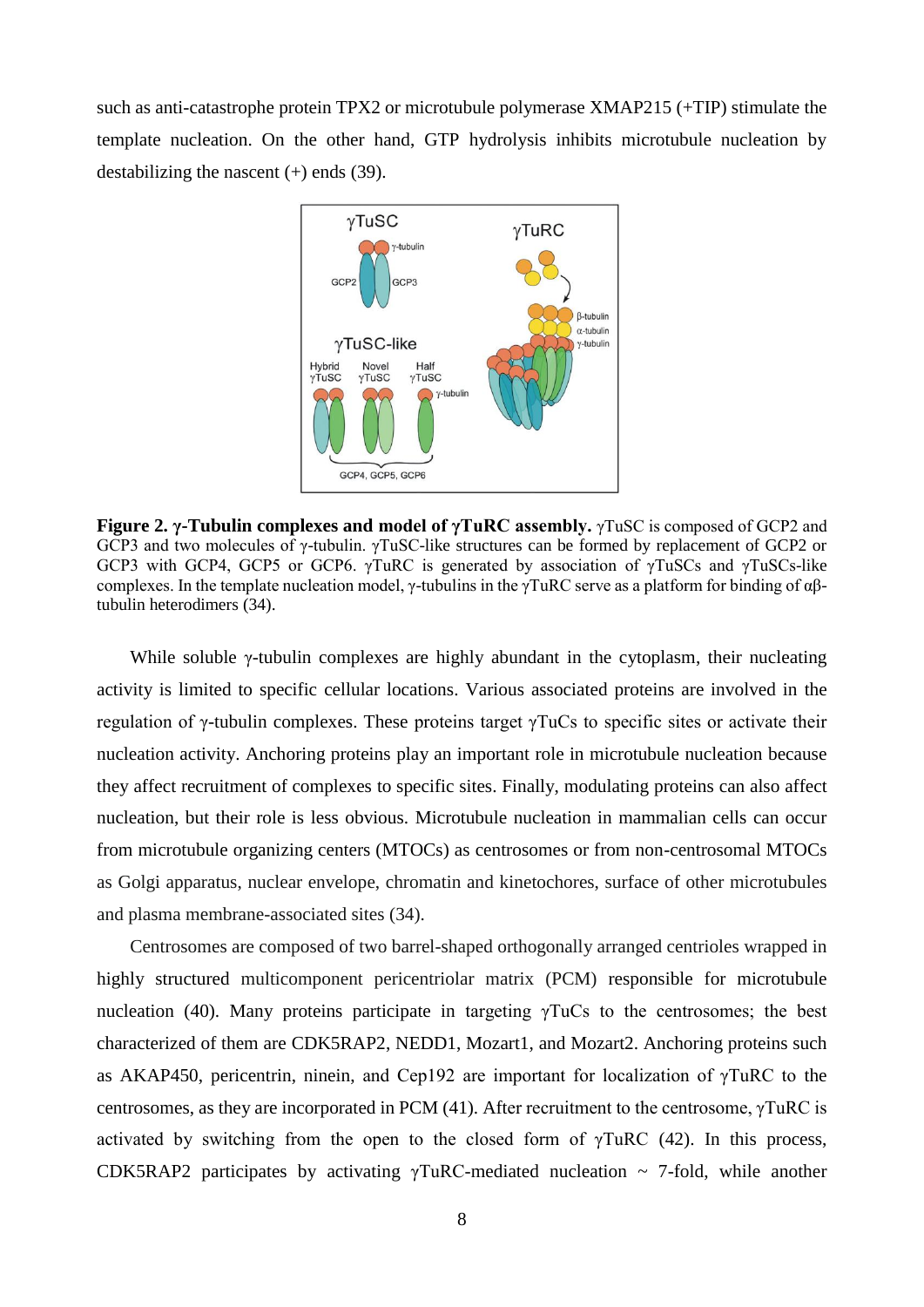nucleation activator, kinase NME7, increases the nucleation capacity of  $\gamma \text{T} \text{uRC} \sim 2.5\text{-fold}$  (43). The regulatory role in centrosomal microtubule nucleation can also be played by signaling proteins. It was reported that various kinases and proteins of the GIT/PIX/PAK signaling complex modulate the microtubule nucleation (34).

#### **1.5. γ-Tubulin functions beyond microtubule nucleation**

Increasing evidence indicates that γ-tubulin has functions beyond the microtubule nucleation. There have been repeated reports that mutations or deficiencies in  $\gamma$ -tubulin or GCPs alter (+) end microtubule dynamics. A microtubule nucleation-independent role for γ-tubulin complexes was also described in the control of the spindle assembly checkpoint (SAC) and mitotic exit, as well as in cell cycle progression in interphase (44). There are also indications that nuclear  $\gamma$ -tubulin modulates the activity of E2F transcription factors, which control expression of several genes that are necessary for DNA replication and centrosome duplication (45). Retinoblastoma RB1 protein and γ-tubulin negatively regulate each other's expression. A high level of γ-tubulin was detected in cells with impaired RB1, while RB1 was overexpressed in γ-tubulin mutants (46).

γ-Tubulin has the intrinsic property to generate oligomers *in vitro.* It was reported that in cells γ-tubulin forms fine fibers both in the cytosol and nuclei (47). What is the function of such fibrillar structures is unknown, but it was suggested that they can play scaffolding or sequestration functions. They could also be involved in mechanotransduction as they interact with the LINC (Linker of Nucleoskeleton and Cytoskeleton) complex (48, 49). γ-Tubulin is also a component of mitochondria. In neuronal cells, expression of γ-tubulin-2 increases under mitochondria-derived oxidative stress, signifying a prosurvival function of γ-tubulin-2 under stress (50).

Although the functional significance is not yet clear, γ-tubulin is associated with tumor suppressor proteins involved in DNA damage checkpoints and DNA repair. It binds to Rad51 in the nuclei in response to DNA damage (51), and is included in complexes with ATR (52), BRCA1 (53) and CDK5RAP3 (54). Tubulin is overexpressed in a variety of cancer cells, including some multiple myelomas, non-small cell lung cancers, breast cancer, gliomas and medulloblastoma (55). γ-Tubulin thus can play an important role in tumorigenesis. In other diseases, including Parkinson's disease and dementia with Lewy bodies, γ-tubulin has been localized to aggresomes (56). Interestingly, mutations in *TUBG1* are associated with malformations of cortical development (MCD) linked to epilepsy and intellectual delay (57, 58). Disease-related *TUBG1* variants exert their pathogenicity by affecting microtubule dynamics and by disrupting neuronal migration (59).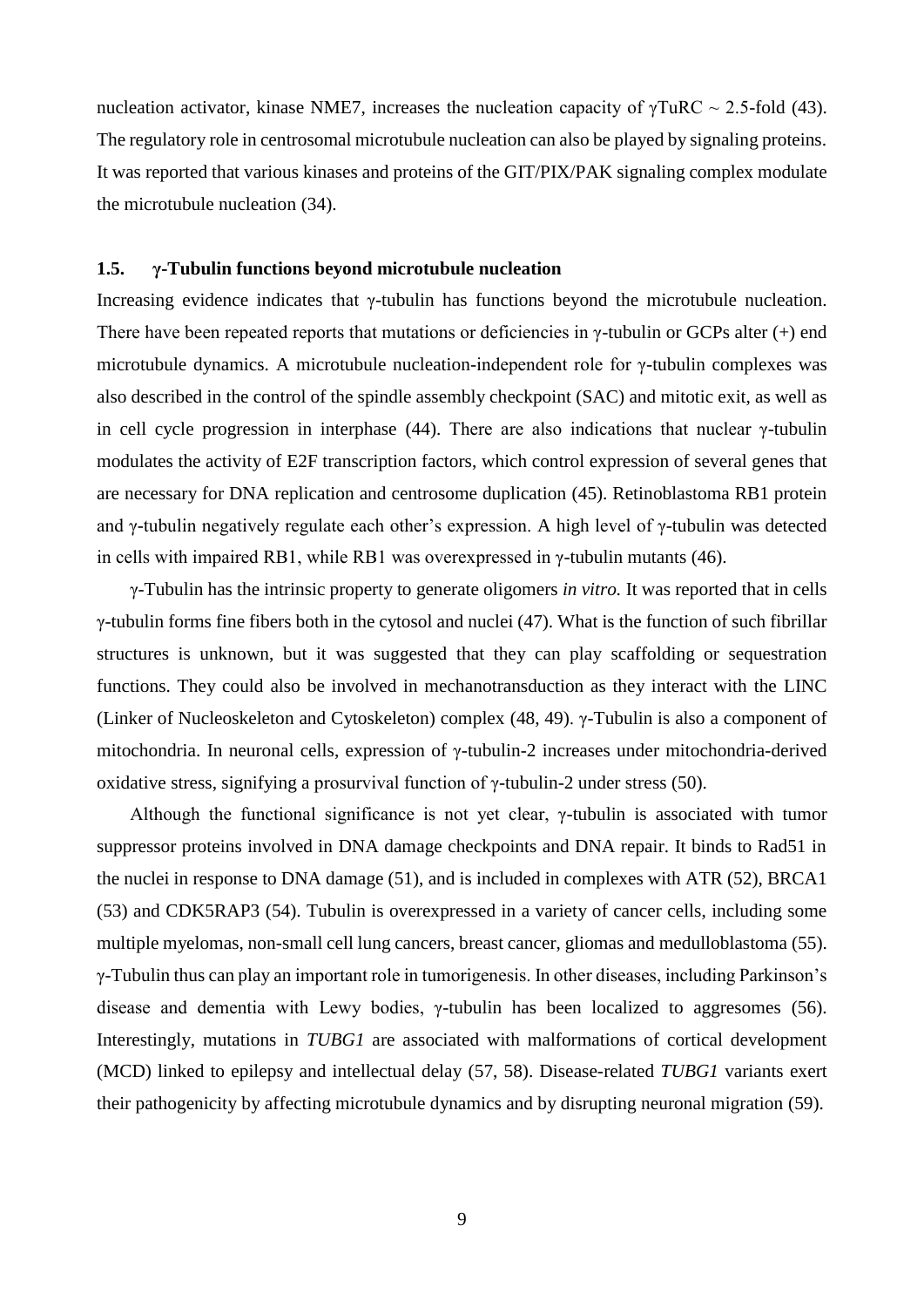# **2. Aims**

The research work presented in this thesis focused on understanding of microtubule nucleation and organization. The main task was deciphering the function and regulation of γ-tubulins and their interactors. Specific topics were as follows:

- 1. Determination of the subcellular localization of γ-tubulins during the cell cycle, differentiation and development;
- 2. Identification and characterization of proteins interacting with nucleation complexes;
- 3. Biochemical characterization of γ-tubulin isotypes, their molecular forms and elucidation of their functions;
- 4. Deciphering the role of signaling proteins in the regulation of microtubule nucleation and microtubule organization;
- 5. Understanding the role of microtubule nucleating proteins in cancer cells.

# **3. Methods**

This section summarizes experimental models and provides a short description of unique methods as well as the results from methodological publications. Bold numbers in brackets refer to original publications in Section 9.

#### **3. 1. Experimental models**

Although major building components of microtubules are highly conserved in all eukaryotic cells, microtubule properties can be different in various cellular models, which can also employ diverse mechanisms how microtubules are nucleated and anchored in MTOCs. The majority of experiments were performed in mammalian tissue culture cells that have highly dynamic microtubules emanating preferentially from centrosomes. We also used axonemal protozoa that possess highly stable microtubules. To study acentrosomal nucleation of microtubules, we used plant cells, which have a higher amount of γ-tubulin when compared with animal cells. Mature chicken erythrocytes represented an animal model system without MTOCs. To study dysregulation of microtubule proteins in the brain and different tumor types, we used corresponding tissues.

# **3.2. Monoclonal antibodies**

Well-characterized monoclonal antibodies, prepared in the Laboratory of Biology of Cytoskeleton IMG CAS [\(https://dbc.img.cas.cz/antibodies.html\)](https://dbc.img.cas.cz/antibodies.html), were applied for immunochemical,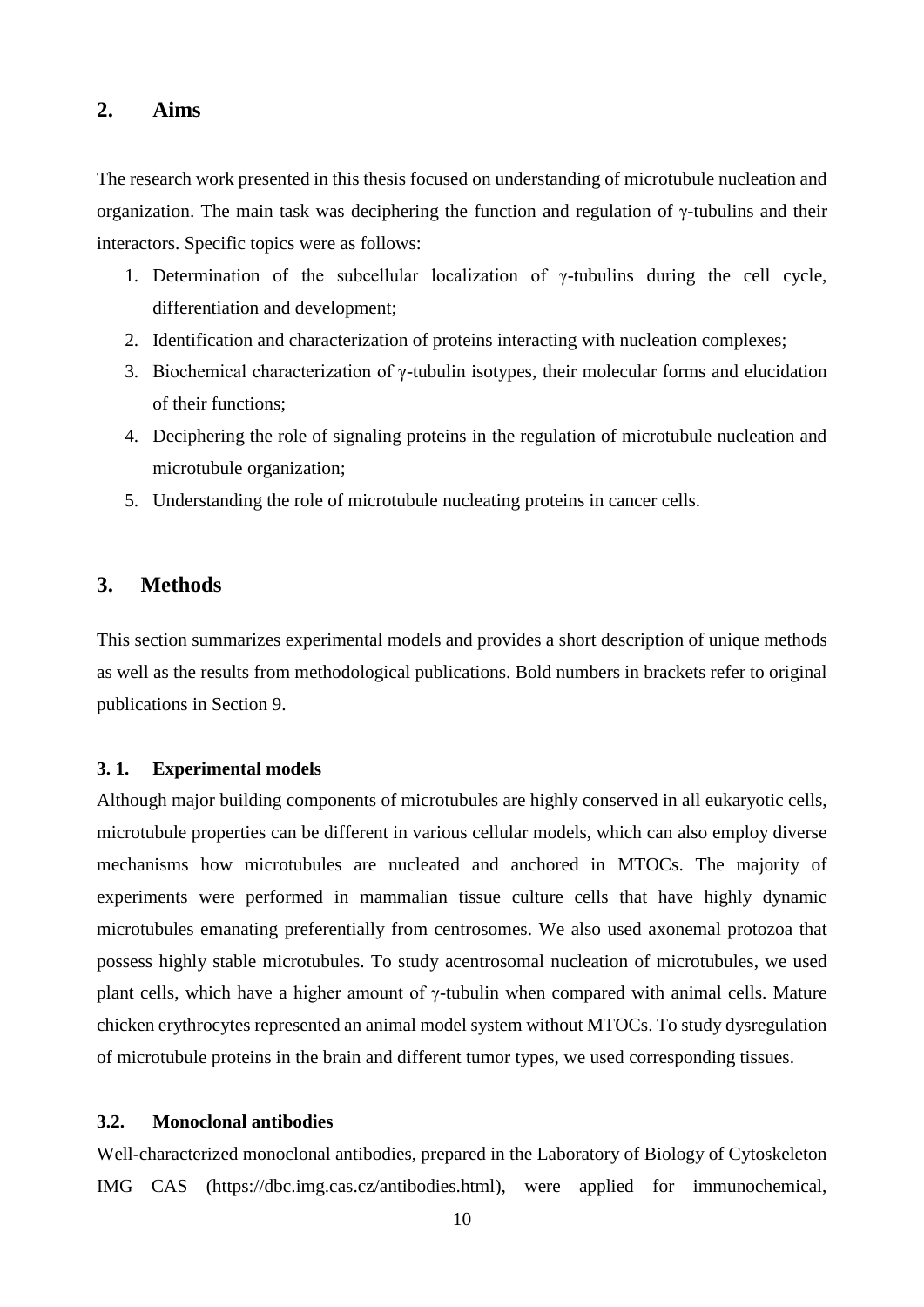immunocytochemical and immunohistochemical methods used in the presented publications. The first monoclonal antibodies to tubulin, including our antibody TU-01 (60), were published in 1982. Construction of the hybridoma, producing antibody TU-01, was one of the first successful applications of this biotechnology in Czechoslovakia. From the Laboratory originate the first published monoclonal antibodies to γ-tubulin (**9.2**) and to γ-tubulin complex protein 2 (**9.29**). The antibody TU-20 is specific for βIII-tubulin only, which is mainly expressed in neuronal cells (**9.4**). Finally, the antibody TU-30 recognizes an epitope that is present in human γ-tubulin-1 but not on human γ-tubulin-2. This allowed the first immunological discrimination of human γ-tubulin isotypes (**9.33**).

#### **3.3. Immunochemical methods**

One of essential steps in the hybridoma technology is adequate storage of monoclonal antibodies. Mouse monoclonal antibodies, in the form of spent tissue culture supernatants, ascitic fluids, or purified antibodies are usually stored as small aliquots at -20°C or -70°C. Alternatively, they are stored at 2-4°C with added preservatives, or they are freeze-dried. Freeze-thaw cycles are potentially damaging, particularly to monoclonal antibodies of the IgM class, which are also prone to aggregation after prolonged storage at 4°C. As IgM is less robust than IgG, many IgM monoclonal antibodies are irreversibly denatured by freeze-drying (61). We described the use of disaccharide trehalose (α-D-glucopyranosyl-α-D-glucopyranoside) for stabilization of mouse monoclonal IgM antibodies during freeze-drying and prolonged storage at elevated temperatures. Antibodies directed against various types of antigens effectively recovered their binding efficiency after dehydration. This permits convenient long-term storage of large quantities of antibodies, facilitates their transport at ambient temperature, and simplifies construction of pre-aliquoted kits based on such antibodies (**9.1**). The maintenance of the proper conformation of antibodies during freeze-drying in the presence of trehalose could be explained by the water replacement hypothesis, assuming that sugar molecules substitute for water from the protein hydration shell (62).

The widespread use of the hybridoma technology for production of specific monoclonal antibodies has created the need for simple, rapid, specific and sensitive methods for quantification of the mouse antibody production in hybridoma culture supernatants. We have developed a costeffective method for rapid quantification of mouse immunoglobulins in hybridoma culture media. The method consists of spotting 1-µl samples onto a nitrocellulose membrane and staining the dots with anti-mouse antibodies conjugated with horseradish peroxidase. Binding is revealed by incubation with a sensitive chemiluminescence reagent. Quantitation is achieved by densitometric comparison with standard curves produced by purified monoclonal antibodies and takes about 1 h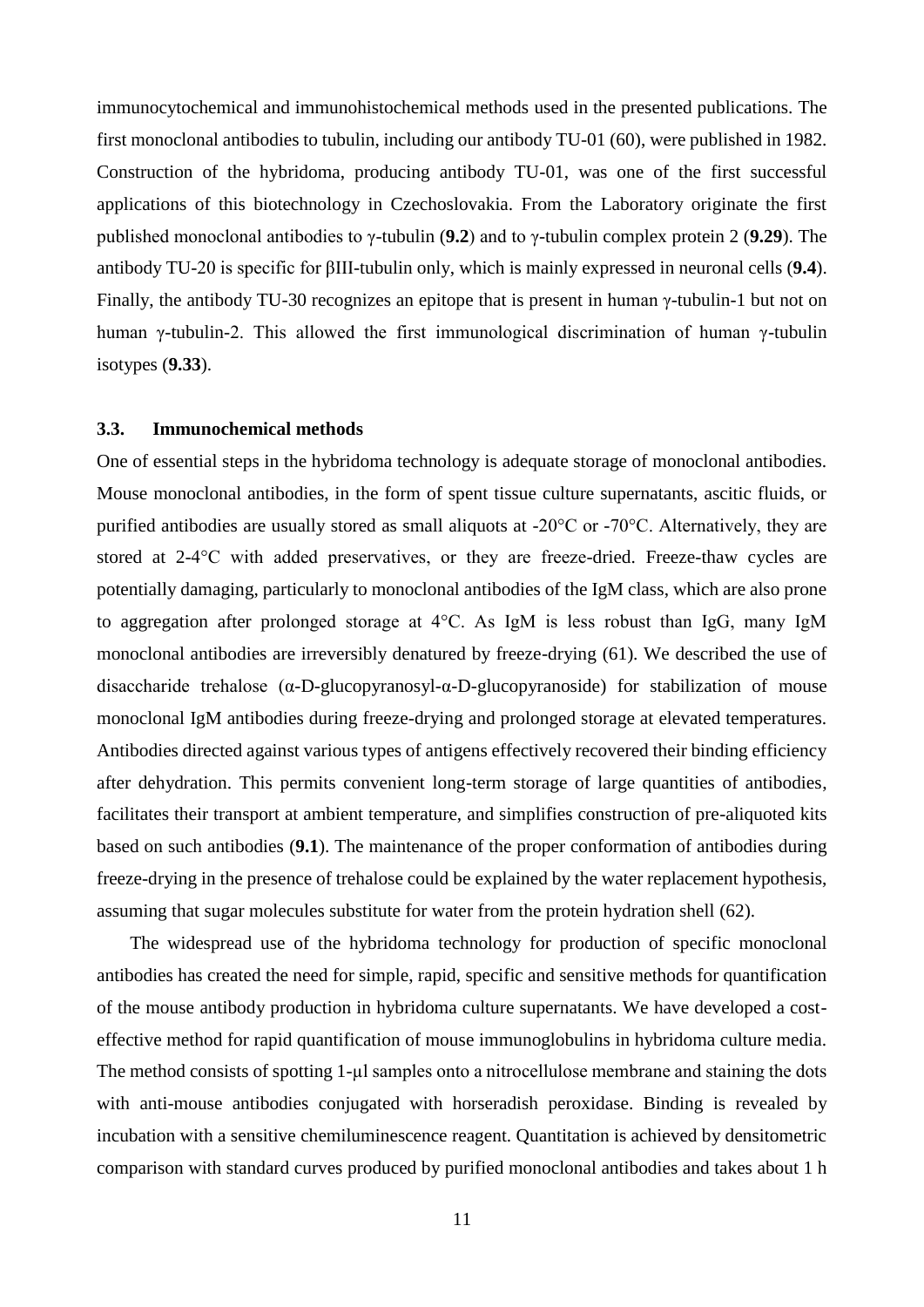in total. Good linearity between the staining intensity and the amount of immobilized immunoglobulins was observed over the range of 0.05–5 ng/spot (**9.13**).

#### **3.4. Microtubule proteins**

As tubulin is the main soluble protein of neuronal cells, microtubule proteins were mainly purified from porcine brain by repeated temperature-dependent cycles of polymerization and depolymerization (63). The remaining MAPs were removed by chromatography on phosphocellulose (64). To get the assembly-competent tubulin, phosphocellulose purified tubulin was recycled by sodium glutamate to stimulate tubulin polymerization (65). Since tubulin is a thermolabile molecule that converts to the non-polymerizing state within several hours on ice (63), it is important to assure the proper storage that preserves its polymerization capacity. We have found that inclusion of trehalose as a stabilizer during freeze-drying preserves the biological activities of tubulin and allows its long-term storage at ambient temperature (66). This enables to standardize assays for screening of microtubule-active compounds (95).

Microtubule-associated protein tau is an important biomarker, as increased amounts of tau protein in cerebrospinal fluid (CSF) indicate Alzheimer's and other neurodegenerative diseases. ELISAs have been mostly used for quantification of tau in CSF. However, these assays do not possess sufficient sensitivity and dynamic range. We have prepared gold nanoparticles functionalized with tau-specific monoclonal antibody and oligonucleotide template, which in combination with capture anti-tau antibody could be used for immuno-polymerase chain reaction (Nano-iPCR) to quantify the tau protein in CSF. For comparison, the tau protein was also quantified by ELISA using the same tau-specific antibody set and biotinyl-tyramide detection. Biotinyltyramide and Nano-iPCR amplification allow, respectively, detection of tau protein at concentrations 140 pg/ml and 5 pg/ml. The data indicate that Nano-iPCR is superior in sensitivity and detection range to ELISA in the tau protein detection. The commercial availability of monoclonal antibodies suitable for tau protein detection by Nano-iPCR and the easy preparation of functionalized gold nanoparticles reduce the expenses for tau protein quantification at least 10 times when compared to assays based on commercial kits (**9.27**).

#### **3. 5. Electrophoretic methods and methods for microtubule nucleation and dynamics**

Based on different electrophoretic properties of βIII-tubulin (67), we were capable to discriminate this isotype from the other tubulin isotypes (**9.4**). We were the first to show that the electrophoretic properties of  $\gamma$ -tubulin isotypes, similarly as  $\alpha\beta$ -tubulin dimers, are dependent on the purity of SDS, and that  $\gamma$ -tubulin is capable to form oligomers under the conditions of native electrophoresis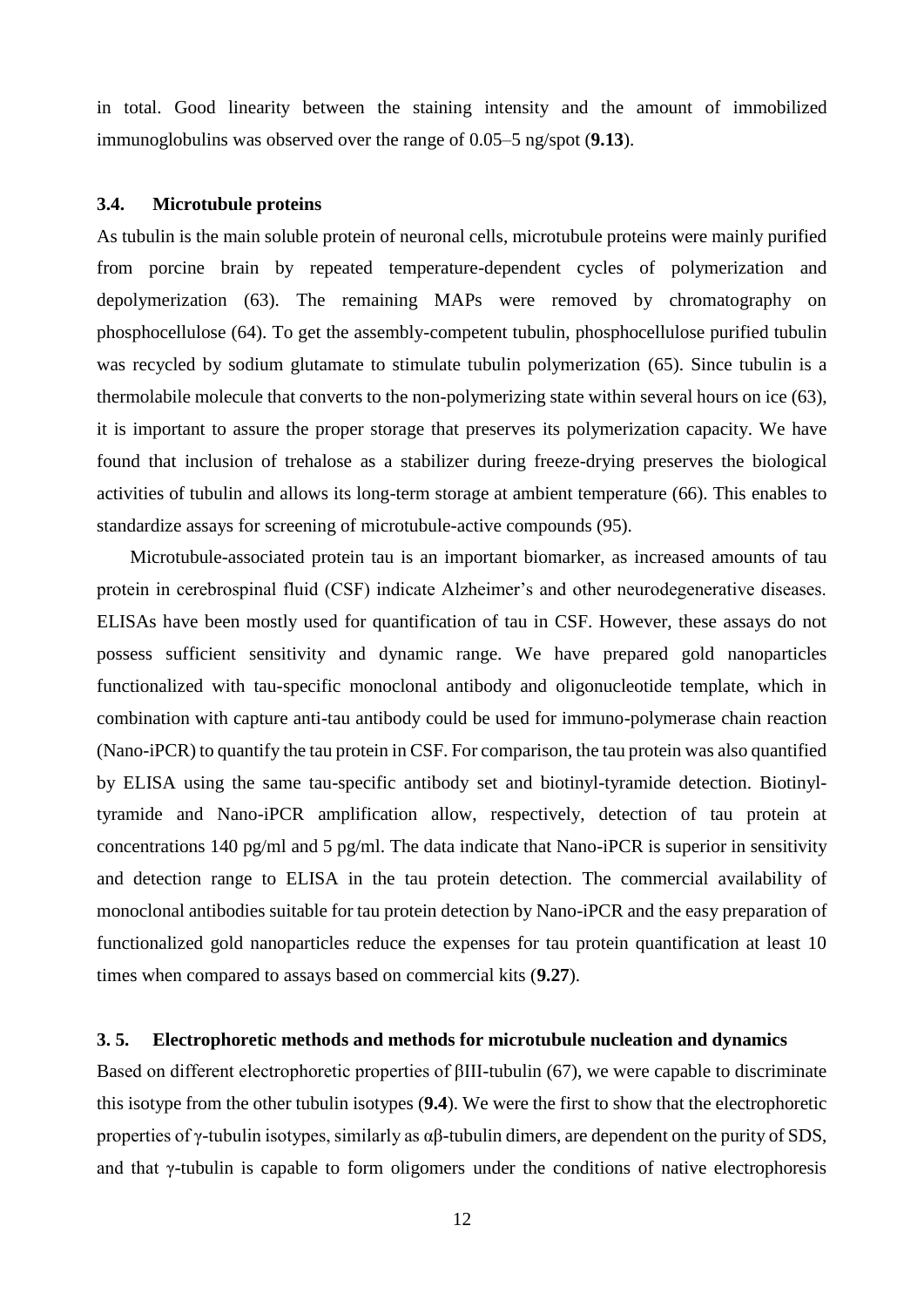(**9.10**). Using 2D-PAGE, we separated highly similar γ-tubulin-1 and γ-tubulin-2 isotypes in mouse (**9.24**) and human (**9.33**) cultured cell lines and tissues.

To evaluate microtubule nucleation from membranes, we have modified the microtubule spindown assay. The washed membranes were sonicated and incubated with purified tubulin in the presence of GTP. After fixation with glutaraldehyde, the membranes were centrifuged through a glycerol cushion on to glass coverslips, postfixed in cold methanol, and used for immunostaining (**9.19**). Microtubule regrowth from centrosomes was followed in a nocodazole washout experiment. Cells growing on coverslips were treated with nocodazole to depolymerize microtubules. The cells were then washed with cold medium to remove the drug, transferred to new medium at higher temperature, and microtubule regrowth was allowed for 1-3 min. After fixation, samples were stained for α-tubulin and γ-tubulin. The measurement of α-tubulin immunofluorescence close to the centrosome reflected the nucleation capacity of centrosomes (68). Alternatively, microtubule nucleation was studied using time-lapse imaging of cells expressing tagged EB1. In this case, newly nucleated microtubules were detected by tracking EB1 comets (98) emanating from the centrosomes (**9.30**).

# **4. Results**

Results presented in the selected collection of publications were obtained during my more than twenty-year-long research activity in the microtubule field. Main results and corresponding short commentaries are presented in this section. Bold numbers in brackets refer to original publications in Section 9.

#### **4.1. -Tubulin and its complexes**

 $\gamma$ -Tubulin was originally reported as a minor member of the tubulin superfamily participating in the nucleation of microtubules (69). However, the role of  $\gamma$ -tubulin is not only limited to the microtubule nucleation. In recent years, additional functions for γ-tubulin were reported (44). γ-Tubulin-dependent nucleation of microtubules occurs both from canonical MTOCs, such as spindle pole bodies and centrosomes, and additional sites such as the Golgi apparatus, nuclear envelope, plasma membrane-associated sites, chromatin, and surface of pre-existing microtubules. Despite many advances in defining the structure of γ-tubulin complexes and characterization of γTuRC interacting factors, the regulatory mechanisms of microtubule nucleation are not fully understood (**9.32**).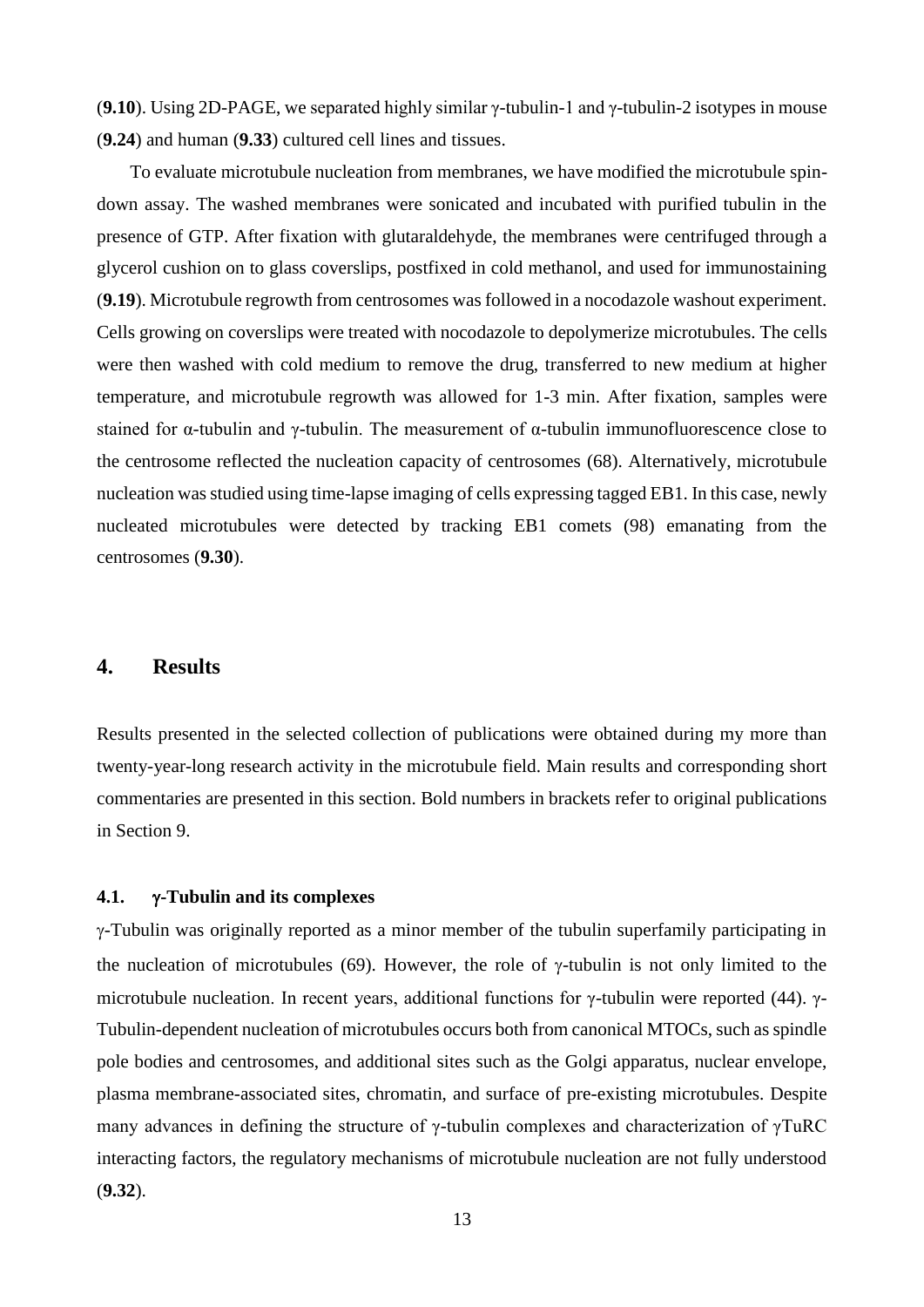Using anti-peptide monoclonal antibodies to the C-terminal region of  $\gamma$ -tubulin ( $\gamma$ 434-449) prepared in the laboratory, we demonstrated that  $\gamma$ -tubulin is associated not only with centrosomes and spindle poles, but also with half-spindles and midbodies in mitotic cells of various origins. In nocodazole washout experiments γ-tubulin was found in multiple nucleation centers. When mitotic cells were cultivated in the presence of taxol, mitotic spindles were disrupted and multiple microtubule asters were generated, with (-) ends of microtubules directed to the aster centers (70). The number of taxol-induced microtubule asters exceeded the number of γ-tubulin-positive spots. These results demonstrated, for the first time, that  $\gamma$ -tubulin is not a universal nucleator of microtubules and can be replaced by other proteins associated with (-) ends of microtubules (**9.2**). A family of CAMSAPs, which associate and regulate the (-) ends of microtubules, were discovered later on (11).

In the course of differentiation of nucleated erythroid cells, highly dynamic microtubules originating from MTOCs are converted into a stable marginal band of microtubules and MTOCs disappear. How microtubules are nucleated during this transition is unclear. We have found that γtubulin is present in MTOCs, mitotic spindles, and marginal bands in early stages of erythroid cell differentiation. The association of γ-tubulin with the marginal band was observed even in cells without MTOCs. In postnatal peripheral erythrocytes, γ-tubulin was present only in soluble form and formed complexes with tubulin dimers. After cold-induced depolymerisation, γ-tubulin in erythroid cells formed large clusters that were not observed in matured cells, and re-growth experiments demonstrated that γ-tubulin was not present in distinct nucleation structures at the cell periphery. The presented data demonstrated that γ-tubulin is a substrate for developmentally regulated PTMs and that the binding properties of γ-tubulin or its complexes change during the differentiation events (**9.9**).

We also detected PTM of  $\gamma$ -tubulin in microtubule proteins prepared from the brain by repeated cycles of polymerization and depolymerization. We proposed that PTMs play an important role in the modulation of γ-tubulin interactions with associated proteins or tubulin dimers. We were the first to report that two γ-tubulin isoforms exist in the brain, which persist in differently sized complexes and copolymerize with tubulin dimers. Moreover we have found that under nondenaturing conditions γ-tubulin is capable to form oligomers. These findings indicated that apart from well-described large and small γ-tubulin complexes, γ-tubulin could exist in additional molecular forms (**9.10**).

Mammalian γ-tubulins are encoded by two closely related genes (32), and it was proposed that γ-tubulin-1 represents ubiquitous γ-tubulin, while brain γ-tubulin-2 may have some specific functions, and cannot substitute for γ-tubulin-1 (33). To gain a deeper insight into the potential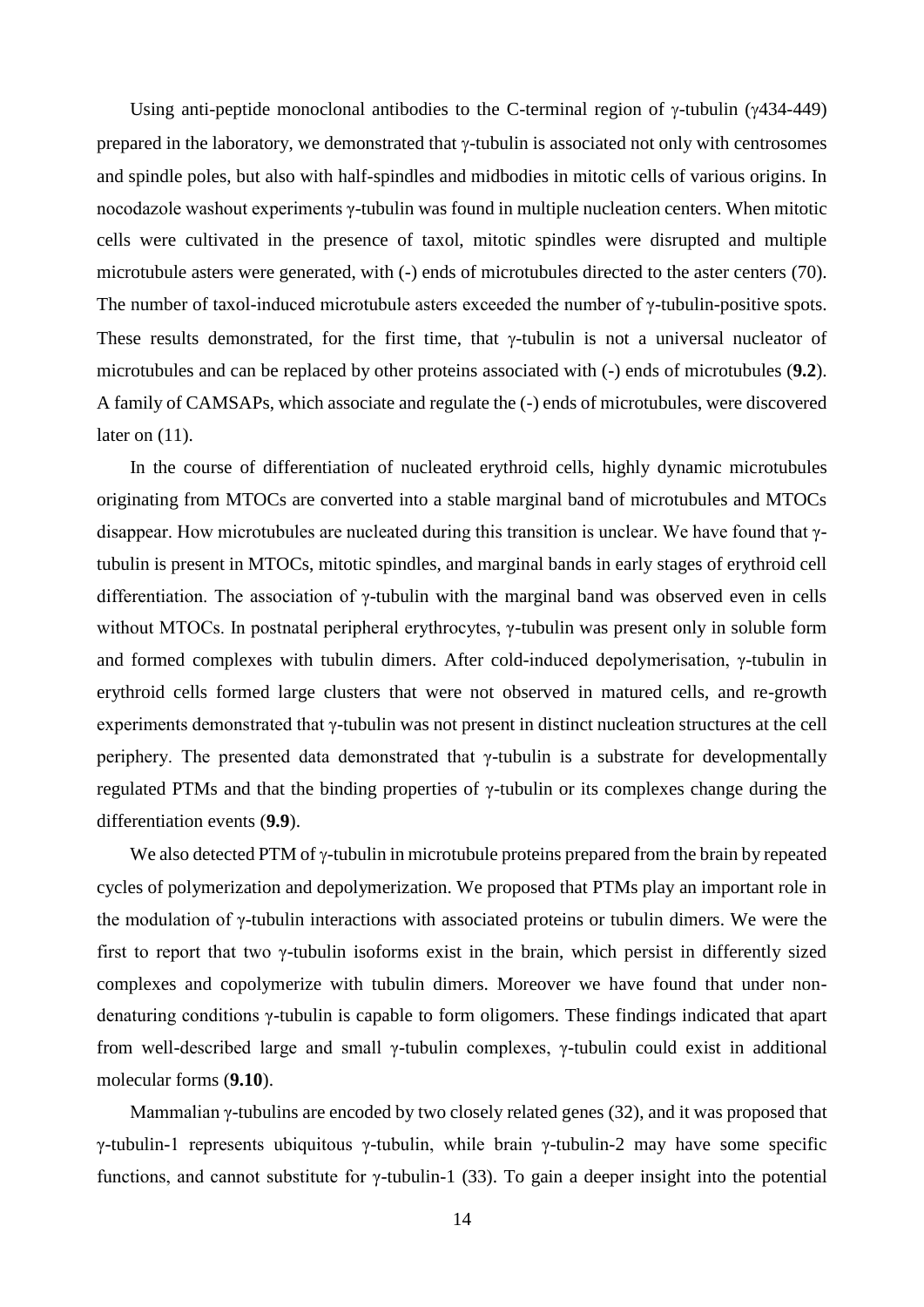functional differences of mammalian γ-tubulins, we examined the subcellular distribution of γtubulin-2 in cultured cells, its interactions with GCPs, capability to nucleate microtubules and substitute for  $\gamma$ -tubulin-1. We have documented that mouse  $\gamma$ -tubulin-2 localizes to centrosomes, interacts with GCP2 and GCP4, and nucleates microtubules. Moreover, we showed that *Tubg1* and *Tubg2* genes are differentially transcribed during mouse early embryogenesis, with *Tubg2* transcription being progressively downregulated. We proposed that even though γ-tubulins are differentially expressed during mouse early embryogenesis and in adult tissues, they are functionally redundant concerning their nucleation activity (**9.24**).

The studies on the functions of  $\gamma$ -tubulin isotypes were hampered by the unavailability of antibodies that are capable to distinguish between highly conserved  $\gamma$ -tubulin-1 and  $\gamma$ -tubulin-2. We provided evidence that discrimination between human  $\gamma$ -tubulin isotypes is possible, based on their different electrophoretic properties and immunoreactivity with our monoclonal antibodies. Specifically, antibody TU-30 recognizes a unique epitope on human  $\gamma$ -tubulin-1. We also demonstrated enhanced expression of γ-tubulin-2 during neuronal differentiation of human neuroblastoma cells in the face of unchanged levels of γ-tubulin-1. We have found that despite significant accumulation of  $\gamma$ -tubulin-2 in the adult human brain,  $\gamma$ -tubulin-1 is the dominant isotype and is constitutively expressed in mature neurons. We were also the first to show that enhanced expression of γ-tubulin-2 in neuroblastoma cells was triggered by oxidative stress induced by mitochondrial inhibitors, and that γ-tubulins associate with mitochondria. These data indicate that in the face of predominant  $\gamma$ -tubulin-1 expression, the accumulation of  $\gamma$ -tubulin-2 in mature neurons and neuroblastoma cells during oxidative stress may denote a prosurvival role of γ-tubulin-2 in neurons (**9.33**). The independent confirmation of mitochondrial γ-tubulin was provided later on (71).

Over the past decade, genetic studies have identified numerous causative mutations in centrosomal proteins in subjects with MCDs (72). We investigated the consequences of four human MCD-related *TUBG1* variants (Tyr92Cys, Ser259Leu, Thr331Pro, and Leu387Pro) on the cortical development by using *in-utero* electroporation and a knock-in *Tubg1*Y92C/+ mouse model. We showed that pathogenic *TUBG1* variants affected neuronal positioning by disrupting neuronal migration without a major effect on progenitor proliferation. Our results suggested that diseaserelated *TUBG1* variants exert their pathogenicity by affecting microtubule dynamics rather than centrosomal positioning or nucleation ability. Furthermore, *Tubg1*Y92C/+ animals showed neuroanatomical and behavioral defects and increased epileptic cortical activity. We demonstrated that *Tubg1*Y92C/+ mice partially mimicked the human phenotype, and therefore represent a relevant model for further investigations of the physiopathology of cortical malformations (**9.37**).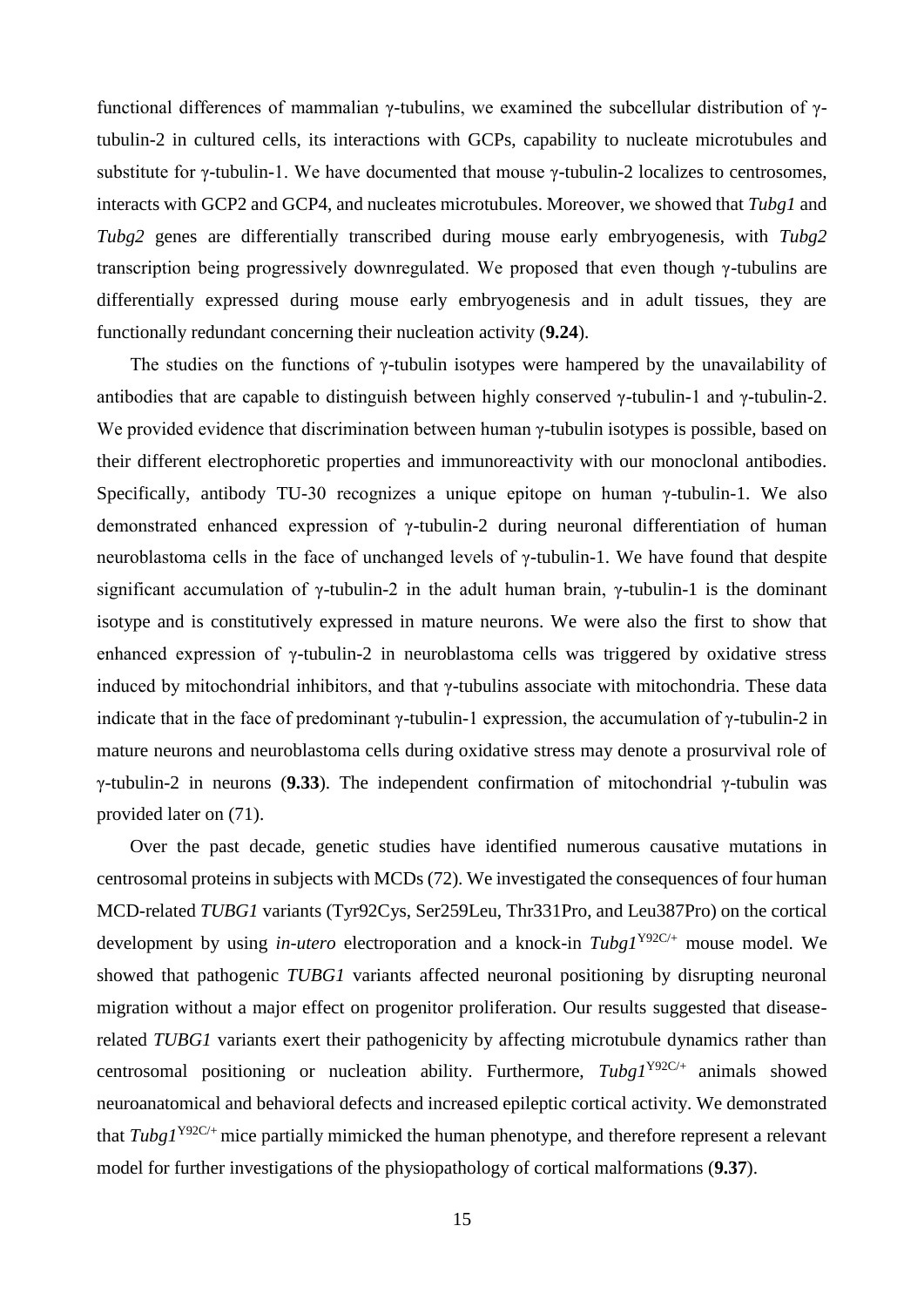Protozoa *Giardia intestinalis*, a bi-nucleated a mitochondrial flagellate, possesses a complex cytoskeleton based on several microtubular systems. Although it possess eight flagella, γ-tubulin was detected only in four basal bodies, which were formed *de novo* during cell division. γ-Tubulin was not detected in basal body regions of the flagella that persist during the division. These findings suggest that γ-tubulin is not essential for stabilization of (-) ends of microtubules in permanent flagella. As *Girardia* has been classified among ancient lineages of eukaryotic organisms (73),  $\gamma$ tubulin is a ubiquitous member of the tubulin superfamily through the evolutionary history of eukaryotes (9.8). Complex distribution of  $\gamma$ -tubulin was found in *Leishmania*. It was detected in the basal bodies, posterior pole of the cell, in the flagellum, and in the subpellicular microtubules. Immunogold electron microscopy of thin sections of isolated flagella showed that γ-tubulin was associated with the paraflagellar rod that runs adjacent to the axonemal microtubules. Moreover, multiple charge variants of γ-tubulin were detected in the flagella. Interestingly, under different extraction conditions, γ-tubulin in *Leishmania* was found only in insoluble cytoskeletal fractions, in contrast to tubulin dimers that were found both in the cytosol and in the cytoskeletal pool. The unique subcellular distribution and properties of γ-tubulin indicate that γ-tubulin in *Leishmania* could have additional function(s) besides microtubule nucleation (**9.12**).

Acentriolar plant cells represent a useful model for studying microtubule organization as they form multiple microtubule structures during the cell cycle. Some of them are typical only of plants. Although acentriolar plant cells do not have well defined MTOCs, γ-tubulin is associated with all microtubule assemblies (74). We have shown, using anti-mitotic drugs and isolated metaphase chromosomes, that γ-tubulin in plant cells is associated with the kinetochore/centromeric region of chromosomes.  $\gamma$ -Tubulin could therefore directly or indirectly modulate/stabilize the interaction of microtubules with kinetochores, and help to organize the mitotic apparatus via chromosomes (**9.3**). A similar association of  $\gamma$ -tubulin with the kinetochore region was observed after pre-treatment of plant cells with specific inhibitors of cyclin-dependent kinases, purine analogs bohemine and roscovitine. In contrast to the regular bipolar spindle in untreated cells, in drug-treated metaphase cells, abnormally short kinetochore microtubule fibers were detected, and the chromosomes were arranged in a circle, with kinetochores pointing inwards. γ-Tubulin was found in the centers of the circular chromosome configuration in close vicinity to the kinetochores (**9.5**). Later on, it was suggested that after chromosomal RanGTP-dependent microtubule nucleation, short microtubules can be stabilized by connecting their (+) ends to kinetochores and then amplified through microtubule nucleation on preformed microtubules by the augmin-dependent pathway (75).

To rule out that γ-tubulin is relocated to the kinetochore region due to anti-mitotic drugs, which were are used to accumulate metaphase chromosomes, analysis of γ-tubulin distribution was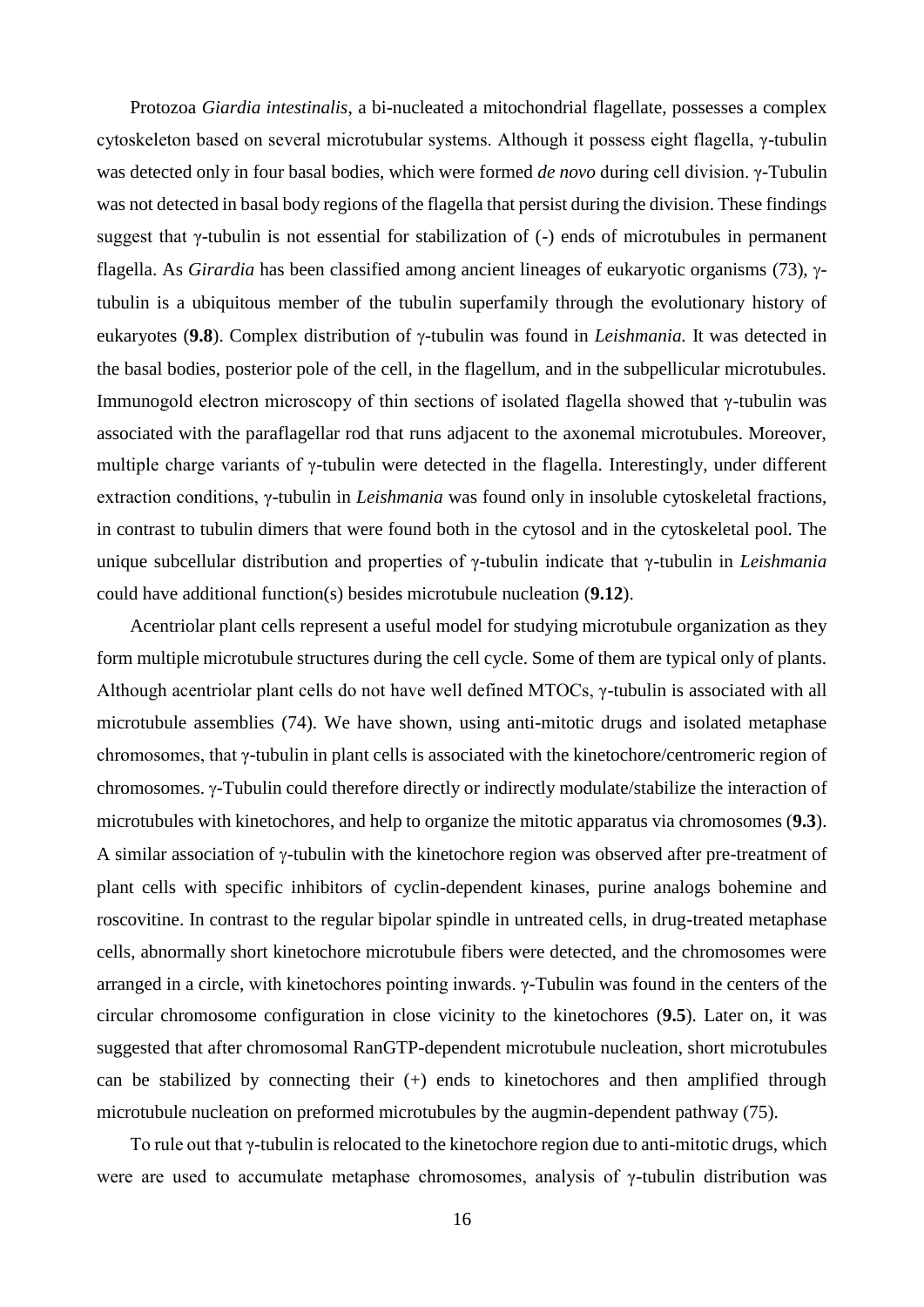performed in untreated cells. We have found that  $\gamma$ -tubulin in premitotic nuclei is located in the regions corresponding to pre-kinetochores. It was, however, also found in other nuclear sites.  $\gamma$ -Tubulin in the nuclei is associated with chromatin, as it was released after DNAse treatment. The amount of nuclear γ-tubulin increased in G2 phase of the cell cycle. Moreover, we showed that in plant cells, soluble cytoplasmic γ-tubulin is also present. When compared with animal cells, a substantially higher amount of cytosolic γ-tubulin was found in the plant cells. These results indicate that subcellular compartmentalization of  $\gamma$ -tubulin is an important factor in the organization of specific plant microtubule structures and acentriolar mitotic spindle (**9.7**).

Soluble plant γ-tubulin exists in the form of heterogeneous complexes. In contrast to animal cells, plant high-molecular-weight γ-tubulin complexes are resistant to high ionic strength. Complexes higher than 1 MDa are associated with membranes and nucleate microtubules, while low-molecular-weight complexes do not promote microtubule nucleation. Soluble  $\gamma$ -tubulin interacts with αβ-tubulin dimers and *in vitro* binds to plant microtubules along their whole length. We proposed that the presence of  $\gamma$ -tubulin in protein complexes of various sizes, different properties, and subcellular locations, as well as its interaction with αβ-tubulin heterodimers and the association of γ-tubulin complexes or oligomers with microtubules could reflect the specific needs of the plant cells (**9.11**).

The high abundance of γ-tubulin in *Arabidopsis* cells facilitated purification and characterization of the large molecular species of γ-tubulin. Their analysis by various microscopic techniques revealed the presence of linear filaments with a double protofilament substructure, filament bundles and aggregates. Filament formation from highly purified γ-tubulin free of GCPs was demonstrated for both plant and human γ-tubulin. Super-resolution microscopy of *Arabidopsis* cells revealed fine, short γ-tubulin fibrillar structures enriched on mitotic microtubular arrays that accumulated at the poles of spindles, outer nuclear envelope, and were also present in the nuclei. Our findings that γ-tubulin preserves the capability of prokaryotic tubulins to self-organize into filaments assembling by lateral interaction into bundles suggest that besides microtubule nucleation, γ-tubulin may also have scaffolding or sequestration functions (**9.34**). At the same time, an intriguing report describing filaments formed by large γ-tubulin complexes and pericentrin in animal cells appeared (76).

## **4.2. Regulation of microtubule nucleation and organization**

Mast cells play a pivotal role in innate immunity, allergy, and inflammation. On their surfaces, they express receptors with a high affinity for IgE (FcεRIs). Aggregation of FcεRIs by multivalent antigen-IgE complexes leads to activation of signaling pathways resulting in the release of  $Ca^{2+}$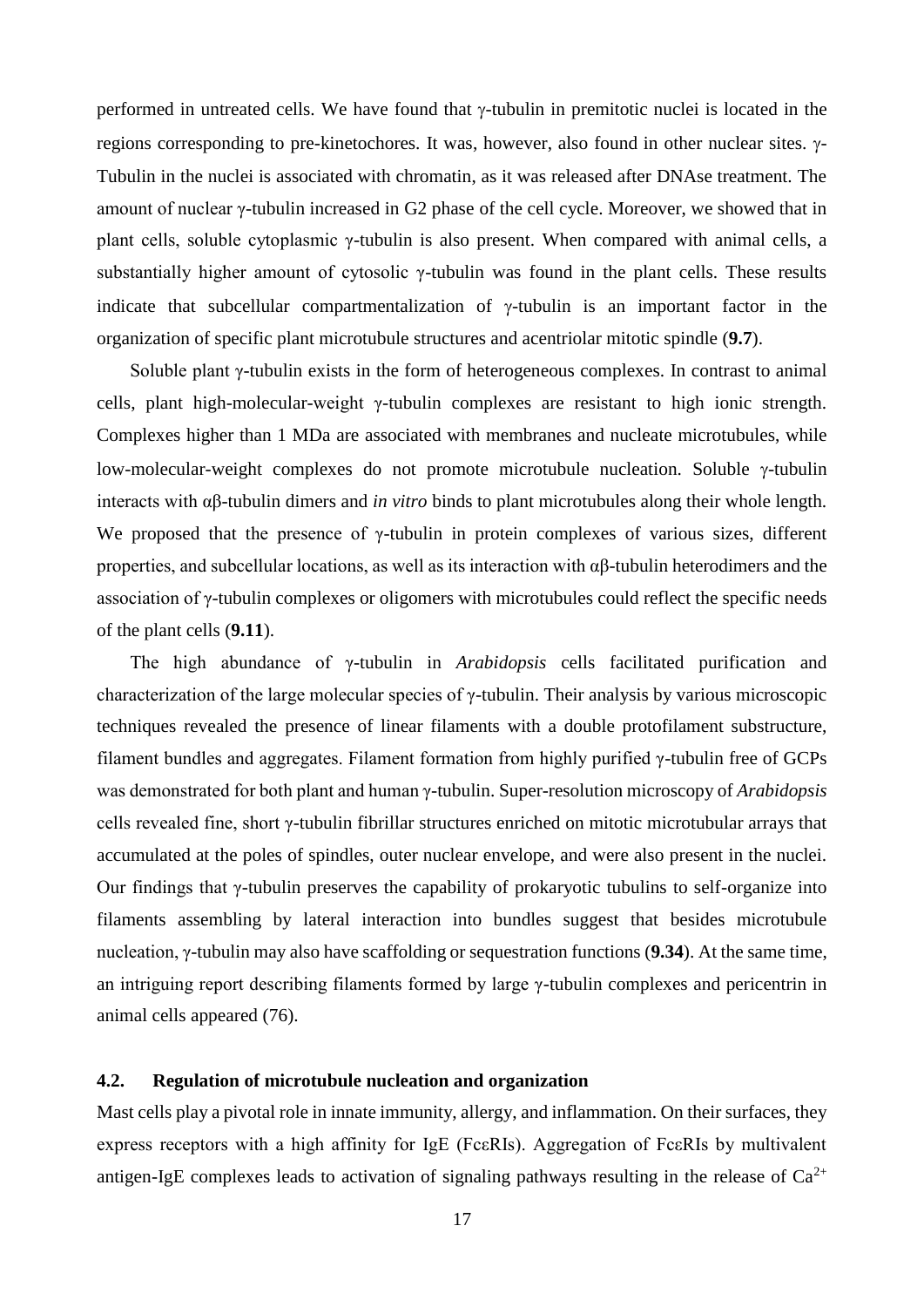from internal stores and subsequent activation of store-operated  $Ca^{2+}$  entry (SOCE). The influx of free  $Ca^{2+}$  is important for replenishment of  $Ca^{2+}$  in ER, but also works as a second messenger for further signaling. Activation events result in the release of preformed granule mediators and *de novo* synthesis and secretion of bioactive compounds. Changes in the cell morphology and reorganization of microfilaments and microtubules have been reported during these processes. Activated mast cells therefore represent useful model systems for studies directed to understanding the signaling pathways responsible for rapid and transient changes in microtubules (**9.26**).

During the analysis of soluble γ-tubulin pools in rat basophilic leukemia cells (RBL), which can be activated by crosslinking of FceRIs, we found association of  $\gamma$ -tubulin with tyrosinephosphorylated proteins in the activated cells. Between the associated proteins, we identified protein tyrosine kinase Lyn, which belongs to the Src family protein tyrosine kinases that are essential for propagation of signals in the early stages of cell activation. Pre-treatment of cells with a Src family inhibitor resulted in reduction of tyrosine phosphorylation in γ-tubulin complexes. These findings indicated, for the first time, that Src family kinases could regulate γ-tubulin interactions (**9.6**).

To decide whether the Lyn kinase is indispensable for the formation of such complexes, we analyzed interactions of γ-tubulin with kinases and their substrates in resting and activated bone marrow-derived mast cells (BMMCs) isolated from wild-type or Lyn-deficient mice. We have shown that microtubule nucleation is attained even in the absence of the Lyn kinase. We found that γ-tubulin in Lyn-/-BMMCs formed complexes with protein tyrosine kinases Fyn and Syk belonging to the Src and Syk/Zap family, respectively. In this study, we also showed that the activation of BMMCs by Fc $\epsilon$ RI aggregation leads to rapid but transient polymerization of microtubules and their overall reorganization in activated cells. We proposed that Fyn and Syk kinases are involved in the regulation of the binding properties of γ-tubulin or its associated proteins, and thus modulate the microtubule nucleation in activated mast cells (**9.16**).

When BMMCs were attached to fibronectin and then activated by various means, immunostaining for αβ-tubulin dimer revealed a clear difference in the microtubule distribution in the resting and activated cells. While resting cells had rounded morphology, and microtubules at the cell periphery ran predominantly alongside the plasma membrane, activated cells displayed multiple protrusions containing microtubules (microtubule protrusions). Formation of these protrusions was transient and depended on the influx of extracellular  $Ca^{2+}$  and presence of stromal interaction molecule 1 (STIM1), sensor of  $Ca^{2+}$  and key regulator of SOCE. Changes in the cytosolic  $Ca^{2+}$  concentration also affected microtubule (+) end dynamics. In accordance with the inhibition of antigen-induced  $Ca^{2+}$  response and decreased formation of microtubule protrusions in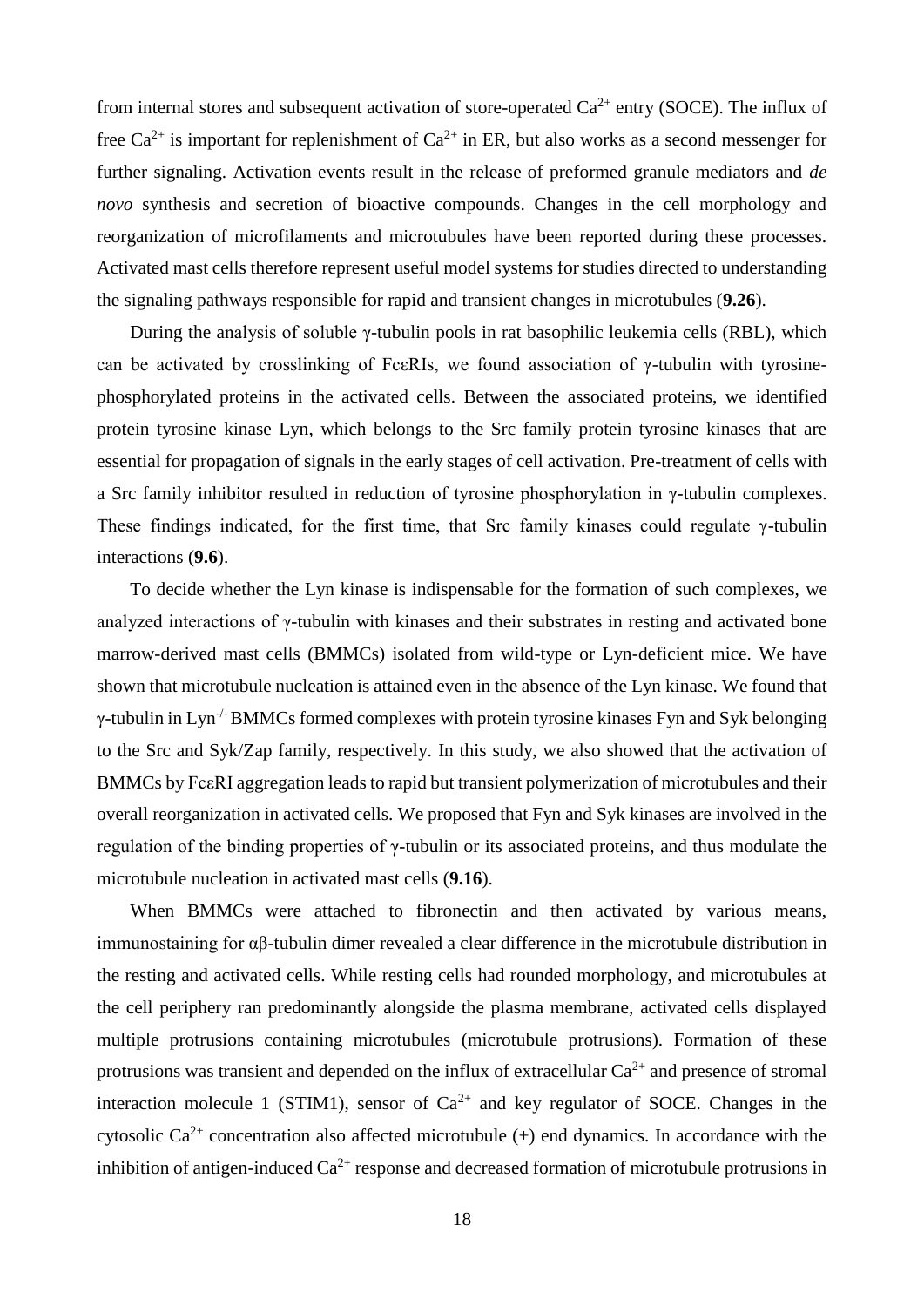BMMCs with reduced STIM1, the cells also exhibited impaired chemotactic response to antigen. These findings revealed a tight crosstalk between the microtubular network and  $Ca^{2+}$  signaling machinery in the course of mast cell activation  $(9.21)$ . The importance of  $Ca^{2+}$  influx on microtubule formation (77) as well as generation of microtubule protrusions in activated mast cells (78) were thereafter independently confirmed.

As in antigen- or pervanadate-activated BMMCs γ-tubulin interacted with a similar set of tyrosine-phosphorylated proteins, we tried to identify these proteins. For this we applied large-scale immunoprecipitations with anti-peptide monoclonal antibody to γ-tubulin and extracts from activated cells. Bound proteins were eluted by the peptide, and tyrosine-phosphoryated proteins were thereafter concentrated by binding to purified Src homology 2 (SH2) domain and identified by mass spectrometry. We found p21-activated kinase (PAK) interacting exchange factor β (βPIX) and G protein-coupled receptor kinase-interacting protein (GIT) 1 as signaling proteins that interacted with γ-tubulin and associated with centrosomes. Interestingly, the enhanced level of free cytosolic Ca<sup>2+</sup> affects the γ-tubulin properties and stimulates association of GIT1 and GCPs with γ-tubulin. Depletion of βPIX stimulated microtubule nucleation, whereas depletion of GIT1 led to its inhibition. Moreover, microtubule nucleation was also affected by the  $Ca^{2+}$  level. This study provided, for the first time, a possible mechanism for the concerted action of tyrosine kinases,  $GIT1/BPK$  proteins, and Ca<sup>2+</sup> in the propagation of signals leading to the regulation of microtubule nucleation in activated mast cells. Presumably, this action may be involved in the regulation of such important processes in mast cell physiology as antigen-induced degranulation and chemotaxis (**9.28**).

The tyrosine phosphorylation of numerous substrates is only transient and returns to baseline levels several minutes after receptor triggering in BMMCs. It is well accepted that protein tyrosine kinases are essential during mast cell signaling, but the exact function of protein tyrosine phosphatases is less understood (79). We identified SH2 domain-containing protein tyrosine phosphatase 1 (SHP-1), forming complexes with γ-tubulin complex proteins, as a negative regulator of microtubule nucleation from the centrosomes of BMMCs. The regulation is due to the changes in γ-tubulin accumulation. During antigen-induced activation, SHP-1 modulates activity of the Syk kinase, which is located to centrosomes, and affects the organization of microtubules. Deletion of SHP-1 results in a substantial increase of microtubule protrusions in the course of specific activation via Fc $\epsilon$ RI aggregation. Our data suggested a novel mechanism for attenuation of microtubule formation in later stages of mast cell activation (**9.36**).

Besides protein tyrosine kinases and phosphatases, other signaling molecules might modulate organization of microtubules during the activation of BMMCs. We have found that miltefosine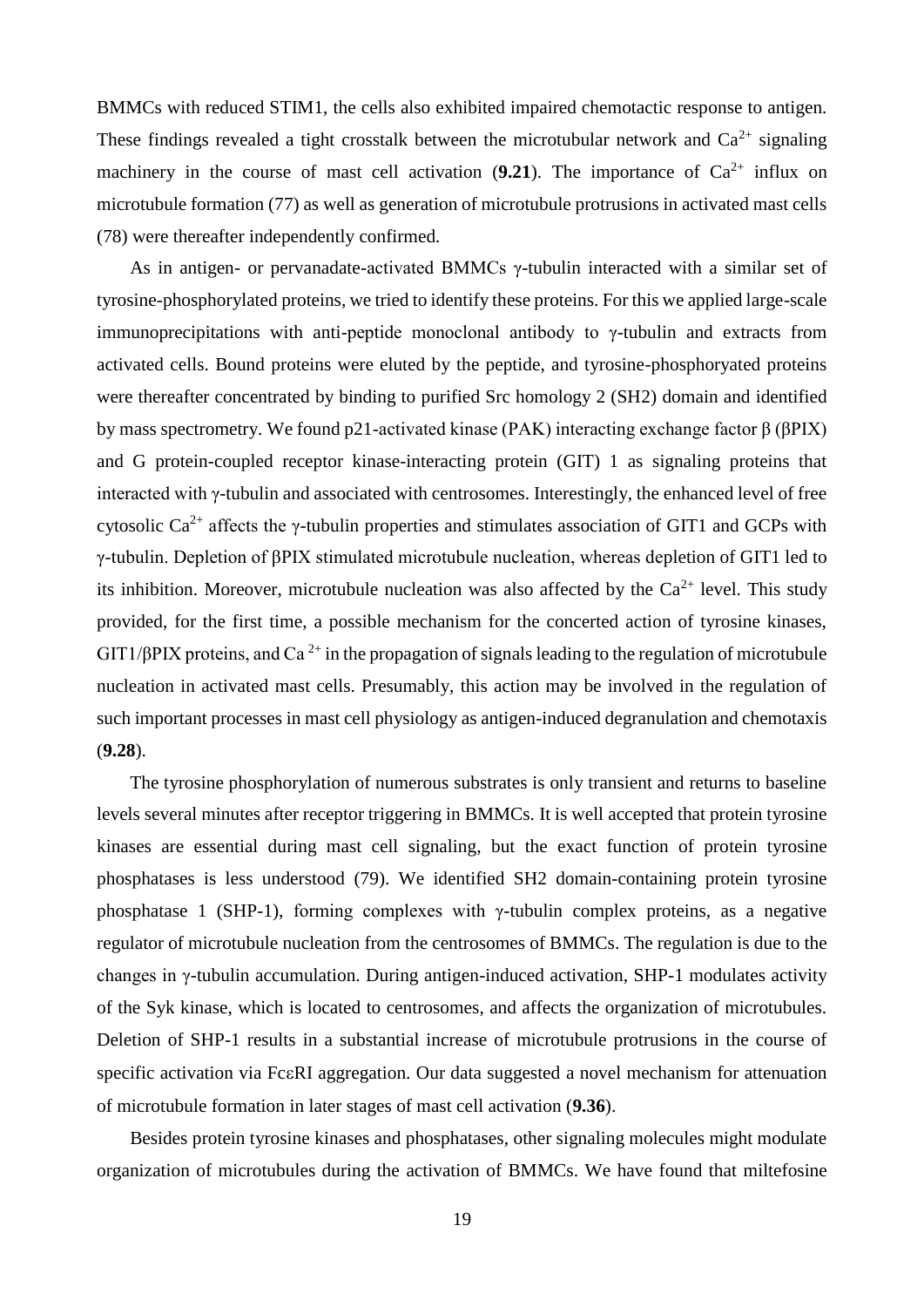(hexadecylphosphocholine), a new candidate for treatment of mast cell-driven diseases (80), inhibited reorganization of microtubules, degranulation and antigen-induced chemotaxis in the activated cells. While aggregation and tyrosine phosphorylation of IgE receptors were suppressed in activated cells pre-treated with miltefosine, the  $Ca^{2+}$  influx was not affected. Tagged-miltefosine rapidly localized into the cell interior, and inhibited movement of some intracellular granules. Miltefosine inhibited  $Ca^{2+}$ - and diacylglycerol-regulated conventional protein kinase C (cPKC) isoforms that are important for mast cell degranulation. Collectively, our data revealed that miltefosine modulates mast cells at multiple sites. This alters the intracellular signaling pathway(s) directed to microtubules, degranulation, and migration (**9.35**).

The findings on the regulatory role of tyrosine kinases in the modulation of  $\gamma$ -tubulin complexes were also elaborated on the model of neuronal differentiation of P19 murine embryonal carcinoma cells treated with *all-trans*-retinoic acid. In the course of this process, substantial changes in the cell morphology and organization of microtubules are accompanied by increased expression of non-receptor Src family kinases Src and Fyn, increased level of proteins phosphorylated on tyrosine, and changes in lipid composition. We have found Src-family dependent phosphorylation of  $\gamma$ -tubulin and phosphotyrosine-dependent binding of  $\gamma$ -tubulin complexes to SH2 domains of kinases. These findings indicated that the activity of γ-tubulin complexes could be regulated by phosphorylation. Tyrosine phosphorylation of γ-tubulin on phylogenetically conserved Y445 affects microtubule organization (81). The combined data suggested that Src family kinases might have an important role in the regulation of γ-tubulin interaction(s) with tubulin dimers or other proteins during neurogenesis (**9.14**).

Further study revealed that in differentiated P19 cells, γ-tubulin is equally distributed to both soluble and membrane fractions, while αβ-tubulin dimers prevail in the cytosol. In differentiated cells, γ-tubulin stained distinct dots in neurite projections, and the fraction of γ-tubulin associated with detergent-resistant membranes. Membrane-bound *γ*-tubulin formed complexes with the Fyn kinase, p85α regulatory subunit of phosphoinositide 3-kinase (PI3K), and nucleated microtubules. Inhibition of Src family kinases or PI3K blocked the nucleation activity of the membrane-bound γtubulin complexes. γ-Tubulin interacted directly with the C-terminal SH2 domain of p85*α*, outside the tyrosine-phosphorylated protein-recognition site. The combined results suggested that Fyn and PI3K might take part in the modulation of membrane-associated γ-tubulin activities during noncentrosomal nucleation of microtubules (**9.19**). Vesicle-bound γ-tubulin was later also identified also in recycling Rab11-containing endosomes (82).

Association of GIT1 and βPIX with centrosomes was not unique for the mast cells, as it was observed in various cell types. Moreover, p21 protein (Cdc42/Rac)-activated kinase 1 (PAK1) was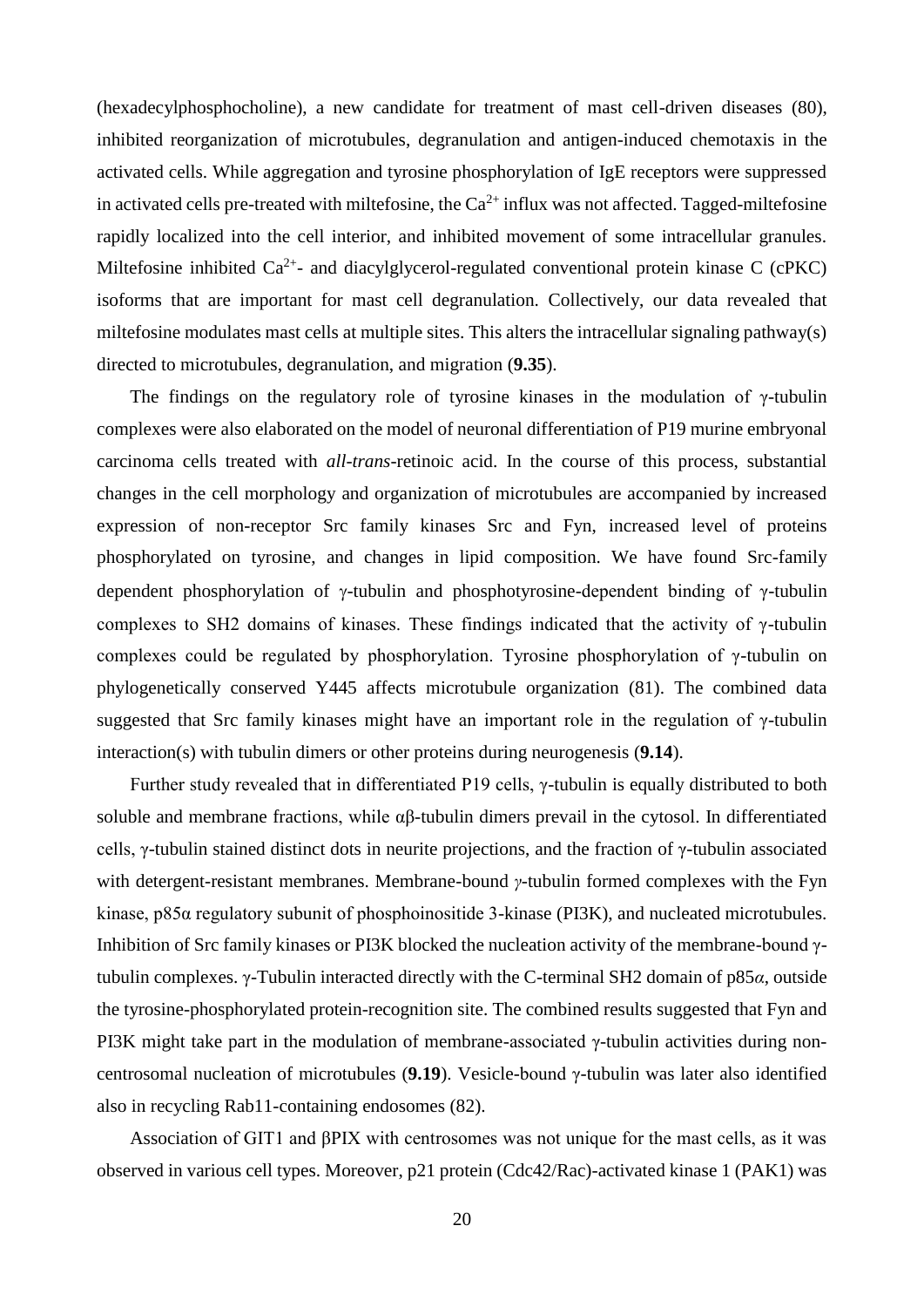also associated with interphase centrosomes in different cell types. While depletion of βPIX stimulated microtubule nucleation, depletion of GIT1 or PAK1 resulted in decreased nucleation. The importance of PAK1 for microtubule nucleation was corroborated by inhibition of its kinase activity. GIT1 with PAK1 thus represent positive regulators, and βPIX is a negative regulator of microtubule nucleation. Importantly, the regulatory roles of these signaling proteins in microtubule nucleation correlated with recruitment of γ-tubulin to the centrosome, while the general pericentriolar matrix integrity was unchanged. GIT1/βPIX signaling proteins were phosphorylated by PAK1 and directly interacted with γ-tubulin. The binding site for γ-tubulin on GIT1 was located into its N-terminal domain targeting GIT1 to the centrosome. Altogether, based on these data we suggested a novel regulatory mechanism of microtubule formation in interphase cells, in which GIT1 and βPIX signaling proteins, phosphorylated by the PAK1 kinase, modulate microtubule nucleation (**9.30**).

It has been well established that microtubules are implicated in actin-dependent cellular processes such as focal adhesion turnover, establishment of cell polarity, and migration (83). We found that profilin, controlling actin nucleation and assembly processes in eukaryotic cells, associates with microtubules via formins. Our study showed that profilin dynamically associates with microtubules, and this fraction of profilin contributes to balancing actin assembly during the cell growth and affects the microtubule dynamics. Depletion of profilin resulted in faster growth of microtubules. On the other hand, stimulation of actin dynamics reduced profilin association along the microtubules. The regulatory role of profilin in microtubule (+) end dynamics further support the conjecture of a close actin-microtubule interrelationship and underscoring profilin as a unique regulator of force generation and cellular behavior in eukaryotes (**9.31**). The profilin association with microtubules was independently confirmed later on (84).

# **4.3. Dysregulation of microtubule proteins in cancer cells**

Tubulin is the target of some of the most widely used and time-honored anticancer TBAs. The clinical usefulness of many TBAs has been held back as a result of tumor cell drug resistance. The elucidation of the three-dimensional structure of αβ-tubulin dimer has provided an opportunity for rational drug design aimed at generating compounds that will target tubulin in therapeutically more efficacious ways compared to the presently available drugs. An issue to be addressed is which one(s) of the tubulin species, their isotypes, or their post-translationally modified forms should be specifically targeted in cancer chemotherapy. The βIII-tubulin is by far the most extensively studied isotype in human cancer. Early descriptive cellular/histopathological studies carried out during the 1990s have shown that the expression of βIII-tubulin is altered in cancer cells. At present, there is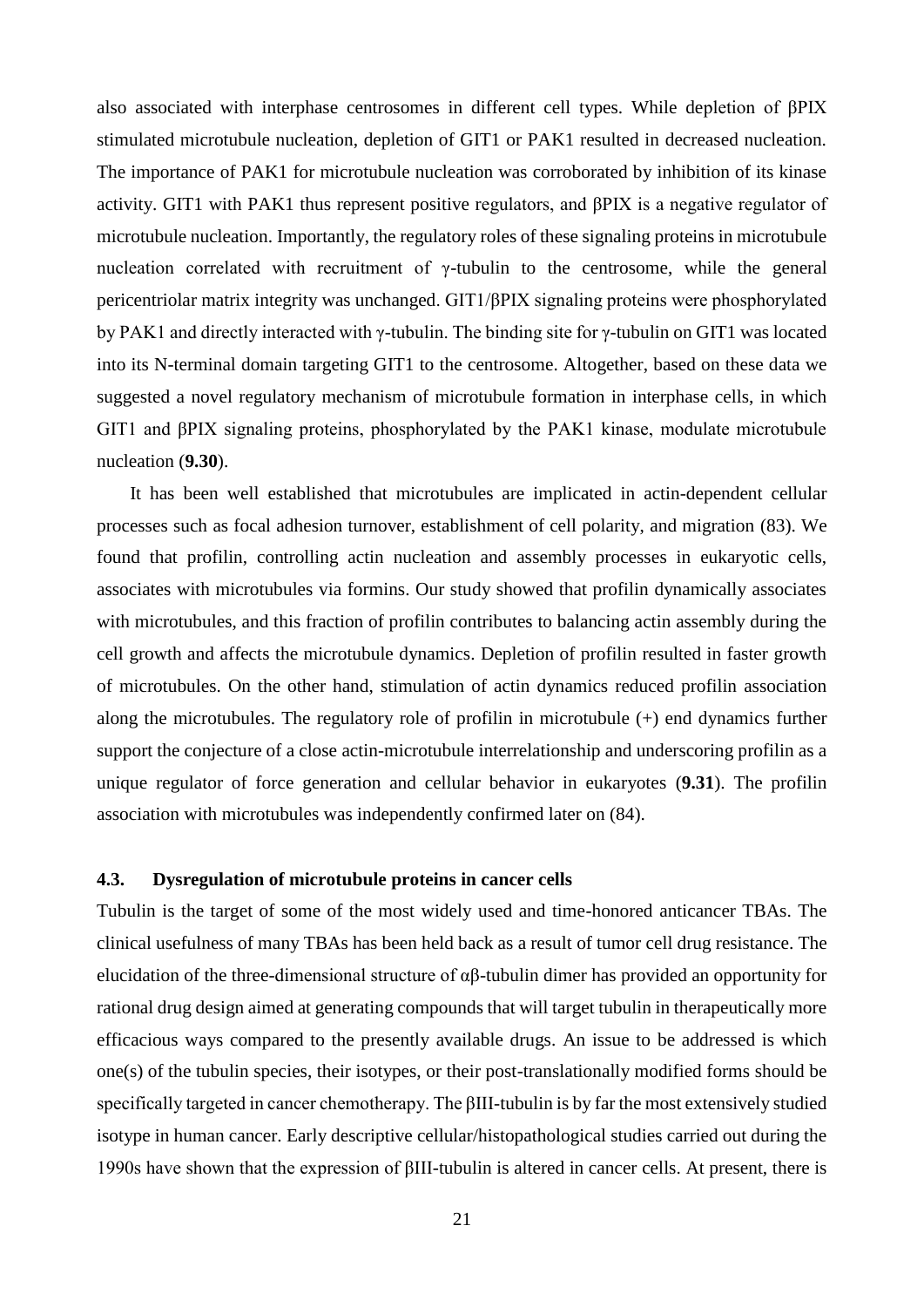general agreement that abnormal overexpression of βIII-tubulin in non-neuronal cancers is associated with an overall proclivity for aggressive tumor behavior and adverse clinical outcomes. Later on, studies of γ-tubulin expression revealed that this tubulin isotype is also dysregulated in some tumor types (**9.25**).

Gliomas are the most prevalent group of central nervous system neoplasms accounting for more than 70% of all brain tumors (85). Diffuse gliomas are particularly challenging forms of brain cancer owing to their highly invasive and infiltrative nature. Gliomas are broadly classified as lowgrade (grades I and II) and high-grade gliomas (grades III and IV). High-grade gliomas are refractory to currently available treatments and carry a poor prognosis. Glioblastoma multiforme (GBM) is the most malignant, as well as the deadliest, glioma in adults. We found increased immunoreactivity for γ-tubulin in a panel of primary diffuse astrocytic gliomas (grades II-IV) and human glioblastoma cell lines. Immunoreactivity was significantly enhanced in high-grade anaplastic astrocytomas and GBM as compared to low-grade diffuse astrocytomas. In contrast to pericentrin, which localized to centrosomes, γ-tubulin was found both on centrosomes and in the cytosol. Our results indicated, for the first time, that overexpression and ectopic cellular distribution of γ-tubulin may be significant in the context of centrosome protein dysfunction and may be linked to tumor progression, where it may potentially serve as a novel marker of anaplastic change. This could also lay the foundation for a new approach to molecular stratification of gliomas (**9.15**).

Highly conserved β-tubulins of different classes differ in their C-terminal regions of molecules that are exposed on the outer surface of assembled microtubules. These C-terminal tails also harbor multiple PTMs. To specifically discriminate class III β-tubulin (βIII-tubulin), we generated a hybridoma producing anti-peptide mouse monoclonal antibody to peptide  $\beta$ 441-448 from the Cterminal tail. Immunocytochemical staining revealed specific staining of cells of neuronal origin, and immunohistochemical examination of normal and neoplastic human tissues showed staining of cells from the central and peripheral nervous systems. Our findings thus provided evidence that βIII-tubulin is a useful marker for identification of cells of neuronal origin and neuronal neoplasms (**9.4**).

Although so-called "neuron-specific" βIII-tubulin is not expressed in non-transformed astrocytes and oligodendrocytes, its expression was not critically evaluated in the context of normal gliogenesis. We determined the expression of βIII-tubulin, in relation to other cytoskeletal marker proteins, in primary cultures of fetal astrocytes isolated from the cerebral hemispheres of human foetuses, and in autopsy brain sections derived from human fetuses of corresponding gestational ages. Our findings indicate that in conjunction with GFAP and nestin, βIII-tubulin is constitutively expressed in primary cultures of fetal astrocytes and progenitor-like cells of the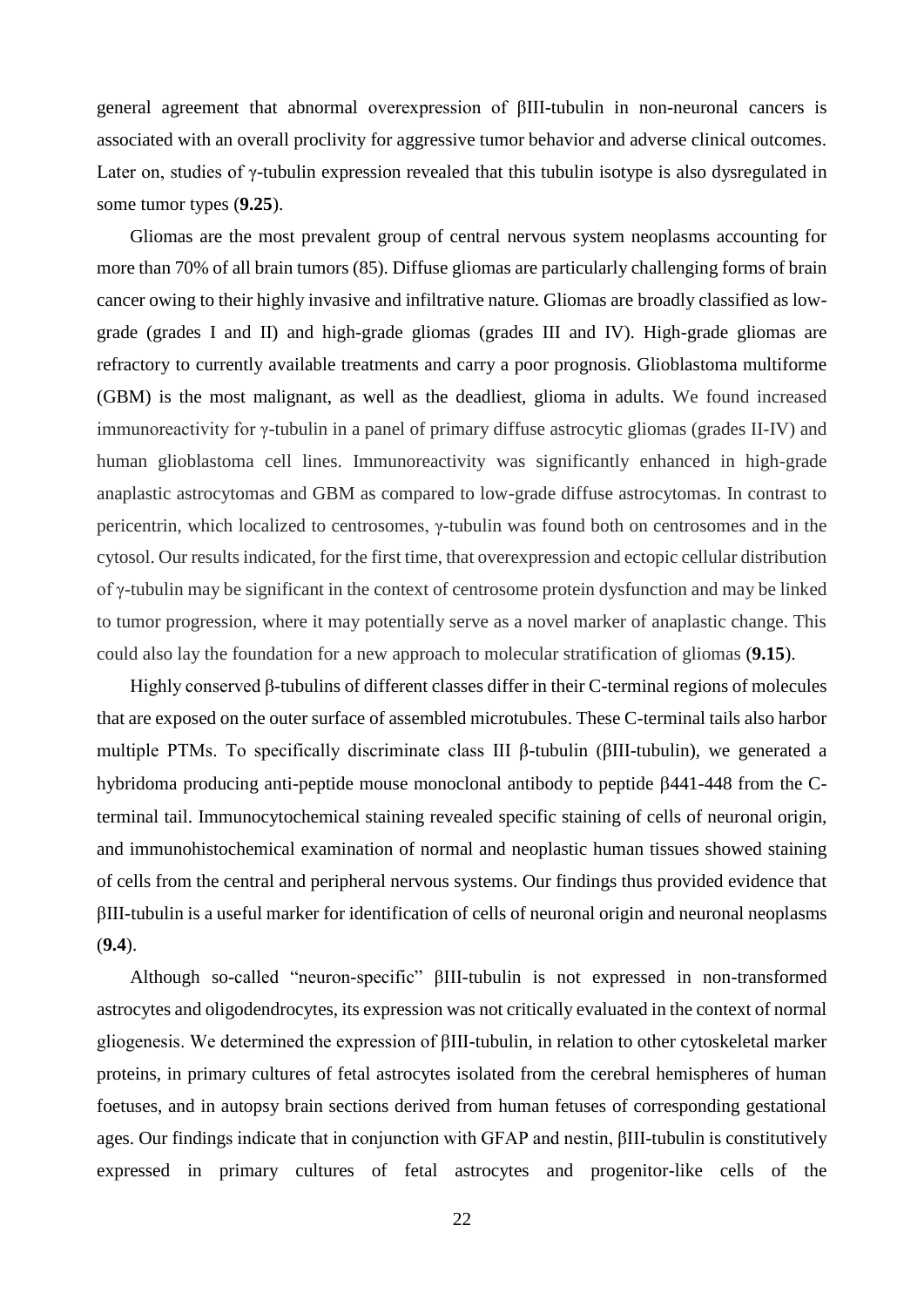ventricular/subventricular zone and the cortical plate from the midgestational human brain. These data underscore the potential problems of phenotypic identity involving morphologically immature cells of the developing human brain, which exhibit immunoreactivity to βIII-tubulin (**9.18**).

Interestingly, βIII-tubulin was reported in many non-neuronal tumors including glioblastomas (86). Our immunohistochemical and immunofluorescence microscopic studies revealed that βIIItubulin and γ-tubulin co-distributed in anaplastic astrocytomas and glioblastomas, and to a lesser extent, in low-grade diffuse astrocytomas. In glioblastoma cell lines, βIII-tubulin was associated with microtubules, whereas γ-tubulin exhibited striking diffuse cytoplasmic staining in addition to its expected centrosomal association. Treatment with different anti-microtubule drugs revealed that  $βIII$ -tubulin was not associated with insoluble γ-tubulin aggregates. On the other hand, immunoprecipitation experiments unveiled that both tubulins formed complexes in soluble cytoplasmic pools. We suggested that aberrant expression and interactions of βIII-tubulin and γtubulin might be linked to malignant changes in glial cells (**9.17**). These findings were confirmed by independent studies (87, 88).

Enhanced expression of  $\gamma$ -tubulin in cancer cells is not limited to gliomas. We found overexpression of γ-tubulin in medulloblastomas and in human medulloblastoma cell lines. In clinical tissue samples, the immunohistochemical distribution of γ-tubulin labeling was pervasive and inversely related to neuritogenesis. Overexpression of  $\gamma$ -tubulin was widespread in poorly differentiated, proliferating tumor cells, but was significantly diminished in quiescent differentiating tumor cells undergoing neuritogenesis, highlighted by βIII-tubulin immunolabeling. Overexpression of γ-tubulin in the context of medulloblastomas may be a molecular signature of phenotypic dedifferentiation (anaplasia) and may be linked to tumor progression and worse clinical outcomes (**9.20**).

Our original findings of elevated expression of γ-tubulins in some tumors were expanded in further studies, and increased expression and ectopic soluble distribution of γ-tubulin with decoupling/dissociation from the centrosomes was reported in non-small cell lung cancer (55), aggressive breast cancer cells (89, 90) and squamous cell carcinoma of the larynx (91). Furthermore, centrosome amplification closely linked to increased γ-tubulin cell content is present in many cancer cells (92). However, large clinical randomized studies are necessary to further elucidate the prognostic or predictive value of γ-tubulin in the context of different clinical stages, histological types, tumor grades, and treatment settings.

As some glioblastoma cell lines display high amounts of γ-tubulin, we performed a more detailed study of γ-tubulin subcellular distribution in these cells. γ-Tubulin was assumed to be a typical cytosolic protein necessary for nucleation of microtubules from microtubule organizing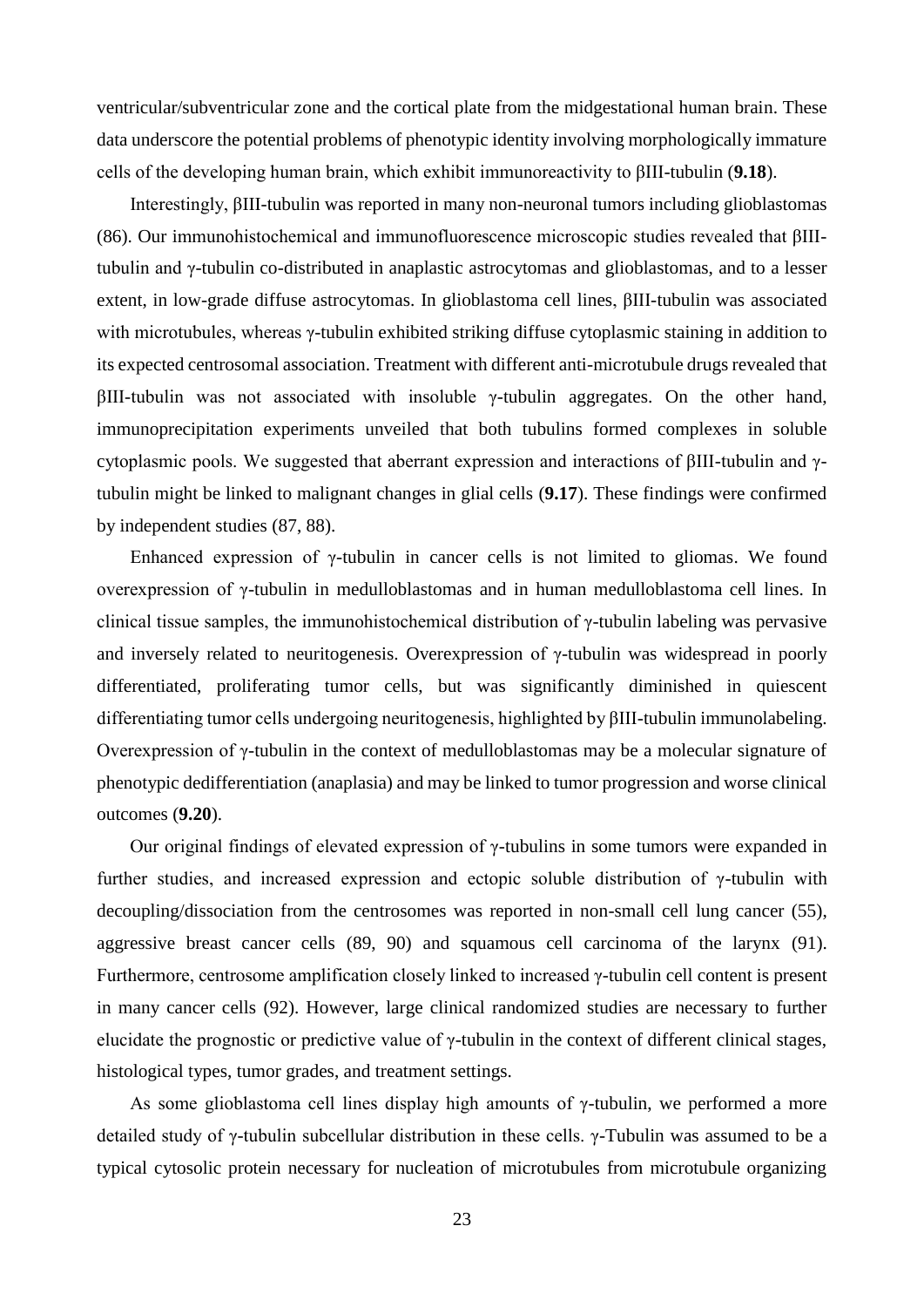centers. We obtained evidence that γ-tubulin is also present in the nucleoli of mammalian interphase cells. Immunoelectron microscopy revealed γ-tubulin localization outside fibrillar centers where transcription of ribosomal DNA takes place. γ-Tubulin was associated with nucleolar remnants after nuclear envelope breakdown and could be translocated to the nucleoli during mitosis. Pre-treatment of cells with leptomycin B did not affect the distribution of nuclear γ-tubulin, making it unlikely that rapid active transport via nuclear pores participates in the transport of γtubulin into the nucleus. Immunoprecipitation from nuclear extracts combined with mass spectrometry revealed an association of γ-tubulin with CDK5 regulatory subunit-associated tumor suppressor protein 3 (CDK5RAP3, C53). C53 located at multiple subcellular compartments including nucleoli. Overexpression of γ-tubulin antagonized the inhibitory effect of C53 on DNA damage G2/M checkpoint activation. The combined results indicated, for the first time, that aside from its known role in microtubule nucleation, γ-tubulin may also have nuclear-specific function(s) in animal cells (**9.23**). At the same time, nuclear γ-tubulin was identified in other cell types (45). Thereafter, it was suggested that nuclear γ-tubulin could play a role of transcription factor (93).

In addition to γ-tubulin, we also analyzed the expression, cellular distribution, and subcellular sorting of the γTuSC proteins GCP2 and GCP3 in glioblastoma cells. RT-qPCR and quantitative immunoblotting revealed a significant increase in the expression of GCP2 and GCP3 in glioblastoma cells versus normal human astrocytes. Both proteins were concentrated in the centrosomes in interphase cells, but punctate and diffuse localizations were also detected in the cytosol and nuclei/nucleoli. GCP2 and GCP3 formed complexes with γ-tubulin in the nucleoli as confirmed by reciprocal immunoprecipitation experiments and immunoelectron microscopy. GCP2 and GCP3 depletion caused accumulation of cells in G2/M and mitotic delay, but did not affect nucleolar integrity. Similarly, as in the case of γ-tubulin overexpression, the overexpression of GCP2 antagonized the inhibitory effect of C53 on the DNA damage G2/M checkpoint activity. Immunoreactivity for GCP2 and GCP3 was significantly increased over that in normal brains in glioblastoma tissue samples). These findings suggest that γTuSC protein dysregulation in glioblastomas may be linked to altered transcriptional checkpoint activity or interaction with signaling pathways associated with a malignant phenotype (**9.29**).

Given the role of microtubules on the invasive properties of tumor cells and the high propensity of GBM cells for brain invasion, we hypothesized that the microtubule-severing ATPase spastin might be aberrantly expressed or regulated in these cells. To test this hypothesis, we evaluated the expression levels and the intracellular distribution of spastin in human GBM cell lines and surgically excised tumor samples representative of all grades of diffuse astrocytic gliomas. In adult human brains, spastin was distributed predominantly in neurons and to a lesser extent, in glia.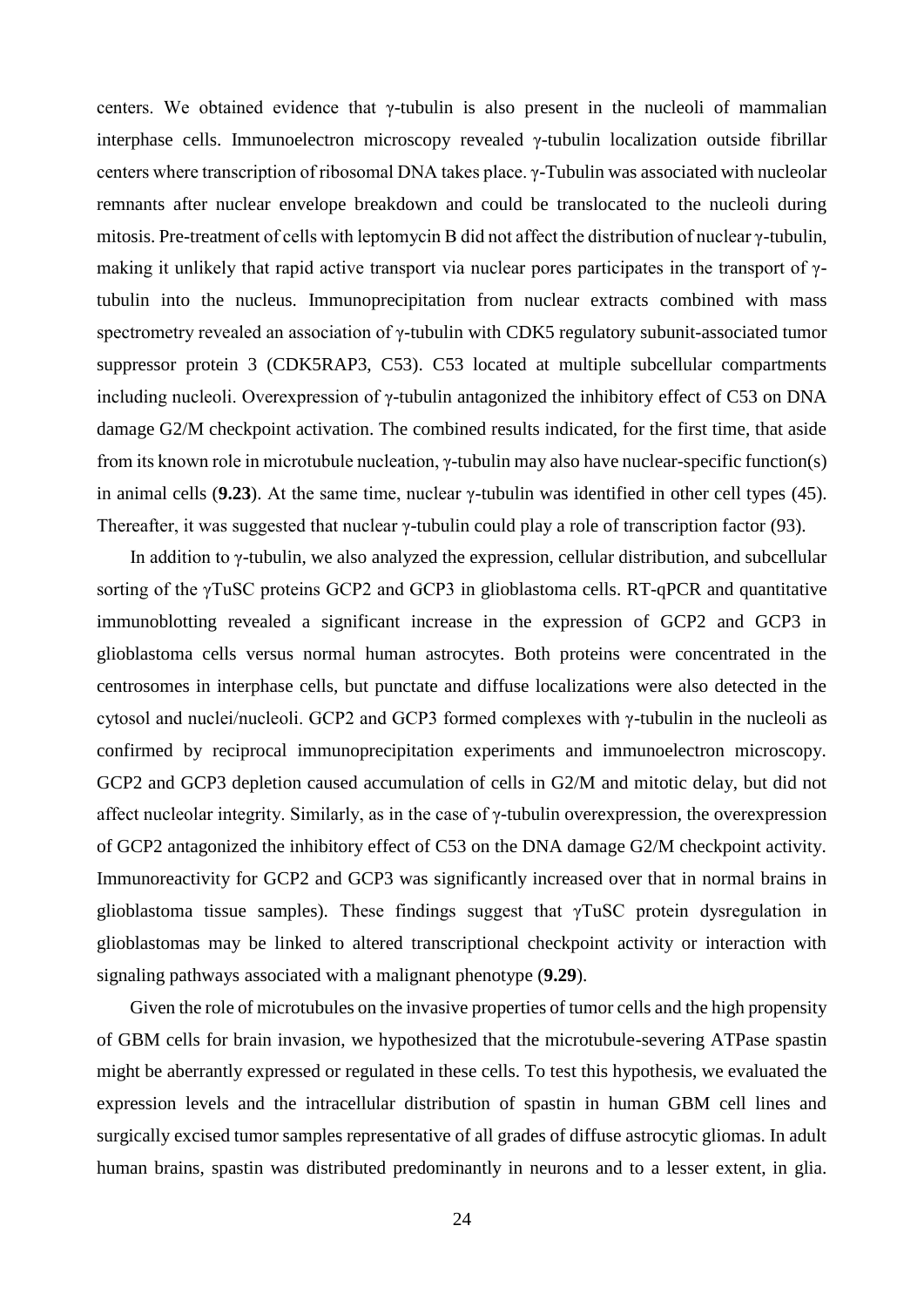Compared with normal mature brain tissues, the spastin expression and cellular distribution were increased in neoplastic glial phenotypes, especially in glioblastoma. Spastin was enriched in the leading edges of T98G glioblastoma cells. RT-qPCR and quantitative immunoblotting revealed higher levels of spastin in the glioblastoma cell lines versus normal human astrocytes. Functional experiments revealed that spastin depletion resulted in reduced cell motility and higher cell proliferation of T98G cells. Our results indicated, for the first time, that spastin expression in glioblastomas might be linked to tumor cell motility, migration, and invasion (**9.22**).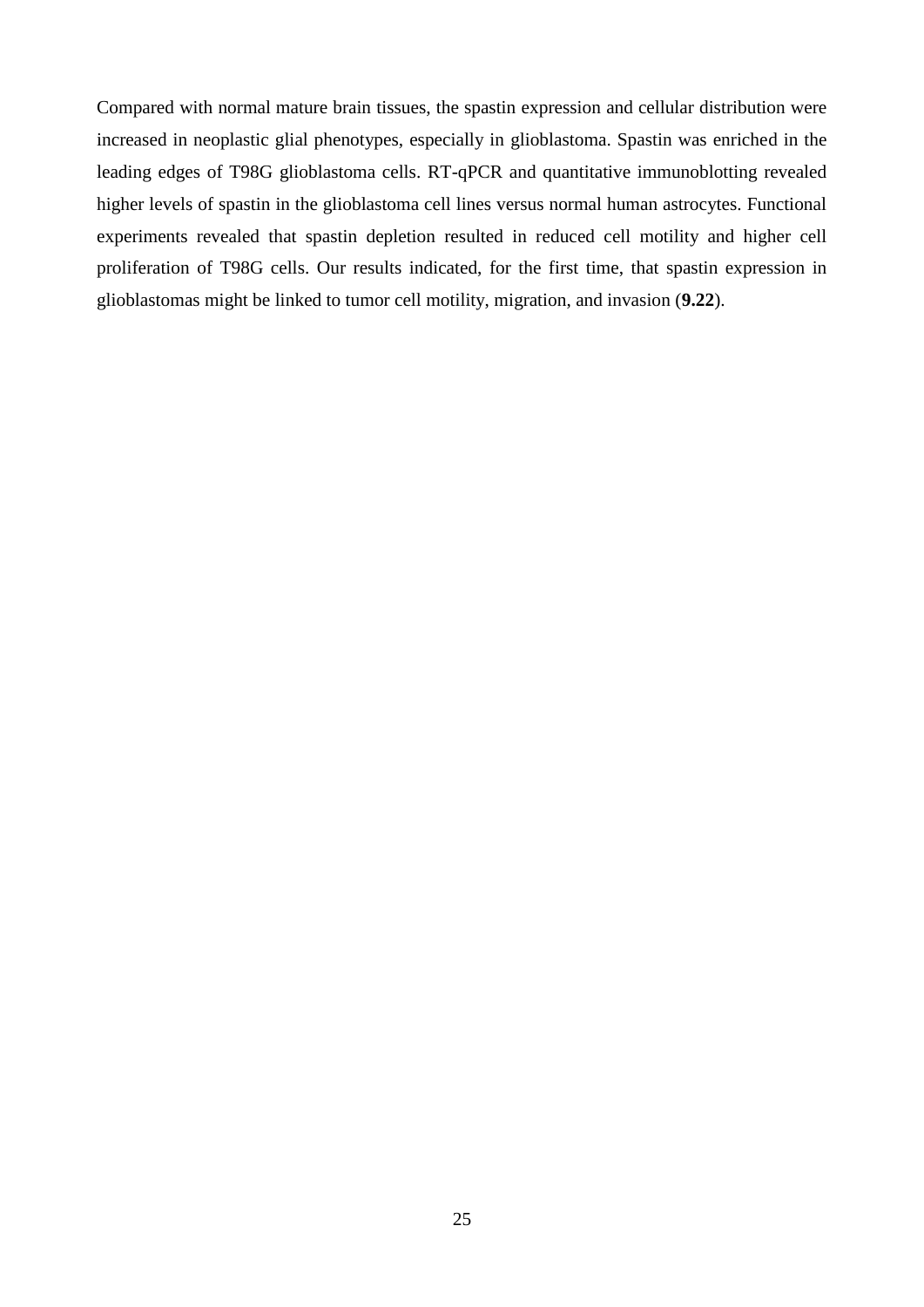#### **5. Conclusions**

(Numbers in brackets refer to publications in Section 9)

1. We have prepared well-characterized monoclonal antibodies to γ-tubulin (2), βIII-tubulin (4) and GCP2 protein (29). The antibodies were extensively applied not only in studies of expression of these proteins during the development and regulation of microtubule nucleation, but also in immunohistochemical studies of different tumor types.

2. We have shown that βIII-tubulin is one of the first tissue-specific proteins in the course of neuronal differentiation (4, 14) and can be used for detection of tumors of neuronal origin (4). However, βIII-tubulin is also constitutively expressed, in conjunction with GFAP and nestin in primary astrocytes (18) and some non-neuronal tumors (17, 20). This suggests that the expression of βIII-tubulin cannot be considered as a unique proof of neuronal differentiation.

3. We have found that  $\gamma$ -tubulin is not a universal nucleator of microtubules and that other (-) end associated proteins can be involved in this process (2). We have proved association of  $\gamma$ -tubulin with the kinetochore/centromeric region in acentriolar plant cells  $(3, 5, 7)$  and its redistribution during erythrocyte differentiation (9) and cell division in protozoa (8, 12). In acentriolar cells, γtubulin could be involved in the modulation/stabilization of chromosome-microtubule interactions in the mitotic spindle.

4. Although two mammalian γ-tubulin isotypes are highly conserved, we were capable to discriminate them on 2D-PAGE in mouse (24) and human (33) cell lines and tissues. Both  $\gamma$ tubulin-1 and γ-tubulin-2 are nucleation competent, but their expression substantially differs during mouse preimplantation development (24). Accumulation of γ-tubulin-2 in mature neurons and neuroblastoma during oxidative stress may signify its prosurvival function, whereas the main function of the dominant γ-tubulin-1 appears to be centered on microtubule nucleation (33). Investigation of human *TUBG1* missense mutations (resulting in malformations of brain cortical development) in the mouse model revealed that disease-related *TUBG1* variants exert their pathogenicity by affecting microtubule dynamics rather than centrosomal positioning or nucleation ability (37).

5.  $\gamma$ -Tubulin is capable to generate oligomers (10, 34), forms complexes with  $\alpha\beta$ -tubulin dimers (9, 10, 11, 17), and its binding properties change during the differentiation processes (9). These findings indicate that, apart from large  $(\gamma T u RC)$  and small  $(\gamma T u SC)$  complexes, other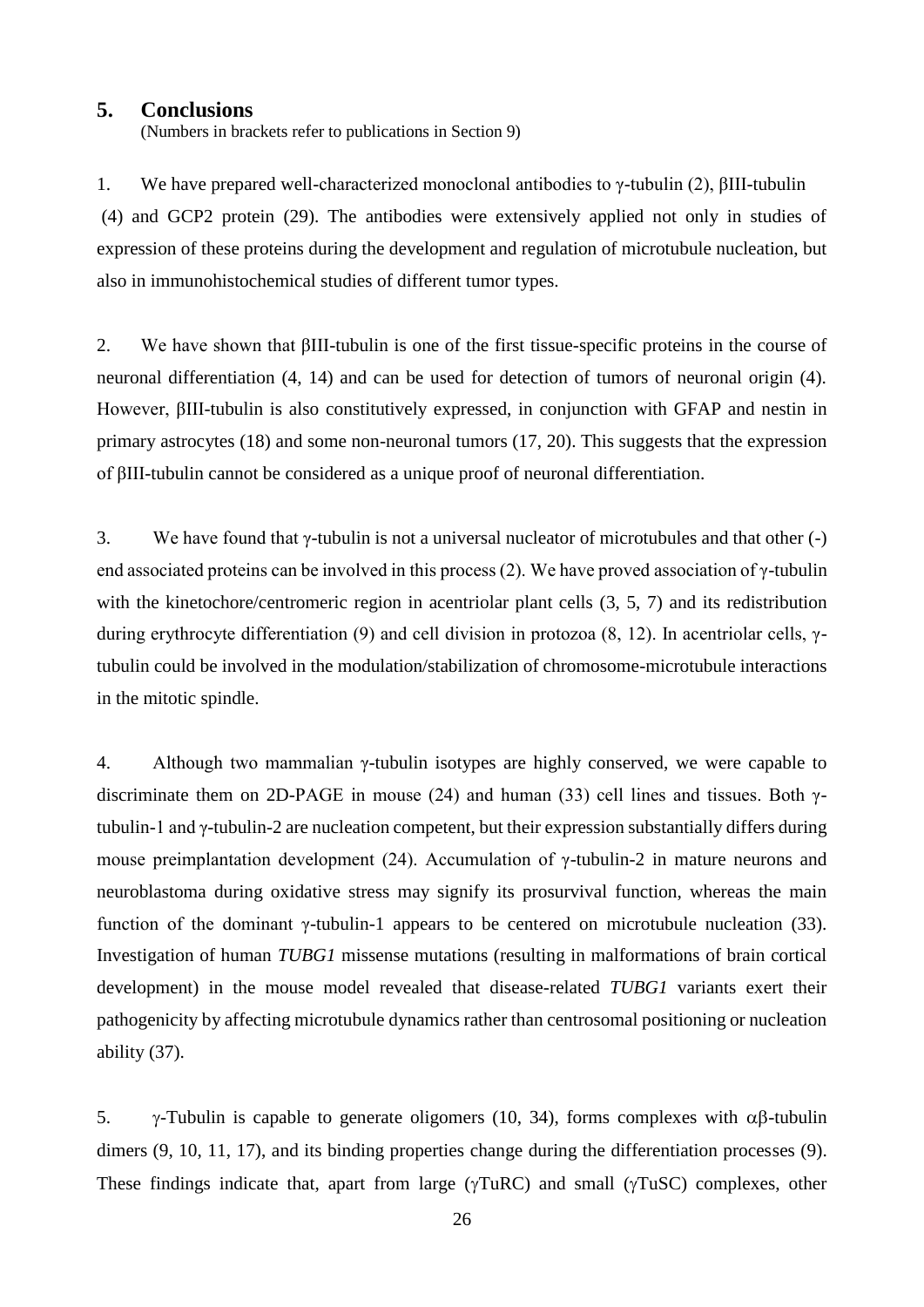molecular forms of  $\gamma$ -tubulin exist.  $\gamma$ -Tubulin is post-translationally modified (9, 10, 12, 14, 23, 24, 33), and these modifications might regulate interactions of  $\gamma$ -tubulin with αβ-tubulin dimers, GCPs, or the other proteins associated with γ-tubulin.

6. γ-Tubulin can form complexes with protein tyrosine kinases of Src (6, 14, 16, 19) or Syk (16, 36) families, protein tyrosine phosphatase SHP-1 (36) and phosphatidylinositol-3-kinase (PI3K) (19), which are involved in signal transduction. Moreover, proteins phosphorylated on tyrosine are included in γ-tubulin immunocomplexes of activated mast cells (6, 16). We proved phosphorylation of γ-tubulin and verified that selective inhibition of Src family kinases reduce the amount of phosphorylated γ-tubulin (14). Tyrosine kinases and phosphatases therefore could play important role in the regulation of γ-tubulin interactions.

7. We have found intrinsic association of  $\gamma$ -tubulin with membranes (11, 19, 34), including outer and inner mitochondrial membranes (33). Moreover, γ-tubulin is present in detergentresistant membrane domains in cells undergoing neuronal differentiation and in mature neurons (19, 33). We have revealed that membrane-bound  $\gamma$ -tubulin complexes promote microtubule nucleation (11, 19). γ-Tubulin directly binds to the p85 regulatory domain of PI3K and microtubule nucleation from membranes is dependent on the activity of Src-family kinases and PI3K (19).

8. Activation of bone marrow-derived mast cells (BMMCs) results in rapid and transient reorganization of microtubules, generation of protrusion containing microtubules (21, 35, 36), and changes in microtubule (+) end dynamics (21). The formation of protrusions is dependent on the influx of extracellular  $Ca^{2+}$  and activity of STIM1 (21). The  $Ca^{2+}$  level also affects microtubule nucleation, γ-tubulin properties, and its interaction with GCPs (28). Inhibition of  $Ca^{2+}$ -dependent PKC kinases blocks generation of microtubule protrusions (35). Microtubule nucleation both in BMMCs and other cell types is regulated by GIT1/βPIX signaling proteins and PAK1 kinase (28, 30), which are generally considered to be microfilament regulators. We have found that profilin, controlling actin nucleation, dynamically associates with microtubules via formins. This fraction of profilin contributes to balancing actin assembly during the cell growth and affects the microtubule (+) end dynamics. Such regulatory role of profilin suggests a close actin-microtubule interrelationship (31).

9. We have found enhanced expression of  $\gamma$ -tubulin in gliomas (15, 17) and medulloblastomas (20). Moreover, increased levels of βIII-tubulin (17), GCP2/GCP3 (29) and microtubule-severing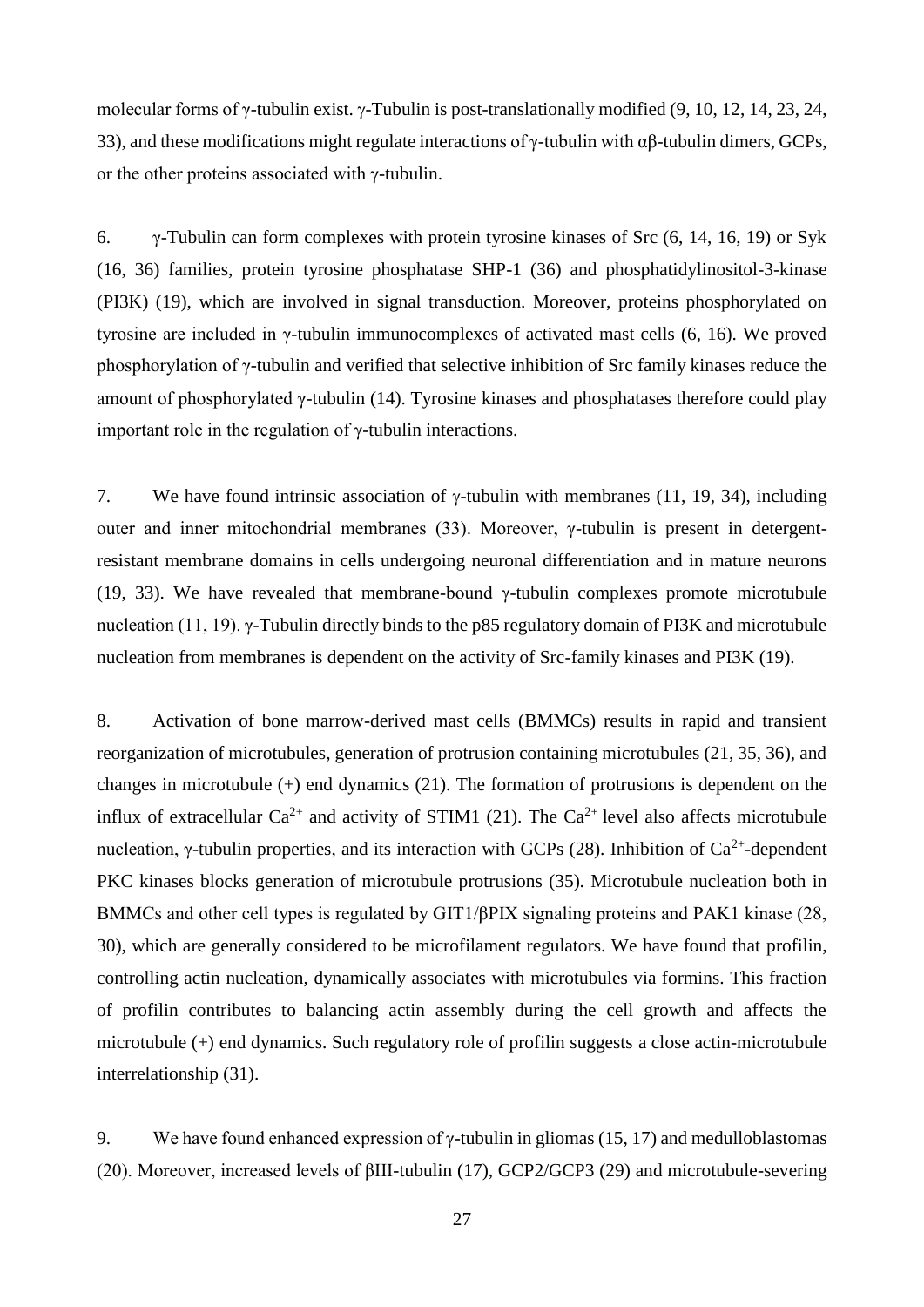ATPase spastin were characteristic features of highly motile glioblastoma cells, in which spastin depletion resulted in inhibition of cellular motility (22). Both γ-tubulin and GCP2/GCP3 were identified in the nucleus/nucleolus of glioblastoma cells, and overexpression of γ-tubulin or GCP2 antagonized the inhibitory effect of tumor suppressor CDK5RAP3 on the DNA damage G2/M checkpoint activity (23, 29). Dysregulation of microtubule nucleation proteins may be linked to altered transcriptional checkpoint activity or interaction with signaling pathways associated with a malignant phenotype.

10. We have developed methods for long-term storage of labile monoclonal antibodies (1) at ambient temperature and quantification of antibodies in hybridoma tissue culture media (13). We have developed highly sensitive and cost-effective assays for quantification of tau proteins (27).

# **6. Practical application of the results**

(Numbers in brackets refer to publications in Section 9)

The results presented in this collection of publications increased our understanding of γ-tubulin subcellular distribution, its interacting proteins, and regulation of microtubule nucleation and organization in normal cells and under pathological conditions. The prepared monoclonal antibodies, constructs, stable cell lines, and developed methods have been used in many laboratories in the field.

In particular, well-characterized monoclonal antibodies contributed to advancement of cytoskeletal research in Czechoslovakia/Czech Republic. Many of prepared antibodies are used as world-wide standards and they are commercially available from various distributors (e.g., Abcam, Abnova, Biolegend, Cell Signalling, Exbio, GeneTex, Merck, Millipore, Novus Biologicals, Santa Cruz Biotechnology, Sigma-Aldrich, Thermo Fisher Scientific). Antibodies to neuron-specific microtubule proteins could be used for monitoring of neurodegenerative diseases, characterized by degradation of neurons (Alzheimer's and Parkinson's disease, multiple sclerosis), when fragments of microtubule proteins can be detected in body fluids. Monoclonal antibody TU-20 to βIII-tubulin easily recognizes epitopes on formaldehyde-fixed and paraffin-embedded material. It is therefore routinely used in clinical immunohistochemical detection of tumors of neuronal origin (4).

At present, there is a clear tendency to substitute production of monoclonal antibodies in laboratory animals by their preparation *in vitro*. The developed general method for simple, rapid and cost-effective quantification of antibodies at concentrations higher than 50 ng/ml in hybridoma tissue culture media has required sensitivity and can easily process a large number of samples (13). The method for stabilization of labile antibodies in the presence disaccharide trehalose allows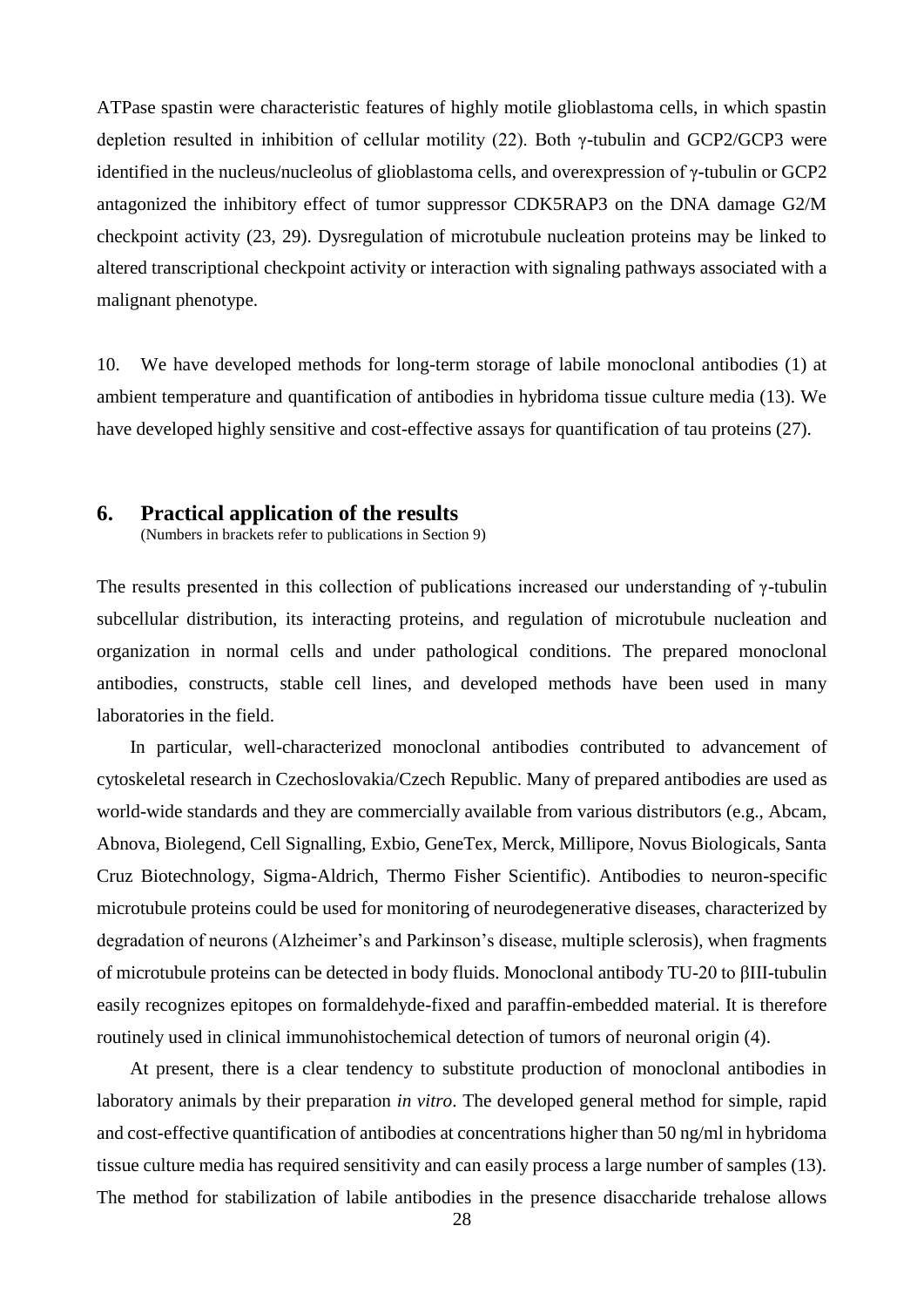convenient long-term storage of large quantities of freeze-dried antibodies at ambient temperature, and thus facilitates their transport and simplifies the construction of pre-aliquoted kits based on such antibodies. The financial requirements for transport are substantially lower and the need for equipment to main low temperature is eliminated (1). The same method can be applied to the other labile proteins as we demonstrated in the case of tubulins.

The newly developed sensitive assay for quantitation of tau protein (important biomarker of Alzheimer's disease), based on sandwich ELISA with gold nanoparticles functionalized with tauspecific monoclonal antibody and oligonucleotide template (Nano-iPCR), allows detection of the tau protein at concentrations 5 pg/ml. This low-cost method is superior in sensitivity and detection range when compared to ELISA for tau protein detection (27).

Our results indicate that ectopic cellular expression of γ-tubulin in diffuse astrocytic gliomas is significantly increased in high-grade anaplastic astrocytomas and GBM (grade III-IV) as compared to low-grade diffuse astrocytomas (grade II) (15). As increased γ-tubulin amounts were observed in other tumor types, changes in γ-tubulin expression may be significant in the context of tumor progression, where it may potentially serve as a novel marker of anaplastic change.

Diseases associated with deregulated mast cell functions are hard to treat, and so the demand for new and better treatments targeting mast cell activation pathways increases. We have shown that miltefosine, a promising candidate for novel therapeutic strategies in mast cell-driven diseases, modulates mast cells both at the plasma membrane and in the cytosol. This alters intracellular signaling pathway(s) directed to microtubules, degranulation, and cell migration (35). Interference with the microtubular network via specific regulators of microtubule nucleation or dynamics could open up rational new approaches to the treatment of inflammatory and allergic diseases.

# **7. Future perspectives**

The structural studies on γTuC have been highly illustrative, but a high-resolution structure of the γTuRC both before and after nucleation will be necessary to understand how GCP4-6 locate in the complex and what are the specific interactions they make with each other and with the γTuSC. It remains to be determined what factors are involved in promoting transition from the open to the closed state of γTuRCs. Elucidation of the precise mechanism of γTuRC activation also remains a pressing question in understanding its regulation. Many proteins interacting with γTuRCs have been implicated in the activation, targeting, and modulation of γTuRCs. However, little is known about the upstream signaling pathways ensuring that these proteins initiate microtubule nucleation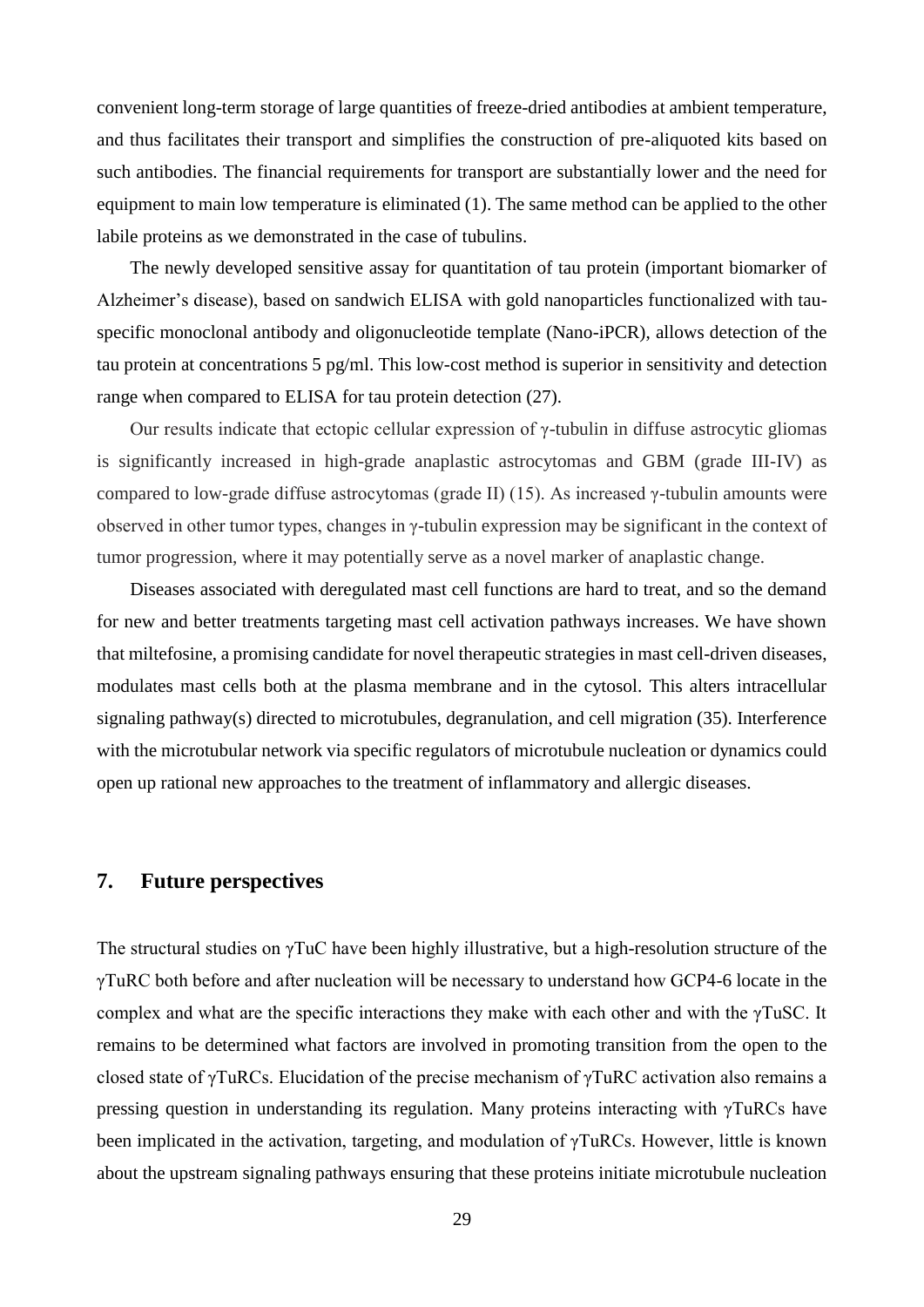at the correct location and time. The importance of kinases and phosphatases in the regulation of nucleation is emerging, and therefore functional characterization of phosphorylation sites in γTuRC and targeting/anchoring proteins will be required. Another important issue that needs to be addressed is characterization of γTuRC subpopulations that might differ in composition or PTMs. Future studies are also necessary to find out whether distinct γTuRCs may be independently used by different tissues to generate cell-type-specific non-centrosomal microtubule arrays. The thorough understanding of microtubule nucleation should clarify the relevance of γTuRC dysregulation in cancer cells and neurodevelopmental diseases (34).

Currently, the most common and most effective chemotherapy compounds are TBAs that bind microtubules directly. Targeting γTuRCs may offer a viable alternative to perturbing cancer cells. γ-Tubulin has a binding site for colchicine, and the first γ-tubulin inhibitor Gatastatin, which displays higher affinity to  $\gamma$ -tubulin than to  $\alpha\beta$ -tubulin dimer, was developed by testing derivatives of TBAs (94). A future challenge will be to develop drugs that can inhibit the γTuRC function in a highly specific manner. In this respect, non-essential γTuRC proteins could provide good targets for anticancer drugs, as their inhibition may affect only a subset of γTuRCs.

In recent years, nucleation-independent functions of  $\gamma$ -tubulin have been getting more attention. High-resolution cryo-electron microscopy will be essential for deciphering the structure of recently reported γ-tubulin fibers and their high-order assemblies in the cellular context. The reconstitution of fibers *in vitro* and super-resolution microscopic techniques should help to understand the assembly principles for  $\gamma$ -tubulin fiber generation. It will also be important to mechanistically understand how  $\gamma$ -tubulin affects the  $(+)$  end dynamics, and the role of +TIPs and motor proteins in this process. Further studies are needed to assess whether self-repair of microtubules by insertion of GTP tubulin dimers into the microtubule lattice is linked with the potential γ-tubulin role as rescue factor (95). Understanding the role of γ-tubulins under various stress conditions, in DNA damage checkpoints and signaling pathways to DNA repair will be important to elucidate the role of γ-tubulin in tumorigenesis.

It is becoming increasingly clear that microtubules and actin filaments often work together in core cellular processes and their dynamic properties are often intertwined. Recent works implicate that both microtubules and actin are nucleated from centrosomes and actin tunes the microtubule nucleation (96). Sophisticated *in vitro* reconstitution assays should reveal what is the role of microtubule nucleating and regulatory proteins in the cross-talks between these two cytoskeletal systems.

Finally, mast cells represent a useful model system for studying rapid and transient reorganization of microtubules in response to antigen-stimulated activation. It will be crucial to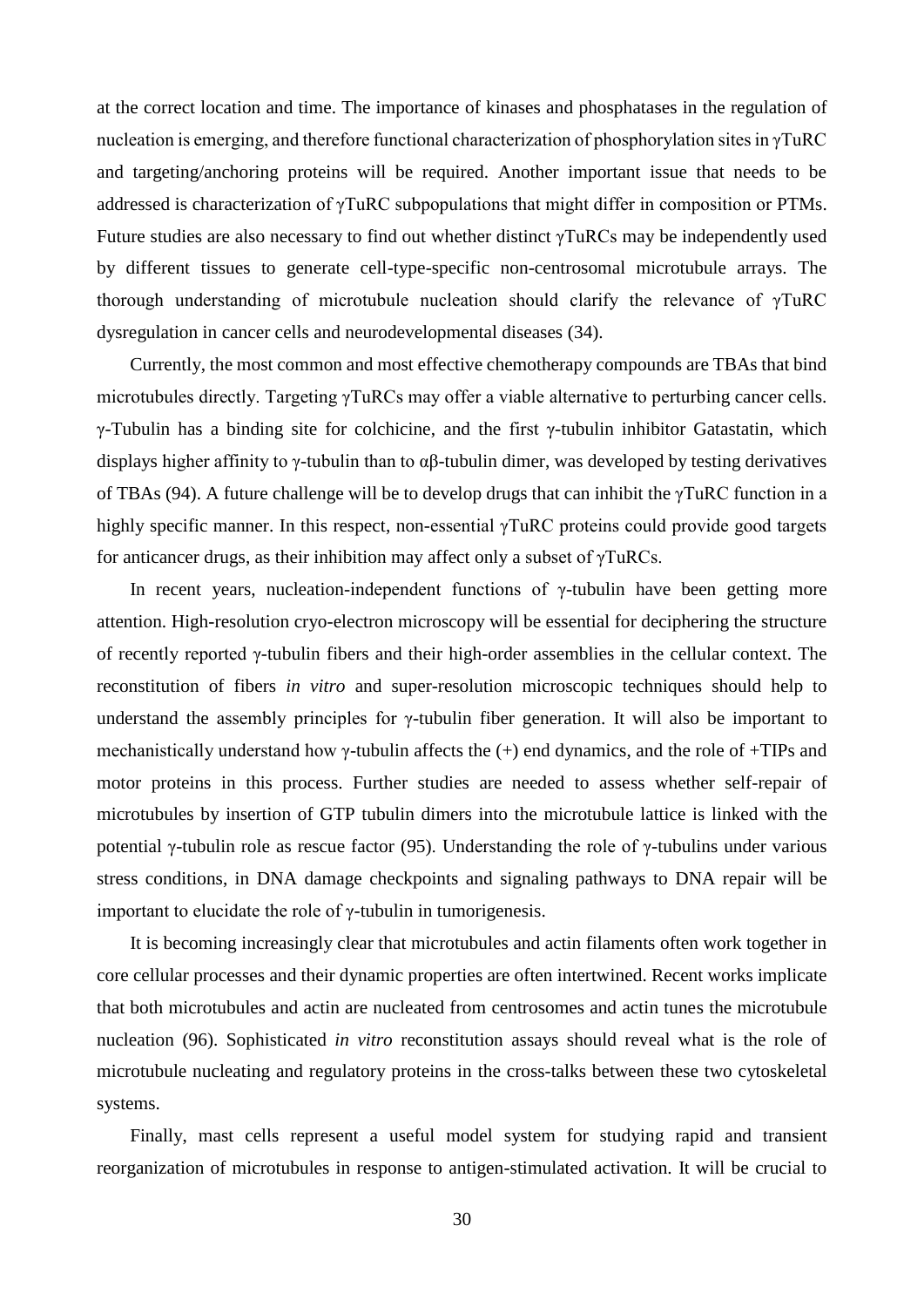understand the  $Ca^{2+}$ -dependent signaling pathway(s) that modulate microtubule nucleation, and microtubule (+) end dynamics. High-speed super-resolution live-cell imaging should help to illuminate these events, which are relevant for mast cell degranulation. This could lead to development of new approaches to the treatment of mast cell-driven diseases.

# **8. References**

- 1. Verhey, K. J., and J. Gaertig. 2007. The tubulin code. *Cell Cycle* 6: 2152-2160.
- 2. Nogales, E., S. G. Wolf, and K. H. Downing. 1998. Structure of the  $\alpha\beta$  tubulin dimer by electron crystallography. *Nature* 391: 199-203.
- 3. Nogales, E., and H. W. Wang. 2006. Structural mechanisms underlying nucleotidedependent self-assembly of tubulin and its relatives. *Curr. Opin. Struct. Biol.* 16: 221-229.
- 4. Löwe, J., H. Li, K. H. Downing, and E. Nogales. 2001. Refined structure of  $\alpha\beta$ -tubulin at 3.5 Å resolution. *J. Mol. Biol.* 313: 1045-1057.
- 5. Li, H., D. J. DeRosier, W. V. Nicholson, E. Nogales, and K. H. Downing. 2002. Microtubule structure at 8 Å resolution. *Structure* 10: 1317-1328.
- 6. Wade, R. H., and A. A. Hyman. 1997. Microtubule structure and dynamics. *Curr. Opin. Cell Biol.* 9: 12-17.
- 7. Alushin, G. M., G. C. Lander, E. H. Kellogg, R. Zhang, D. Baker, and E. Nogales. 2014. High-resolution microtubule structures reveal the structural transitions in  $\alpha\beta$ -tubulin upon GTP hydrolysis. *Cell* 157: 1117-1129.
- 8. Downing, K. H. 2000. Structural basis for the interaction of tubulin with proteins and drugs that affect microtubule dynamics. *Annu. Rev. Cell Dev. Biol.* 16: 89-111.
- 9. Field, J. J., A. Kanakkanthara, and J. H. Miller. 2014. Microtubule-targeting agents are clinically successful due to both mitotic and interphase impairment of microtubule function. *Bioorg. Med. Chem.* 22: 5050-5059.
- 10. Mitchison, T., and M. Kirschner. 1984. Dynamic instability of microtubule growth. *Nature* 312: 237-242.
- 11. Akhmanova, A., and M. O. Steinmetz. 2015. Control of microtubule organization and dynamics: two ends in the limelight. *Nat. Rev. Mol. Cell Biol.* 16: 711-726.
- 12. Coombes, C. E., A. Yamamoto, M. R. Kenzie, D. J. Odde, and M. K. Gardner. 2013. Evolving tip structures can explain age-dependent microtubule catastrophe. *Curr. Biol.*  23: 1342-1348.
- 13. Dimitrov, A., M. Quesnoit, S. Moutel, I. Cantaloube, C. Poüs, and F. Perez. 2008. Detection of GTP-tubulin conformation in vivo reveals a role for GTP remnants in microtubule rescues. *Science* 322: 1353-1356.
- 14. Aumeier, C., L. Schaedel, J. Gaillard, K. John, L. Blanchoin, and M. Théry. 2016. Selfrepair promotes microtubule rescue. *Nat. Cell Biol.* 18: 1054-1064.
- 15. Ludueña, R. F. 1998. Multiple forms of tubulin: different gene products and covalent modifications. *Int. Rev. Cytol.* 178: 207-275.
- 16. Downing, K. H., and E. Nogales. 1998. Tubulin and microtubule structure. *Curr. Opin. Cell Biol.* 10: 16-22.
- 17. Roll-Mecak, A. 2019. How cells exploit tubulin diversity to build functional cellular microtubule mosaics. *Curr. Opin. Cell Biol.* 56: 102-108.
- 18. Dutcher, S. K. 2003. Long-last relatives reappear: identification of new members of the tubulin superfamily. *Curr. Opin. Microbiol.* 6: 634-640.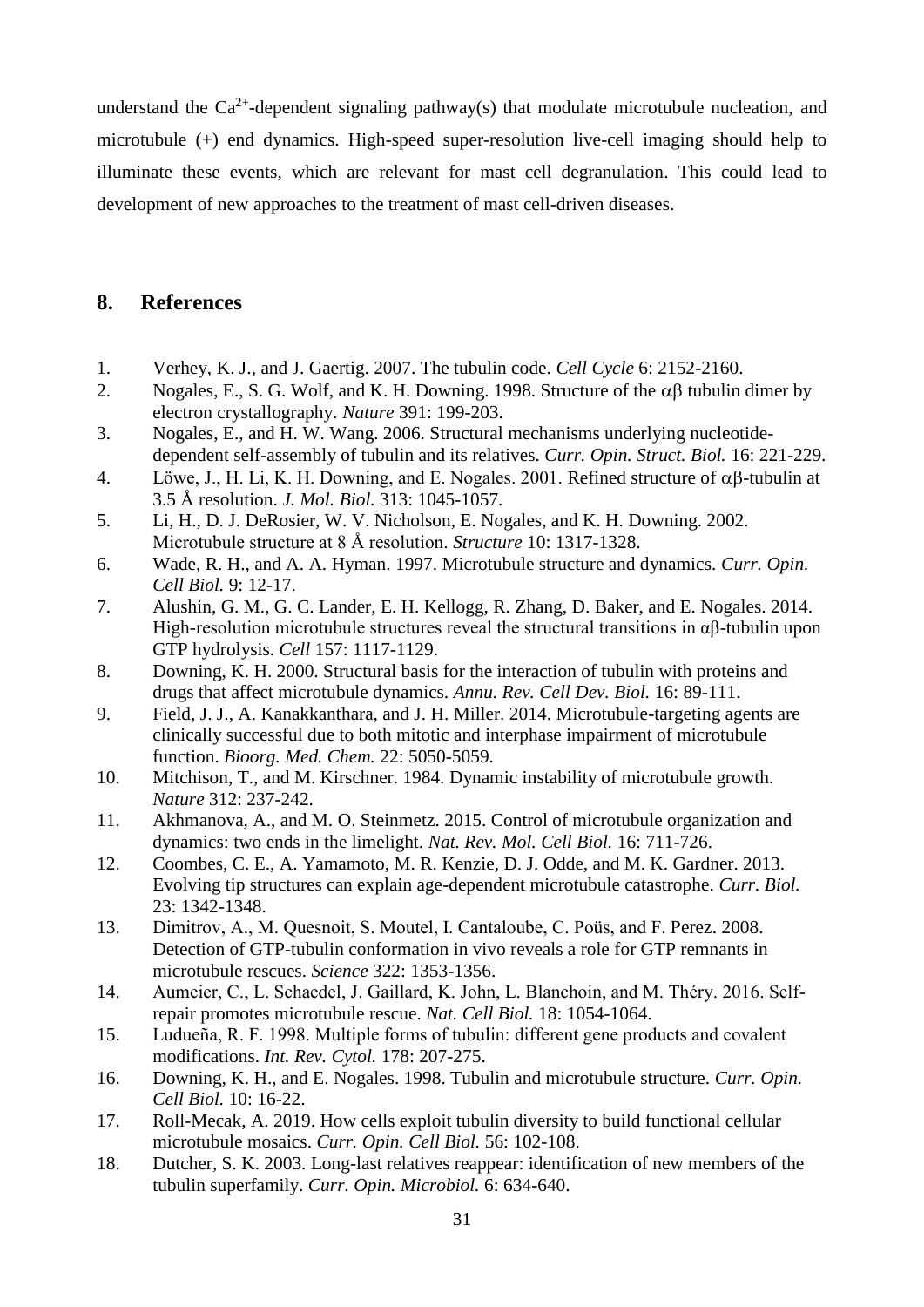- 19. Ludueña, R. F., and A. Banerjee. 2008. The tubulin superfamily. In *The role of microtubules in cell biology, neurobiology and oncology*. T. Fojo, ed. Humana Press, Totowa, NJ. 177-191.
- 20. Libusová, L., and P. Dráber. 2006. Multiple tubulin forms in ciliated protozoan *Tetrahymena* and *Paramecium* species. *Protoplasma* 227: 65-76.
- 21. Jordan, M. A., and K. Kamath. 2007. How do microtubule-targeted drugs work? An overview. *Curr. Cancer Drug Targets* 7: 730-742.
- 22. Kavallaris, M. 2010. Microtubules and resistance to tubulin-binding agents. *Nat. Rev Cancer* 10: 194-204.
- 23. Ludueña, R. F., and A. Banerjee. 2008. The isotypes of tubulin: distribution and functional significance. In *The role of microtubules in cell biology, neurobiology and oncology*. T. Fojo, ed. Humana Press, Totowa, NJ. 123-175.
- 24. Joe, P. A., A. Baneriee, and R. F. Ludueña. 2009. Roles of  $\beta$ -tubulin residues Ala<sup>428</sup> and Thr<sup>429</sup> in microtubule formation *in vivo. J. Biol. Chem.* 284: 4283-4291.
- 25. Katsetos, C. D., E. Dráberová, A. Legido, C. Dumontet, and P. Dráber. 2009. Tubulin targets in the pathobiology and therapy of glioblastoma multiforme. I. Class III  $\beta$ -tubulin. *J. Cell Physiol.* 221: 505-513.
- 26. Gadadhar, S., S. Bodakuntla, K. Natarajan, and C. Janke. 2017. The tubulin code at a glance. *J. Cell Sci.* 130: 1347-1353.
- 27. Dráber, P., and E. Dráberová. 2012. Microtubules. In *Cytoskeleton and Human Disease*. M. Kavallaris, ed. Humana Press, New York: NY. 29-54.
- 28. Maurer, S. P., N. I. Cade, G. Bohner, N. Gustafsson, E. Boutant, and T. Surrey. 2014. EB1 accelerates two conformational transitions important for microtubule maturation and dynamics. *Curr. Biol.* 24: 372-384.
- 29. Hendershott, M. C., and R. D. Vale. 2014. Regulation of microtubule minus-end dynamics by CAMSAPs and Patronin. *Proc. Natl. Acad. Sci. USA* 111: 5860-5865.
- 30. Jiang, K., S. Hua, R. Mohan, I. Grigoriev, K. W. Yau, Q. Liu, E. A. Katrukha, A. F. Altelaar, A. J. Heck, C. C. Hoogenraad, and A. Akhmanova. 2014. Microtubule minusend stabilization by polymerization-driven CAMSAP deposition. *Dev. Cell* 28: 295-309.
- 31. Oakley, C. E., and B. R. Oakley. 1989. Identification of  $\gamma$ -tubulin, a new member of the tubulin superfamily encoded by mipA gene of *Aspergillus nidulans*. *Nature* 338: 662-664.
- 32. Wise, D. O., R. Krahe, and B. R. Oakley. 2000. The  $\gamma$ -tubulin gene family in humans. *Genomics* 67: 164-170.
- 33. Yuba-Kubo, A., A. Kubo, M. Hata, and S. Tsukita. 2005. Gene knockout analysis of two -tubulin isoforms in mice. *Dev. Biol.* 282: 361-373.
- 34. Sulimenko, V., Z. Hájková, A. Klebanovych, and P. Dráber. 2017. Regulation of microtubule nucleation mediated by y-tubulin complexes. *Protoplasma* 254: 1187-1199.
- $35.$  Murphy, S. M., L. Urbani, and T. Stearns. 1998. The mammalian  $\gamma$ -tubulin complex contains homologues of the yeast spindle pole body components Spc97p and Spc98p. *J. Cell Biol.* 141: 663-674.
- 36. Kollman, J. M., J. K. Polka, A. Zelter, T. N. Davis, and D. A. Agard. 2010. Microtubule nucleating y-TuSC assembles structures with 13-fold microtubule-like symmetry. *Nature* 466: 879-882.
- 37. Teixidó-Travesa, N., J. Villén, C. Lacasa, M. T. Bertran, M. Archinti, S. P. Gygi, C. Caelles, J. Roig, and Lüders. 2010. The γTuRC revisited: a comparative analysis of interphase and mitotic human γTuRC redefines the set of core components and identifies the novel subunit GCP8. *Mol. Biol. Cell* 21: 3963-3972.
- 38. Kollman, J. M., A. Merdes, L. Mourey, and D. A. Agard. 2011. Microtubule nucleation by *y*-tubulin complexes. *Nat. Rev. Mol. Cell Biol.* 12: 709-721.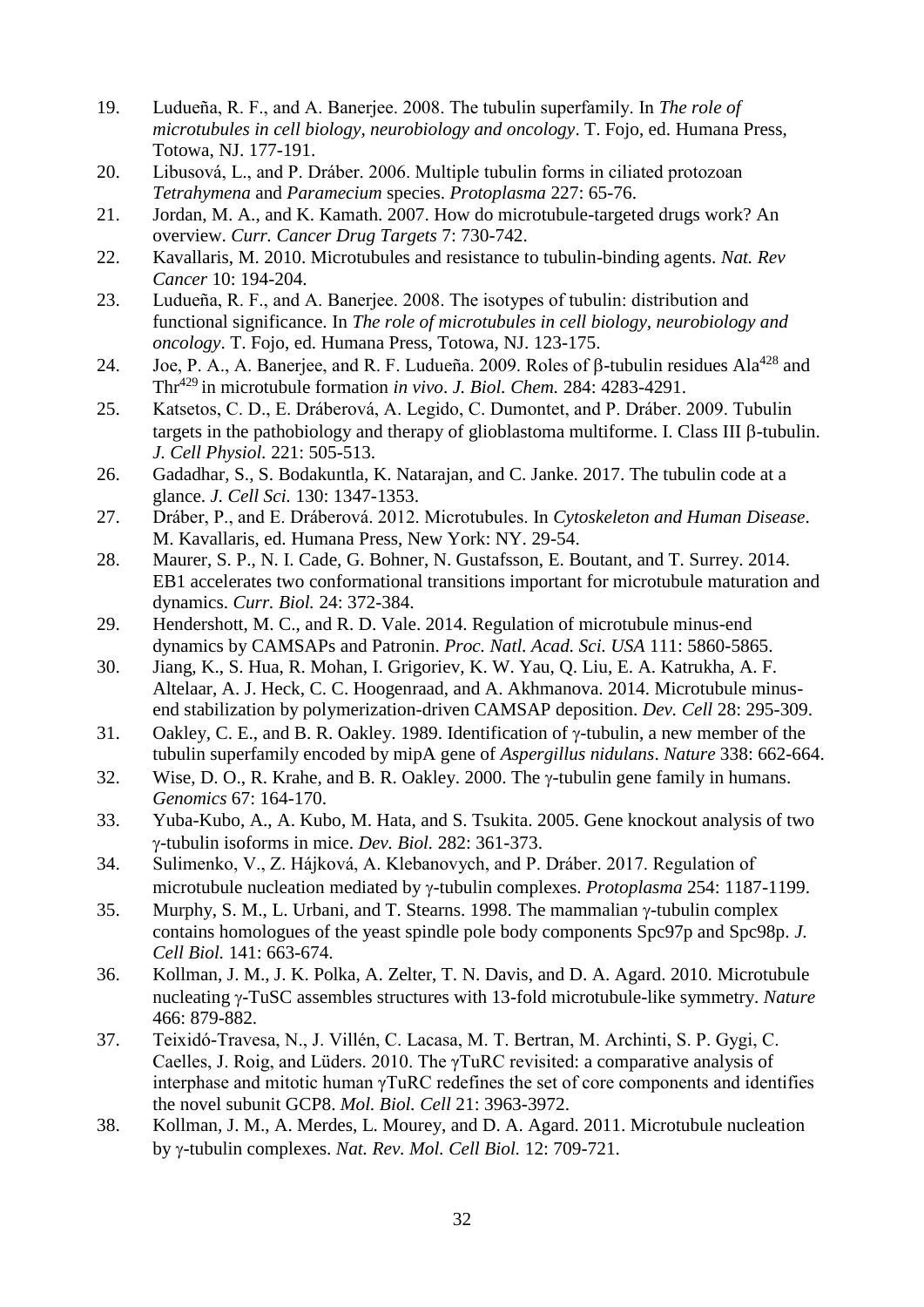- 39. Wieczorek, M., S. Bechstedt, S. Chaaban, and G. J. Brouhard. 2015. Microtubuleassociated proteins control the kinetics of microtubule nucleation. *Nat. Cell Biol.* 17: 907- 916.
- 40. Lawo, S., M. Hasegan, G. D. Gupta, and L. Pelletier. 2012. Subdiffraction imaging of centrosomes reveals higher-order organizational features of pericentriolar material. *Nat. Cell Biol.* 14: 1148-1158.
- 41. Petry, S., and R. D. Vale. 2015. Microtubule nucleation at the centrosome and beyond. *Nat. Cell Biol.* 17: 1089-1093.
- 42. Kollman, J. M., C. H. Greenberg, S. Li, M. Moritz, A. Zelter, K. K. Fong, J. J. Fernandez, A. Sali, J. Kilmartin, T. N. Davis, and D. A. Agard. 2015. Ring closure activates yeast γTuRC for species-specific microtubule nucleation. *Nat. Struct. Mol. Biol.* 22: 132-137.
- 43. Choi, Y. K., P. Liu, S. K. Sze, C. Dai, and R. Z. Qi. 2010. CDK5RAP2 stimulates microtubule nucleation by the  $\gamma$ -tubulin ring complex. *J. Cell Biol.* 191: 1089-1095.
- 44. Oakley, B. R., V. Paolillo, and Y. Zheng. 2015.  $\gamma$ -Tubulin complexes in microtubule nucleation and beyond. *Mol. Biol. Cell* 26: 2957-2962.
- 45. Höög, G., R. Zarrizi, K. von Stedingk, K. Jonsson, and M. Alvarado-Kristensson. 2011. Nuclear localization of  $\gamma$ -tubulin affects E2F transcriptional activity and S-phase progression. *FASEB J.* 25: 3815-3827.
- 46. Ehlén, Å., C. A. Rosselló, K. von Stedingk, G. Höög, E. Nilsson, H. M. Pettersson, K. Jirström, and M. Alvarado-Kristensson. 2012. Tumors with nonfunctional retinoblastoma protein are killed by reduced  $\gamma$ -tubulin levels. *J. Biol. Chem.* 287: 17241-17247.
- 47. Chumová, J., L. Trögelová, H. Kourová, J. Volc, V. Sulimenko, P. Halada, O. Kučera, O. Benada, A. Kuchařová, A. Klebanovych, P. Dráber, G. Daniel, and P. Binarová. 2018.  $\gamma$ -Tubulin has a conserved intrinsic property of self-polymerization into double stranded filaments and fibrillar networks. *BBA Mol. Cell Res.* 1865: 734-748.
- 48. Chumová, J., H. Kourová, L. Trögelová, P. Halada, and P. Binarová. 2019. Microtubular and nuclear functions of γ-tubulin: are they LINCed? *Cells* 8.
- 49. Rosselló, C. A., L. Lindström, G. Eklund, M. Corvaisier, and M. A. Alvarado-Kristensson. 2018. γ-Tubulin-γ-tubulin interactions as the basis for the formation of a meshwork. *Int. J. Mol. Sci.* 19.
- 50. Dráberová, E., V. Sulimenko, S. Vinopal, T. Sulimenko, V. Sládková, L. D'Agostino, M. Sobol, P. Hozák, L. Křen, C. D. Katsetos, and P. Dráber. 2017. Differential expression of human  $\gamma$ -tubulin isotypes during neuronal development and oxidative stress points to a  $\gamma$ tubulin-2 prosurvival function. *FASEB J.* 31: 1828-1846.
- 51. Lesca, C., M. Germanier, B. Raynaud-Messina, C. Pichereaux, C. Etievant, S. Emond, O. Burlet-Schiltz, B. Monsarrat, M. Wright, and M. Defais. 2005. DNA damage induce  $\gamma$ tubulin-RAD51 nuclear complexes in mammalian cells. *Oncogene* 24: 5165-5172.
- 52. Zhang, S., P. Hernmerich, and F. Grosse. 2007. Centrosomal localization of DNA damage checkpoint proteins. *J. Cell. Biochem.* 101: 451-465.
- 53. Hubert, T., J. Vandekerckhove, and J. Gettemans. 2011. Cdk1 and BRCA1 target γtubulin to microtubule domains. *Biochem. Biophys. Res. Commun.* 414: 240-245.
- 54. Hořejší, B., S. Vinopal, V. Sládková, E. Dráberová, V. Sulimenko, T. Sulimenko, V. Vosecká, A. Philimonenko, P. Hozák, C. D. Katsetos, and P. Dráber. 2012. Nuclear tubulin associates with nucleoli and interacts with tumor suppressor protein C53. *J. Cell Physiol.* 227: 367-382.
- 55. Katsetos, C. D., and P. Dráber. 2012. Tubulins as therapeutic targets in cancer: from bench to bedside. *Curr. Pharm. Design* 18: 2778-2792.
- 56. Remy, M. H., A. Merdes, and L. Gregory-Pauron. 2013. Assembly of gamma-tubulin ring complexes: implications for cell biology and disease. *Prog. Mol. Biol. Transl. Sci.* 117: 511-530.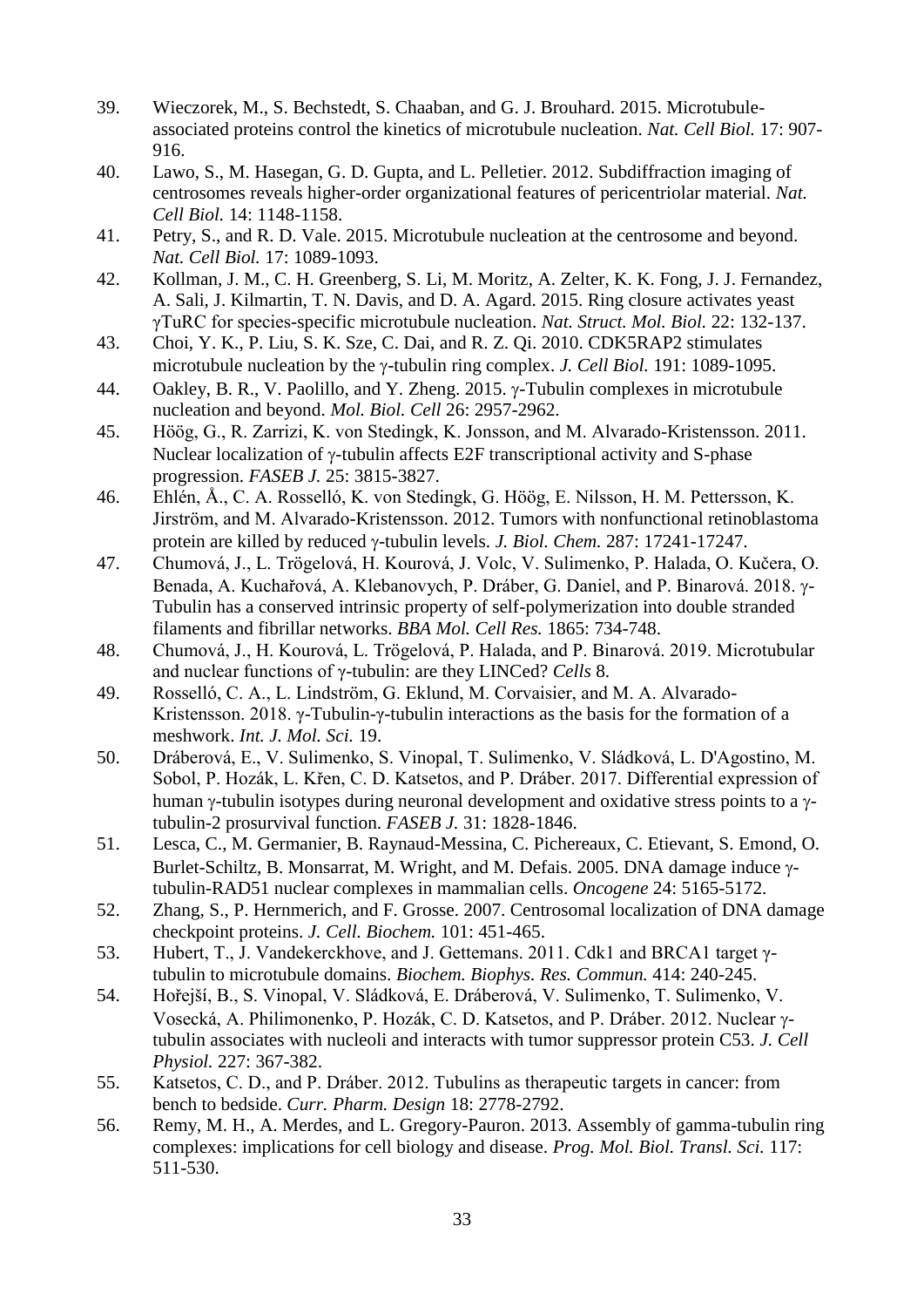- 57. Poirier, K., N. Lebrun, L. Broix, G. Tian, Y. Saillour, C. Boscheron, E. Parrini, S. Valence, B. S. Pierre, M. Oger, D. Lacombe, D. Geneviève, E. Fontana, F. Darra, C. Cances, M. Barth, D. Bonneau, B. D. Bernadina, S. N'Guyen, C. Gitiaux, P. Parent, V. des Portes, J. M. Pedespan, V. Legrez, L. Castelnau-Ptakine, P. Nitschke, T. Hieu, C. Masson, D. Zelenika, A. Andrieux, F. Francis, R. Guerrini, N. J. Cowan, N. Bahi-Buisson, and J. Chelly. 2013. Mutations in TUBG1, DYNC1H1, KIF5C and KIF2A cause malformations of cortical development and microcephaly. *Nat. Genet.* 45: 639-647.
- 58. Brock, S., K. Stouffs, E. Scalais, M. D'Hooghe, K. Keymolen, R. Guerrini, W. B. Dobyns, N. Di Donato, and A. C. Jansen. 2018. Tubulinopathies continued: refining the phenotypic spectrum associated with variants in TUBG1. *Eur. J. Hum. Genet.* 26: 1132-1142.
- 59. Ivanova, E. L., J. G. Gilet, V. Sulimenko, A. Duchon, G. Rudolf, K. Runge, S. C. Collins, L. Asselin, L. Broix, N. Drouot, P. Tilly, P. Nusbaum, A. Vincent, W. Magnant, V. Skory, M. C. Birling, G. Pavlovic, J. D. Godin, B. Yalcin, Y. Herault, P. Dráber, J. Chelly, and M. V. Hinckelmann. 2019. TUBG1 missense variants underlying cortical malformations disrupt neuronal locomotion and microtubule dynamics but not neurogenesis. *Nat. Commun.* 10: 2129.
- 60. Viklický, V., P. Dráber, J. Hašek, and J. Bártek. 1982. Production and characterization of a monoclonal antitubulin antibody. *Cell Biol. Int. Rep.* 6: 725-731.
- 61. Goding, J. W. 1996. *Monoclonal antibodies: principles and practice*. Academic Press, London.
- 62. Cordone, L., G. Cottone, A. Cupane, A. Emanuele, S. Giuffrida, and M. Levantino. 2015. Proteins in saccharides matrices and the trehalose pecularity: biochemical and biopysical properties. *Curr. Org. Chem.* 19: 1684-1706.
- 63. Shelanski, M. L., F. Gaskin, and C. R. Cantor. 1973. Microtubule assembly in the absence of added nucleotides. *Proc. Natl. Acad. Sci. USA* 70: 765-768.
- 64. Weingarten, M. D., A. H. Lockwood, S. Y. Hwo, and M. W. Kirschner. 1975. A protein factor essential for microtubule assembly. *Proc. Natl. Acad. Sci. USA* 72: 1858-1868.
- 65. Waterman-Storer, C. M. 2001. Microtubule/organelle motility assays. *Curr. Protoc. Cell Biol.*: 13.11.11-13.11.21.
- 66. Soifer, D., A. H. Laszlo, and J. M. Scotto. 1972. Enzymatic activity in tubulin preparations. I. Intrinsic protein kinase activity in lyophilized preparations of tubulin from porcine brain. *Biochim. Biophys. Acta* 271: 182-192.
- 67. Banerjee, A., M. C. Roach, P. Trcka, and R. F. Ludueña. 1990. Increased microtubule assembly in bovine brain tubulin lacking the type III isotype of  $\beta$ -tubulin. *J. Biol. Chem.* 265: 1794-1799.
- 68. Colello, D., C. G. Reverte, R. Ward, C. W. Jones, V. Magidson, A. Khodjakov, and S. E. LaFlamme. 2010. Androgen and Src signaling regulate centrosome activity. *J. Cell Sci.*  123: 2094-2102.
- 69. Joshi, H. C. 1993. γ-Tubulin: the hub of cellular microtubule assemblies. *BioEssays* 15: 637-643.
- 70. De Brabander, M., G. Geuens, R. Nuydens, R. Willebrords, F. Aerts, and J. De Mey. 1986. Microtubule dynamics during the cell cycle: the effects of taxol and nocodazole on the microtubule system of PtK2 cells at different stages of the mitotic cycle. *Int. Rev. Cytol.* 101: 215-274.
- 71. Lindström, L., T. Li, D. Malycheva, A. Kancharla, H. Nilsson, N. Vishnu, H. Mulder, M. Johansson, C. A. Rosselló, and M. Alvarado-Kristensson. 2018. The GTPase domain of gamma-tubulin is required for normal mitochondrial function and spatial organization. *Commun. Biol.* 1: e37.
- 72. Guerrini, R., and W. B. Dobyns. 2014. Malformations of cortical development: clinical features and genetic causes. *Lancet Neurol.* 13: 710-726.
- 73. Cavalier-Smith, T. 1998. A revised six-kingdom system of life. *Biol. Rev.* 73: 203-266.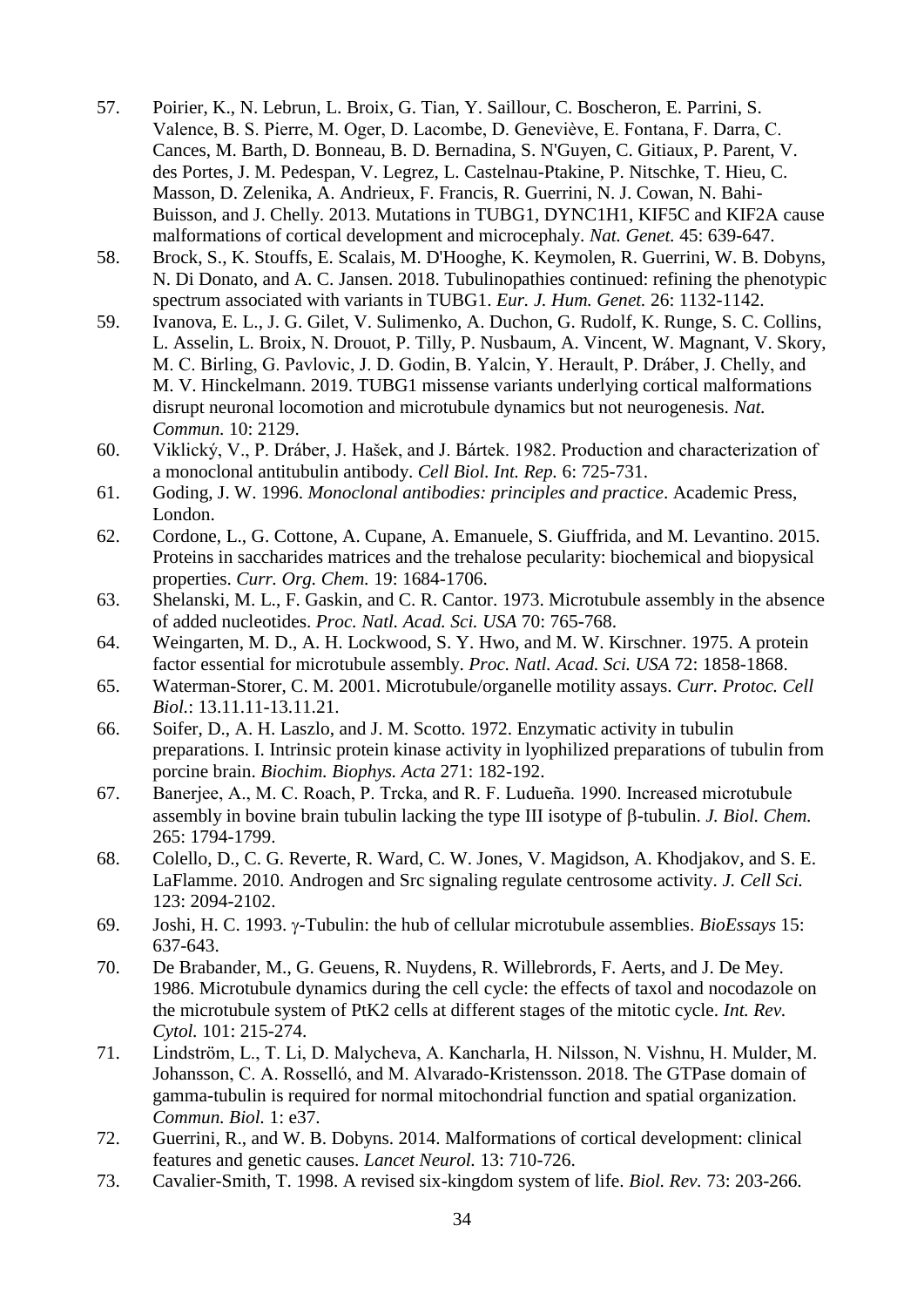- 74. Joshi, H. C., and B. A. Palevitz. 1996.  $\gamma$ -Tubulin and microtubule organization in plants. *Trends Cell Biol.* 6: 41-44.
- 75. Meunier, S., and I. Vernos. 2016. Acentrosomal microtubule assembly in mitosis: the where, when, and how. *Trends Cell Biol.* 26: 80-87.
- 76. Lindström, L., and M. Alvarado-Kristensson. 2018. Characterization of gamma-tubulin filaments in mammalian cells. *BBA Mol. Cell Res.* 1865: 158-171.
- 77. Cruse, G., M. A. Beaven, I. Ashmole, P. Bradding, A. M. Gilfillan, and D. D. Metcalfe. 2013. A truncated splice-variant of the Fc $\epsilon$ RIB receptor subunit is critical for microtubule formation and degranulation in mast cells. *Immunity* 38: 906-917.
- 78. Munoz, I., L. Danelli, J. Claver, N. Goudin, M. Kurowska, I. K. Madera-Salcedo, J. D. Huang, A. Fischer, C. Gonzalez-Espinosa, B. G. de Saint, U. Blank, and G. Menasche. 2016. Kinesin-1 controls mast cell degranulation and anaphylaxis through PI3Kdependent recruitment to the granular Slp3/Rab27b complex. *J. Cell Biol.* 215: 203-216.
- 79. Gilfillan, A. M., and J. Rivera. 2009. The tyrosine kinase network regulating mast cell activation. *Immunol. Rev.* 228: 149-169.
- 80. Maurer, M., M. Magerl, M. Metz, K. Weller, and F. Siebenhaar. 2013. Miltefosine: a novel treatment option for mast cell-mediated diseases. *J. Dermatolog. Treat.* 24: 244- 249.
- 81. Vogel, J., B. Drapkin, J. Oomen, D. Beach, K. Bloom, and M. Snyder. 2001. Phosphorylation of  $\gamma$ -tubulin regulates microtubule organization in budding yeast. *Dev. Cell* 1: 621-631.
- 82. Hehnly, H., and S. Doxsey. 2014. Rab11 endosomes contribute to mitotic spindle organization and orientation. *Dev. Cell* 28: 497-507.
- 83. Dogterom, M., and G. H. Koenderink. 2019. Actin-microtubule crosstalk in cell biology. *Nat. Rev. Mol. Cell Biol.* 20: 38-54.
- 84. Henty-Ridilla, J. L., M. A. Juanes, and B. L. Goode. 2017. Profilin directly promotes microtubule growth through residues mutated in amyotrophic lateral sclerosis. *Curr. Biol.*  27: 3535-3543.
- 85. Ohgaki, H., and P. Kleihues. 2005. Population-based studies on incidence, survival rates, and genetic alterations in astrocytic and oligodendroglial gliomas. *J. Neuropathol. Exp. Neurol.* 64: 479-489.
- 86. Katsetos, C. D., A. Legido, E. Perentes, and S. J. Mörk. 2003. Class III  $\beta$ -tubulin isotype: a key cytoskeletal protein at the crossroads of developmental neurobiology and tumor neuropathology. *J. Child Neurol* 18: 851-866.
- 87. Loh, J. K., A. S. Lieu, C. H. Chou, C. C. Lin, M. C. Yang, F. Y. Lin, Y. R. Hong, and S. L. Howng. 2012. Differential expression of centrosome-associated proteins in human brain tumors: a possible role of hNinein isoform 6 in cell differentiation. *Biofactors* 38: 470-477.
- 88. Tsai, H. P., C. Y. Tsai, A. S. Lieu, C. Y. Chai, A. L. Kwan, S. L. Howng, and J. K. Loh. 2014. Association of Aurora A and  $\gamma$ -tubulin expression in astrocytomas and patient survival. *Neurol. Res.* 36: 746-751.
- 89. Niu, Y., T. Liu, G. M. Tse, B. Sun, R. Niu, H. M. Li, H. Wang, Y. Yang, X. Ye, Y. Wang, O. Yu, and F. Zhang. 2009. Increased expression of centrosomal  $\alpha$ ,  $\gamma$ -tubulin in atypical ductal hyperplasia and carcinoma of the breast. *Cancer Sci.* 100: 580-587.
- 90. Cho, E. H., R. A. Whipple, M. A. Matrone, E. M. Balzer, and S. S. Martin. 2010. Delocalization of γ-tubulin due to increased solubility in human breast cancer cell lines. *Cancer Biol. Ther.* 9: 66-76.
- 91. Syed, M. I., S. Syed, F. Minty, S. Harrower, J. Singh, A. Chin, D. R. McLellan, E. K. Parkinson, and L. J. Clark. 2009. Gamma tubulin: a promising indicator of recurrence in squamous cell carcinoma of the larynx. *Otolaryngol. Head Neck Surg.* 140: 498-504.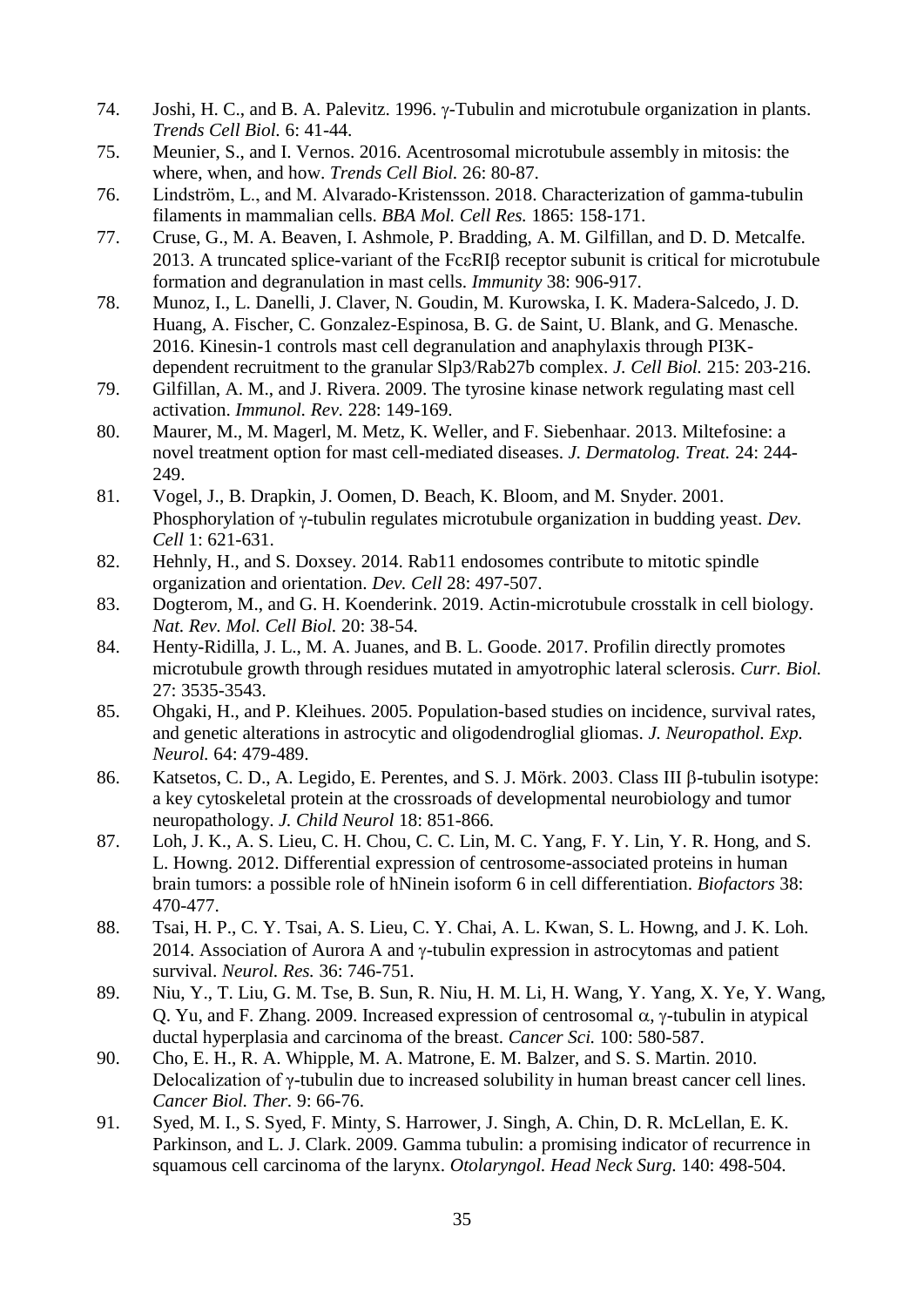- 92. Godinho, S. A., R. Picone, M. Burute, R. Dagher, Y. Su, C. T. Leung, K. Polyak, J. S. Brugge, M. Théry, and D. Pellman. 2014. Oncogene-like induction of cellular invasion from centrosome amplification. *Nature* 510: 167-171.
- 93. Lindström, L., B. O. Villoutreix, S. Lehn, R. Hellsten, E. Nilsson, E. Crneta, R. Olsson, and M. Alvarado-Kristensson. 2015. Therapeutic targeting of nuclear γ-tubulin in RB1 negative tumors. *Mol. Cancer Res.* 13: 1073-1082.
- 94. Chinen, T., P. Liu, S. Shioda, J. Pagel, B. Cerikan, T. C. Lin, O. Gruss, Y. Hayashi, H. Takeno, T. Shima, Y. Okada, I. Hayakawa, Y. Hayashi, H. Kigoshi, T. Usui, and E. Schiebel. 2015. The γ-tubulin-specific inhibitor gatastatin reveals temporal requirements of microtubule nucleation during the cell cycle. *Nat. Commun.* 6: 8722.
- 95. Bouissou, A., C. Verollet, H. de Forges, L. Haren, Y. Bellaiche, F. Perez, A. Merdes, and B. Raynaud-Messina. 2014. γ-Tubulin Ring Complexes and EB1 play antagonistic roles in microtubule dynamics and spindle positioning. *EMBO J.* 33: 114-128.
- 96. Farina, F., N. Ramkumar, L. Brown, D. Samandar Eweis, J. Anstatt, T. Waring, J. Bithell, G. Scita, M. Théry, L. Blanchoin, T. Zech, and B. Baum. 2019. Local actin nucleation tunes centrosomal microtubule nucleation during passage through mitosis. *EMBO J.* 38.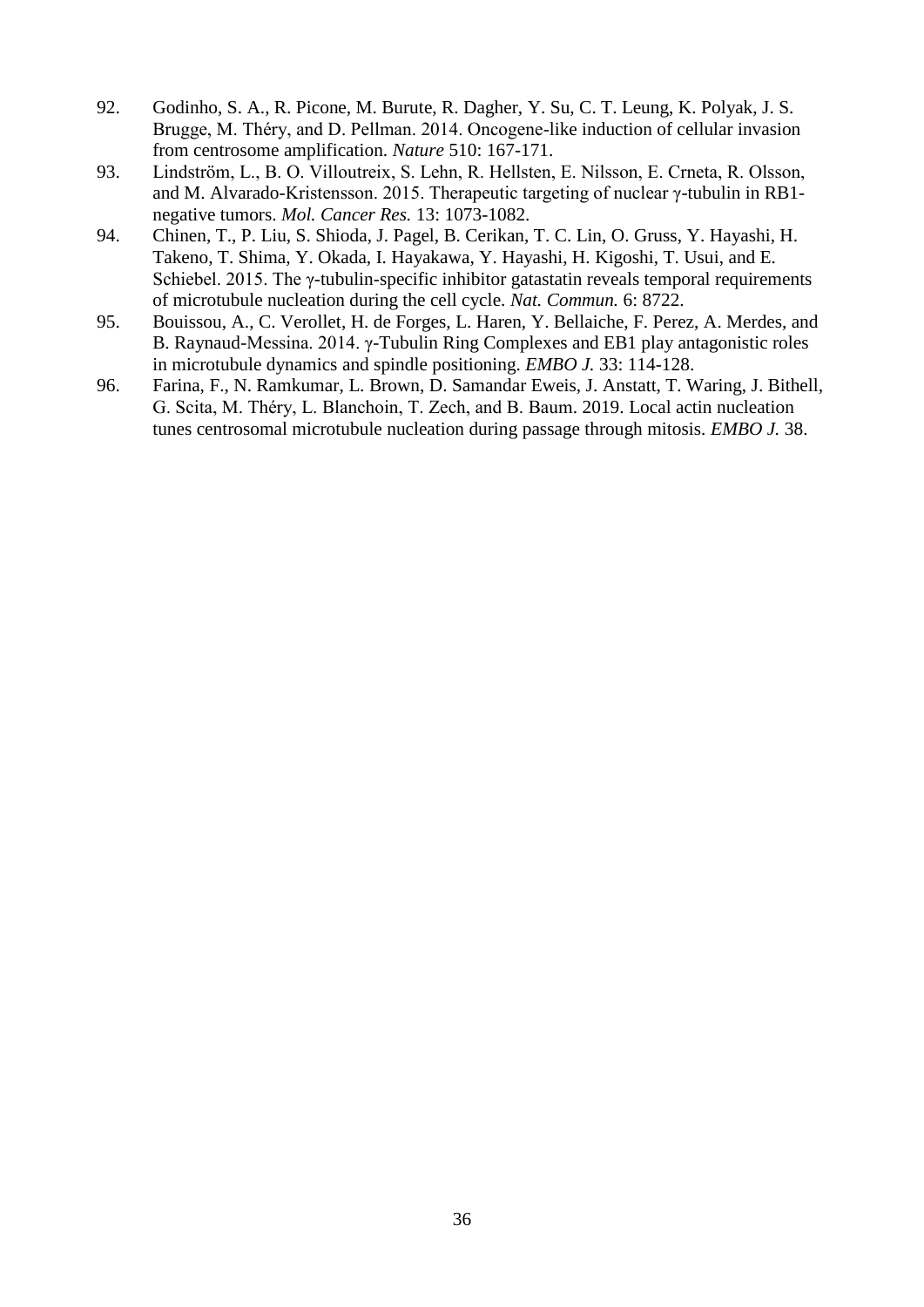- **9. List of publications that form the basis of the dissertation** (IF of the year in which publication was published; citation from Web of Science without self-citations, 21.7.2019)
- 9.1. Dráber P., Dráberová E., Nováková M.: Stability of monoclonal IgM antibodies freeze-dried in the presence of trehalose. **J. Immunol. Meth.** 181: 37-43, 1995. (IF=1.901; 40)
- 9.2. Nováková M., Dráberová E., Schürmann W., Czihak G., Viklický V., Dráber P.: -Tubulin redistribution in taxol-treated mitotic cells probed by monoclonal antibodies. **Cell Motil. Cytoskel.** 33: 38-51, 1996. (IF=2.637; 25)
- 9.3. Binarová P., Hause B., Doležel J., Dráber P.: Association of  $\gamma$ -tubulin with kinetochore/centromeric region of plant chromosomes. **Plant J.** 14: 751-757, 1998. (IF=5.765; 39)
- 9.4. Dráberová E., Lukáš Z., Ivanyi D., Viklický V., Dráber P.: Expression of class III β-tubulin in normal and neoplastic human tissues. **Histochem. Cell Biol.** 109: 231-239, 1998. (IF=1.687; 74)
- 9.5. Binarová P., Doležel J., Dráber P., Heberle-Bors E., Strnad M., Bögre L: Treatment of *Vicia fa*ba root tip cells with specific inhibitors to cyclin-dependent kinases leads to abnormal spindle formation. **Plant J.** 16: 697-702, 1998. (IF=5.765; 53)
- 9.6. Dráberová L., Dráberová E., Surviladze Z., Dráber Pe., Dráber P.: Protein tyrosine kinase p53/p56<sup>*lyn*</sup> forms complexes with  $\gamma$ -tubulin in rat basophilic leukemia cells. **Int. Immunol.** 11: 1829-1839, 1999. (IF=2.897; 8)
- 9.7. Binarová P., Cenklová V., House B., Kubátová E., Lysák M., Doležel J., Bögre L., Dráber P.: Nuclear γ-tubulin during acentriolar plant mitosis. **Plant Cell** 12: 433-442, 2000. (IF=11.093; 43)
- 9.8. Nohýnková E., Dráber P., Reishig J., Kulda J.: Localization of gamma-tubulin in interphase and mitotic cells of a unicellular eukaryote, *Giardia intestinalis*. **Eur. J. Cell Biol.** 79: 438-445, 2000. (IF=2.801; 43)
- 9.9. Linhartová I., Novotná B., Sulimenko V., Dráberová E., Dráber P.: Gamma-tubulin in chicken erythrocytes: changes in localization during cell differentiation and characterization of cytoplasmic complexes. **Develop. Dyn.** 223: 229-240, 2002. (IF=3.804; 5)
- 9.10. Sulimenko V., Sulimenko T., Poznanovic S., Nechiporuk-Zloy V., Böhm K., Macůrek L., Unger E., Dráber P.: Association of brain  $\gamma$ -tubulins with  $\alpha\beta$ -tubulin dimers. **Biochem. J.** 365: 889-895, 2002. (IF=4.589; 8)
- 9.11. Dryková D., Sulimenko V., Cenklová V., Volc J., Dráber P., Binarová P.: Plant γ-tubulin interacts with αβ-tubulin dimers and forms membrane-associated complexes. **Plant Cell** 15: 465-480, 2003. (IF=10.679; 74)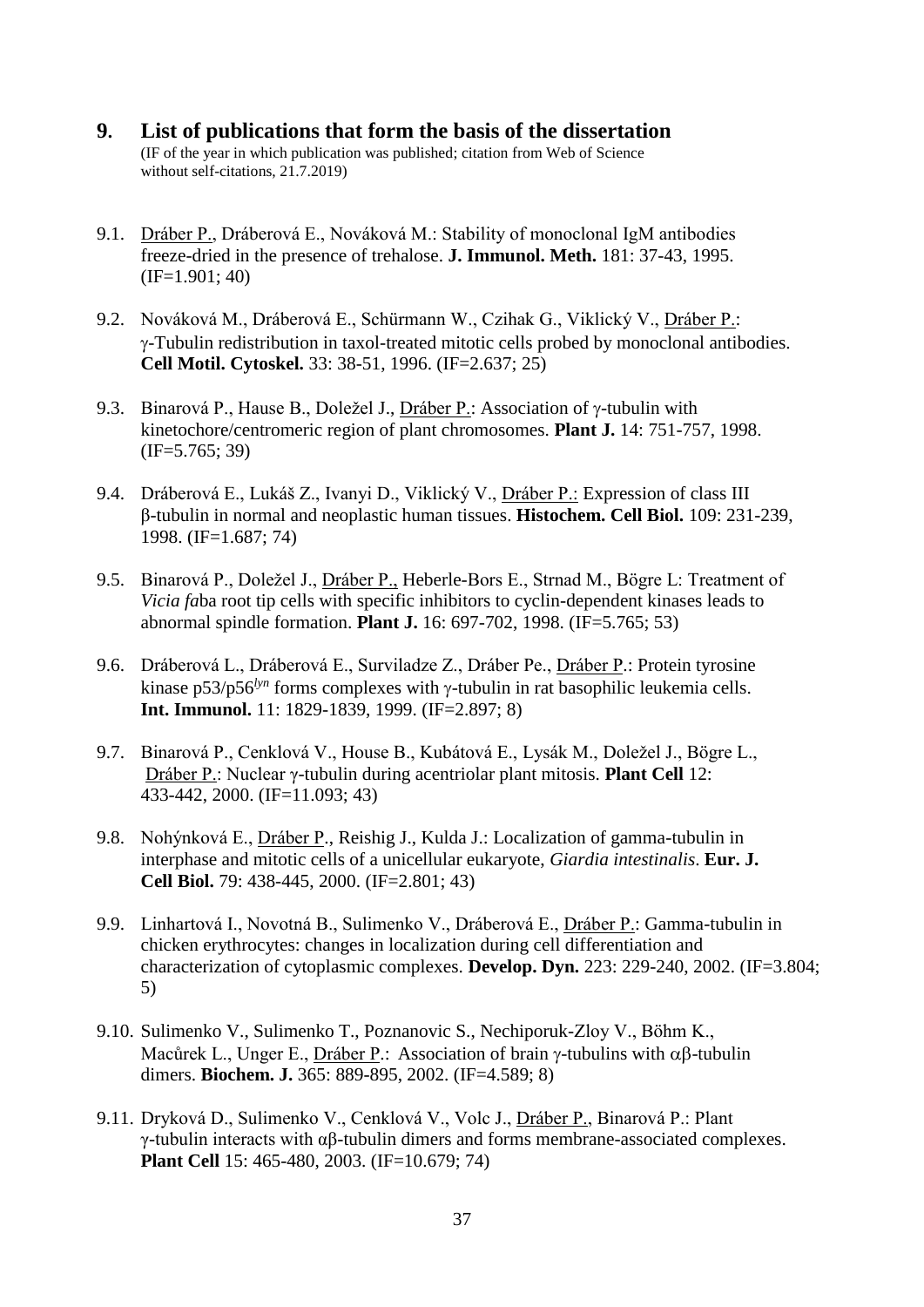- 9.12. Libusová L., Sulimenko T., Sulimenko V., Hozák P., Dráber P. γ-Tubulin in *Leishmania*: cell-cycle dependent changes in subcellular localization and heterogeneity of its isoforms. **Exp. Cell Res.** 295: 375-386, 2004. (IF=4.007; 15)
- 9.13. Sulimenko T., Dráber P.: A fast and simple dot-immunobinding assay for quantification of mouse immunoglobulins in hybridoma culture supernatants. **J. Immunol. Meth.** 289: 89-95, 2004. (IF=2.464; 14)
- 9.14. Kukharskyy V., Sulimenko V., Macůrek L., Sulimenko T., Dráberová E., Dráber P.: Complexes of γ-tubulin with nonreceptor protein tyrosin kinases Src and Fyn in differentiating P19 embryonal carcinoma cells. **Exp. Cell Res.** 298: 218-228, 2004. (IF=4.007; 23)
- 9.15. Katsetos C. D., Reddy G., Dráberová E., Šmejkalová B., Del Valle L., Ashraf Q., Tadevosyan A., Yelin K., Maraziotis T., Mishra O. P., Mörk S., Legido A., Nissanov J., Baas P. W., de Chadarévian J. P., Dráber P.: Altered cellular distribution and subcellular sorting of γ-tubulin in diffuse astrocytic gliomas and human glioblastoma cell lines. **J. Neuropathol. Exp. Neurol.** 65: 465-477, 2006. (IF=4.371; 16)
- 9.16. Sulimenko V., Dráberová E., Sulimenko T., Macůrek L., Richterová V., Dráber Pe., Dráber P.: Regulation of microtubule formation in activated mast cells by complexes of γ-tubulin with Fyn and Syk kinases**. . J. Immunol.** 176: 7243-7253, 2006. (IF=6.293; 33)
- 9.17. Katsetos C. D., Dráberová E., Šmejkalová B., Reddy G., Bertrand L., de Chadarévian J. P., Legido A., Nissanov J., Baas P.W., Dráber P.: Class III β-tubulin and γ-tubulin are co-expressed and form complexes in human glioblastoma cells. **Neurochem. Res.** 32: 1387-1398, 2007. (IF=1.811; 34)
- 9.18. Dráberová E., Del Valle L., Gordon J., Marková V., Šmejkalová B., Bertrand L., de Chadarévian J. P., Agamanolis, D. P., Legido A., Khalili K., Dráber P., Katsetos C.D.: Class III β-tubulin is constitutively co-expressed with GFAP and nestin in midgestational human fetal astrocytes: implications in phenotypic identity. **J. Neuropathol. Exp. Neurol.** 67: 341-354, 2008. (IF=5.140; 62)
- 9.19. Macůrek L., Dráberová E., Richterová V., Sulimenko V., Sulimenko T., Dráberová L., Marková V., Dráber P.: Regulation of microtubule nucleation in differentiating embryonal carcinoma cells by complexes of membrane-bound γ-tubulin with Fyn kinase and phosphoinositide 3-kinase. **Biochem. J.** 416: 421-430, 2008. (IF=4.371; 23)
- 9.20. Caracciolo V., D'Agostino L., Dráberová E., Sládková V., Crozier-Fitzgerald C., Agamanolis D. P., de Chadarévian J. P., Legido A., Giordano A., Dráber P., Katsetos C. D.: Differential expression and cellular distribution of γ-tubulin and βIII-tubulin in medulloblastomas and human medulloblastoma cell lines. **J. Cell Physiol.** 223: 519-529, 2010. (IF=3.986; 21)
- 9.21. Hájková Z., Bugajev V., Dráberová E., Vinopal S., Dráberová L., Janáček J., Dráber Pe, Dráber P.: STIM1-directed reorganization of microtubules in activated mast cells. **J. Immunol.** 186: 913-923, 2011. (IF=5.788; 17)
- 9.22. Dráberová E., Vinopal S., Morfini G., Liu P.S., Sulimenko T., Sládková V., Burns M.R., Solowska J., Kulandaivel K., de Chadarévian J.-P., Legido A., Mörk S.J., Janáček J.,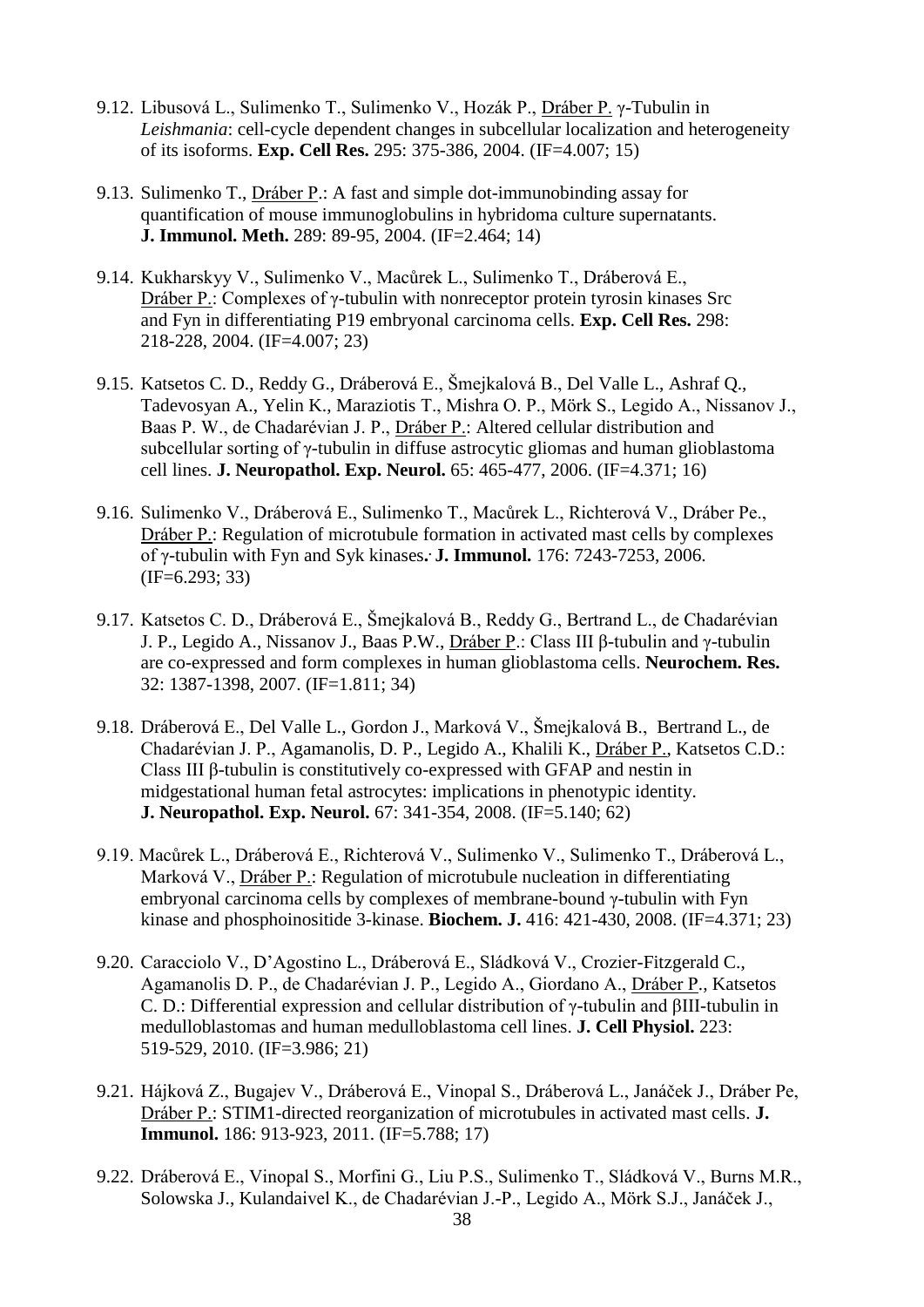Baas P.W., Dráber P., Katsetos C. D.: Microtubule-severing ATPase spastin in glioblastoma: increased expression in human glioblastoma cell lines and inverse roles in cell motility and proliferation**. J. Neuropathol. Exp. Neurol.** 70: 811-826, 2011. (IF=4.258; 14)

- 9.23. Hořejší B., Vinopal S., Sládková V., Dráberová E., Sulimenko V., Sulimenko T., Vosecká V., Philimonenko A., Hozák P., Katsetos C. D., Dráber P.: Nuclear γ-tubulin associates with nucleoli and interacts with tumor suppressor protein C53. **J. Cell Physiol.**  227: 367-382, 2012. (IF=4.218; 19)
- 9.24. Vinopal S., Černohorská M, Sulimenko V., Sulimenko T., Vosecká V., Flemr M., Dráberová E., Dráber P.: γ-Tubulin 2 nucleates microtubules and is downregulated in mouse early embryogenesis. **PLoS ONE** 7: e29919, 2012. (IF=3.730; 9)
- 9.25. Katsetos C.D., Dráber P.: Tubulins as therapeutic targets in cancer: from bench to bedside. **Curr. Pharm. Design** 18: 2778-2792, 2012. (IF=3.311; 43)
- 9.26. Dráber P., Sulimenko V., Dráberová E.: Cytoskeleton in mast cell signaling. **Front. Immunol.** 3: e130, 2012. (IF=5.695; 21)
- 9.27. Stegurová L., Dráberová E., Bartoš A., Dráber P., Řípová D., Dráber Pe.: Gold-nanoparticle-based immuno-PCR for detection of tau protein in cerebrospinal fluid. **J. Immunol. Meth.** 406: 137-142, 2014. (IF=1.820; 15)
- 9.28. Sulimenko V., Hájková Z., Černohorská M., Sulimenko T., Sládková V., Dráberová L., Vinopal S., Dráberová E., Dráber P.: Microtubule nucleation in mouse bone marrow-derived mast cells is regulated by concerted action of GIT1/βPIX proteins and calcium. **J. Immunol.** 194: 4099-4111, 2015. (IF=4.985; 1)
- 9.29. Dráberová E., D'Agostino, L., Caracciolo V., Sládková V., Sulimenko T., Sulimenko V., Sobol M., Maounis N.F., Tzelepis E.G., Mahera E., Křen L, Legido A., Giordano A., Mörk S., Hozák P., Dráber P. Katsetos C.D: Overexpression and nucleolar localization of γ-tubulin small complex proteins GCP2 and GCP3 in glioblastoma. **J. Neuropathol. Exp. Neurol.** 74: 723-742, 2015. (IF=3.432; 9)
- 9.30. Černohorská M., Sulimenko V., Hájková Z., Sulimenko T., Sládková V., Vinopal S., Dráberová E., Dráber P.: GIT1/βPIX signaling proteins and PAK1 kinase regulate microtubule nucleation. **BBA Mol. Cell Res.** 1863: 1282-1297, 2016. (IF=4.521; 1)
- 9.31. Nejedlá M., Sadi S., Sulimenko V., de Almeida F.N., Blom H., Dráber P., Aspenström P, Karlsson R.: Profilin connects actin assembly with microtubule dynamics. **Mol. Biol. Cell** 27: 2381-2393, 2016. (IF=3.685; 12)
- 9.32. Sulimenko V., Hájková Z., Klebanovych A., Dráber P.: Regulation of microtubule nucleation mediated by γ-tubulin complexes. **Protoplasma** 254: 1187-1199, 2017.  $(IF=2.457; 6)$
- 9.33. Dráberová E., Sulimenko V., Vinopal S., Sulimenko T., Sládková V., D'Agostino L., Sobol M., Hozák P., Křen L., Katsetos CD., Dráber P. Differential expression of human γ-tubulin isotypes during neuronal development and oxidative stress points to γ-tubulin 2 prosurvival function. **FASEB J.** 31: 1828-1848, 2017. (IF=5.595; 7)